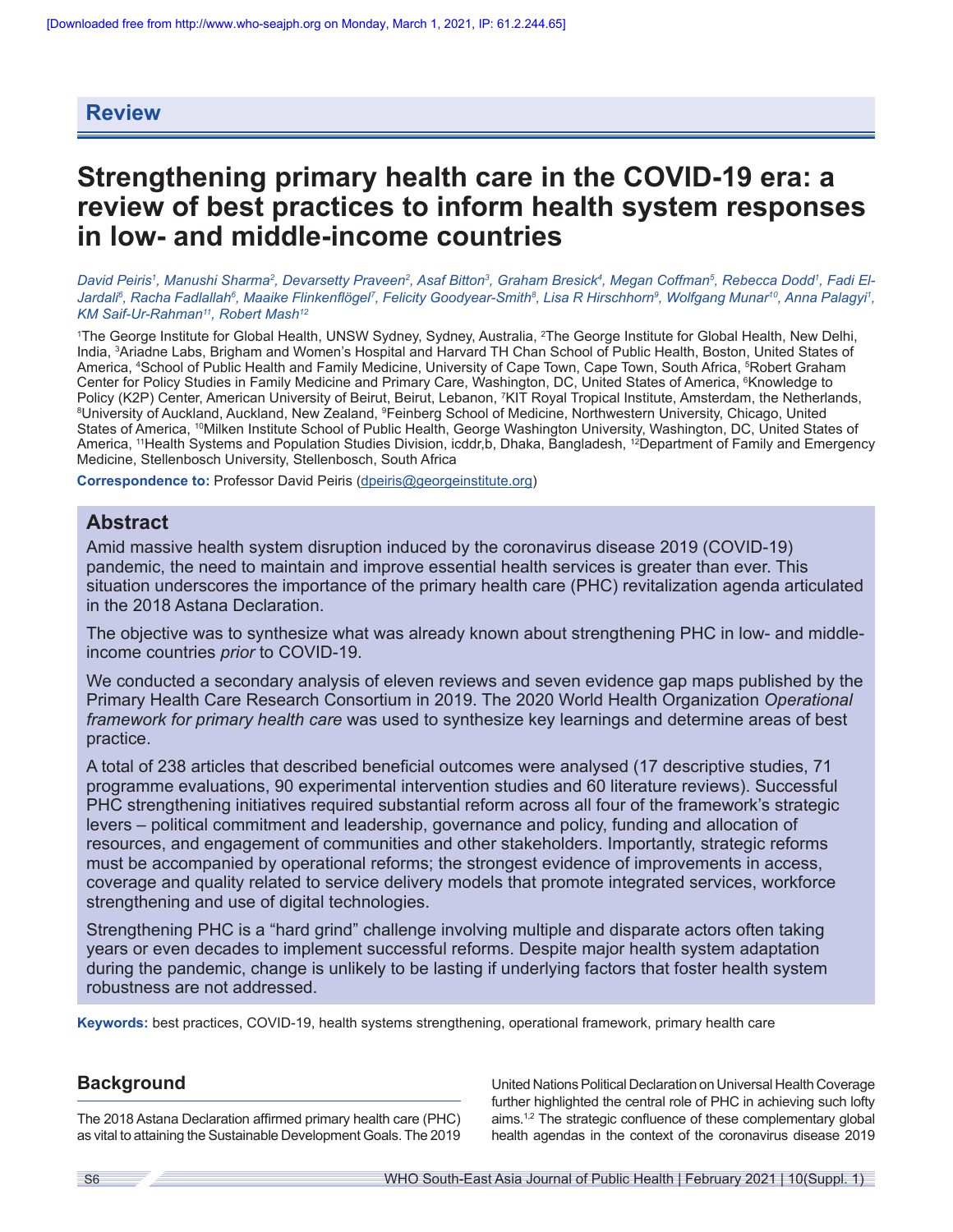(COVID-19) pandemic has revitalized the focus on PHC as a central pillar for health systems strengthening.

As attention shifts to "building back better",<sup>3</sup> we are at a defining moment in which to reaffirm PHC as essential to attaining universal health coverage (UHC) by 2030. There is a vast body of evidence on what is needed to support comprehensive PHC for all. In 2018, a group of seven academic institutions formed the global Primary Health Care Research Consortium (PHCRC)<sup>4</sup> to support country-specific and global implementation research in the pursuit of high-quality PHC in low- and middle-income countries (LMICs). The consortium conducted literature reviews, evidence gap mapping and consultations with a wide range of stakeholders and proposed a prioritized PHC implementation research agenda.<sup>5-17</sup> In this paper, we present the review findings and update the evidence base accumulated as part of the PHCRC's work and synthesize what was already known about strengthening PHC prior to COVID-19 in LMICs. We identify the health systems strengthening strategies that should be prioritized to promote high-quality, equitable, people-centred PHC and to improve future responses to public health crises in the post-COVID-19 era.

# **Methods**

We drew on the Primary Health Care Performance Initiative (PHCPI) conceptual framework to conduct a secondary analysis of reviews and evidence gap maps (EGMs) completed by the PHCRC in 2018. The PHCPI conceptual framework draws on the World Health Organization (WHO) definitions and focuses particularly on PHC services and people-centred care (Fig. 1).18 The PHCPI focuses particularly on health services (including primary care and public health services) and less on the other two PHC domains of multisectoral engagement and empowered people and communities. It examines the systems, inputs and service delivery components that have the potential to lead to improved effective service coverage and a range of health and health system outcomes.

As part of the original evidence synthesis and EGM research, four domains were prioritized following a stakeholder consultation and prioritization process: PHC policy and governance; PHC organization and care delivery models; PHC financing; and PHC performance, safety and quality. Eleven reviews and seven EGMs were conducted across these four domains (Box 1).

Annex 1 provides a detailed description of the methods for data extraction and coding using the PHCPI framework. To synthesize key learnings from this body of work and to determine areas of best practice, we used the WHO *Operational framework for primary health care*. <sup>20</sup> It describes core strategic levers (political commitment and leadership, governance and policy frameworks, funding and allocation of resources, and engagement of communities) and operational levers (e.g. models of care, workforce, digital health, systems for enhancing quality, payment systems) required to transform the 2018 Astana Declaration commitments into action (Fig. 2). When referring to all three PHC approaches (integrated health services, empowered people and communities, and multisectoral policy and action), we use the term "PHC"; when specifically describing services, we use the term "primary care".



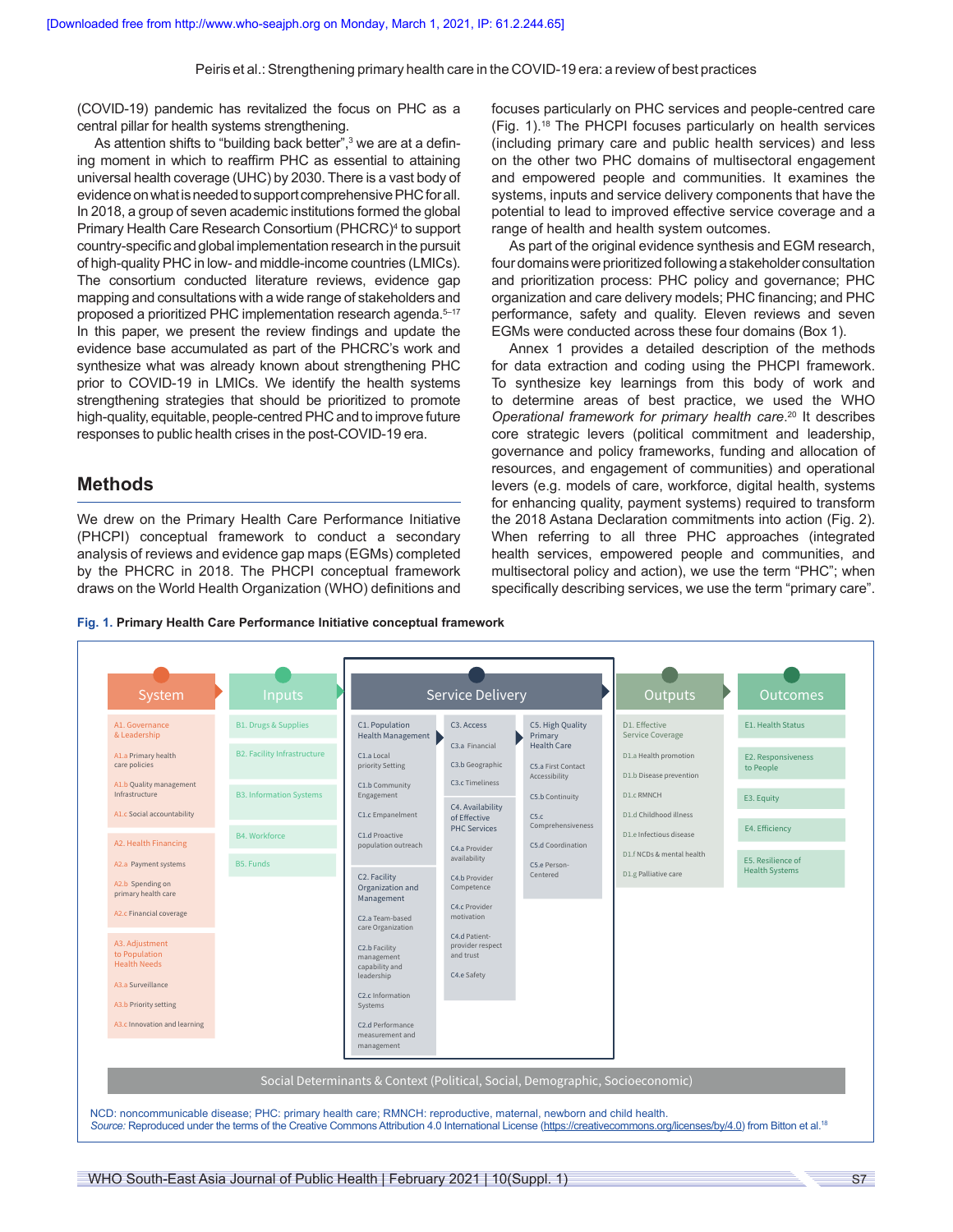# **Box 1. Summary of evidence reviews and evidence gap map analyses**

### **1. PHC policy and governance**

a. A review and EGM analysis of 24 systematic reviews and 7 impact evaluations focusing on PHC policy and governance in LMICs.<sup>15</sup>

### **2. PHC organization and care delivery models**

- a. A scoping review of 39 studies of community-oriented primary care models and their effectiveness and feasibility in sub-Saharan Africa.<sup>7</sup>
- b. A scoping review of 73 studies of family medicine in sub-Saharan Africa and its impact on African health care systems.<sup>14</sup>
- c. A narrative synthesis and EGM analysis of 111 studies of PHC service delivery models in the Asia Pacific region.<sup>5,10</sup>
- d. A stakeholder-driven literature review and EGM analysis of 263 articles relating to PHC models of care in LMICs.<sup>12</sup>

### **3. PHC financing**

- a. A systematic review and EGM analysis of 31 studies of PHC financing interventions in the Asia Pacific region.<sup>13</sup>
- b. A stakeholder-driven literature review and EGM analysis of 113 studies relating to strategies to enhance PHC financing.<sup>11</sup>

### **4. PHC performance, safety and quality**

- a. A scoping review of 207 studies related to PHC system performance in LMICs from 2010 to 2017.<sup>16</sup>
- b. A systematic characterization and EGM of 137 impact evaluations and 18 systematic reviews related to PHC systems performance measurement and management in LMICs from 2000 to 2018.<sup>8</sup>
- c. A scoping review and EGM analysis of 61 studies related to interventions for quality, safety and performance management in PHC in the Eastern Mediterranean Region.<sup>17</sup>
- d. A scoping review of 19 African studies and reports that addressed measuring elements of primary care performance.<sup>19</sup>

# **Results**

By examining 1003 article abstracts identified from the source reviews and EGMs, 201 articles were identified as describing beneficial outputs or outcomes. An additional 37 articles were included from supplementary searches. Of the 238 included articles, 61% were published in 2013 or later. Annex Fig. 1 provides a breakdown of the articles by study type and region. Almost half of the articles reported on studies from the African and Eastern Mediterranean regions. The distribution of study types was similar across regions, with multiregion studies being mainly review articles. Annex Table 1 breaks

the included articles down by PHCPI domain and study type. Governance and leadership, adjustment to population health needs, and workforce were the most common system and input domains, while availability of effective PHC services, and high-quality PHC were the most common service delivery domains studied, with a similar distribution across all study types. Only 35% of articles had documented outputs related to effective service coverage (most commonly, these were in the areas of reproductive, maternal, newborn and child health; childhood illnesses; and noncommunicable diseases and mental health). Relatively few studies documented benefits in PHCPI outcome domains (Annex Table 1).

**Fig. 2. Primary health care theory of change from the WHO** *Operational framework for primary health care*

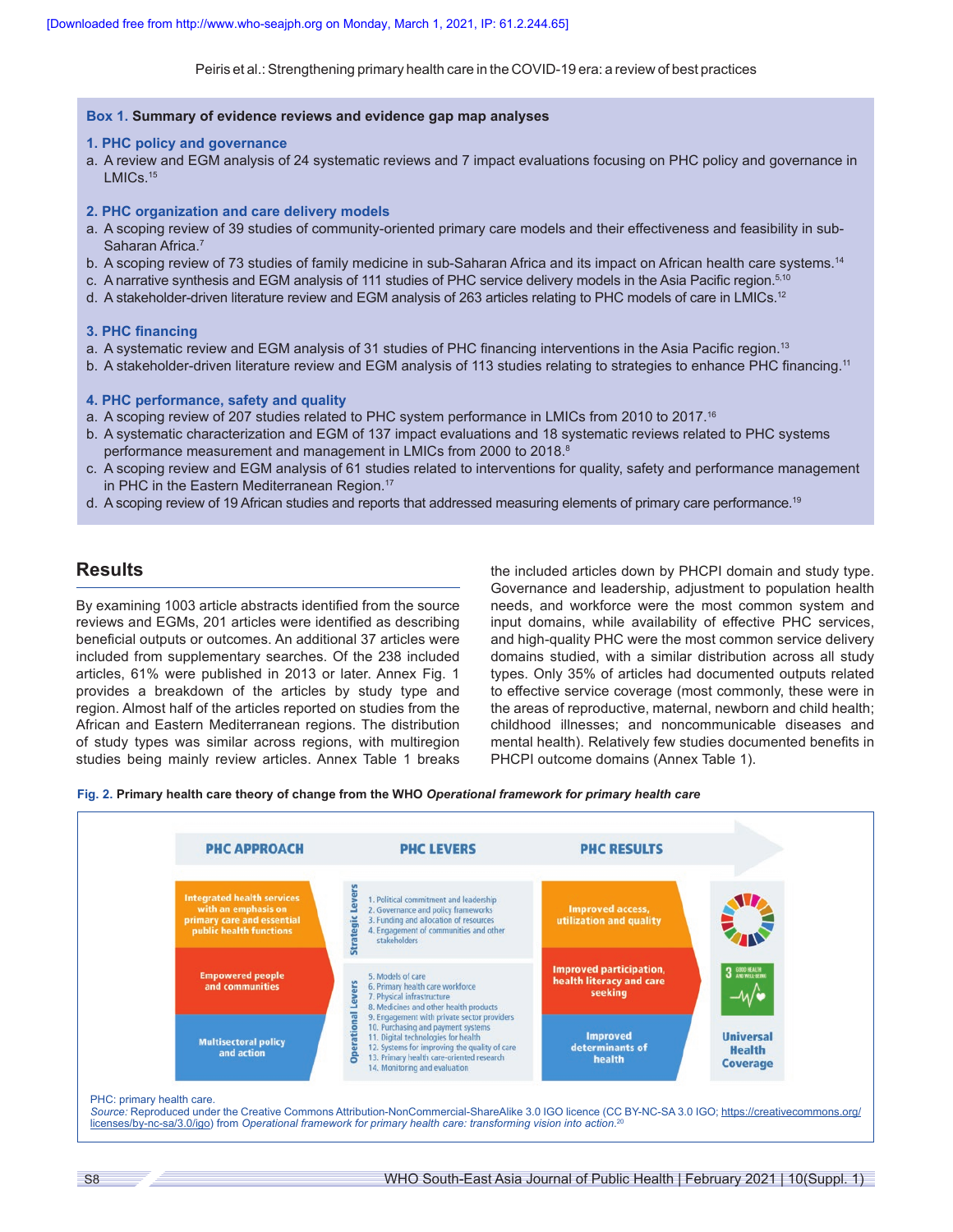Annex 2 provides a detailed summary of best practices identified for each of the WHO operational framework levers. Table 1 provides examples of best practices organized by operational framework lever. In most examples, more than one strategic or operational lever was being used, and therefore we highlight additional "moderating levers" that appeared to be important to achieving success with the primary lever. In many articles, it was difficult to distinguish between the PHC-

oriented research levers and the monitoring and evaluation levers, and consequently these were grouped together in the analysis. Annex Table 2 provides the references for each of these best practice examples. Taking these findings together, it can be observed that many best practices are complex strategies, focusing on multiple strategic and operational levers rather than acting exclusively on any one lever.

|             | Table 1. Summary of best practices (see Annex Table 2 for references for each country and Annex 2 for detailed descriptions for |
|-------------|---------------------------------------------------------------------------------------------------------------------------------|
| each lever) |                                                                                                                                 |

| <b>Primary lever</b>                      | <b>Countries and regions</b><br>with evidence of<br>beneficial outcomes                                                                                                                                                                        | <b>Determinants of success</b>                                                                                                                                                                                                                                                                                                                                                                                                                                                                                                                                                                                                                                                                                                                                                        | <b>Moderating levers</b>                                                                                                                                                                                                                                                                                                                       |
|-------------------------------------------|------------------------------------------------------------------------------------------------------------------------------------------------------------------------------------------------------------------------------------------------|---------------------------------------------------------------------------------------------------------------------------------------------------------------------------------------------------------------------------------------------------------------------------------------------------------------------------------------------------------------------------------------------------------------------------------------------------------------------------------------------------------------------------------------------------------------------------------------------------------------------------------------------------------------------------------------------------------------------------------------------------------------------------------------|------------------------------------------------------------------------------------------------------------------------------------------------------------------------------------------------------------------------------------------------------------------------------------------------------------------------------------------------|
| <b>Strategic levers</b>                   |                                                                                                                                                                                                                                                |                                                                                                                                                                                                                                                                                                                                                                                                                                                                                                                                                                                                                                                                                                                                                                                       |                                                                                                                                                                                                                                                                                                                                                |
| Political<br>commitment and<br>leadership | <b>Country-specific</b><br>articles: Afghanistan,<br>Bangladesh, Bolivia,<br>Brazil, Costa Rica, Cuba,<br>Ethiopia, The Gambia,<br>Georgia, Ghana, India<br>(Kerala state), Iran,<br>Liberia, Mexico, Niger,<br>Rwanda, Sri Lanka,<br>Thailand | "Health in all policies" approach to multisectoral reforms<br>Strong leadership from civil society organizations<br>Pluralistic service provision<br>Community-based approaches<br>Focus on demand generation through community<br>mobilization                                                                                                                                                                                                                                                                                                                                                                                                                                                                                                                                       | Engagement of communities and<br>other stakeholders<br>Funding and allocation of resources<br>(outcome = increased health<br>spending and insurance coverage)<br>Primary health care (PHC)<br>workforce (outcome = increased<br>physician and nurse density)<br>Monitoring and evaluation<br>(outcome = health information<br>system reforms)  |
| Governance and<br>policy frameworks       | <b>Country-specific</b><br>articles: Brazil, China,<br>Costa Rica, Côte d'Ivoire,<br>Ethiopia, Ghana, Haiti,<br>India, Indonesia, Mexico,<br>the Philippines, Thailand                                                                         | Governance perspective included in health system<br>reforms<br>Clear institutional arrangements for governing quality of<br>care<br>Political will leveraged<br>Bottom-up accountability<br>Decentralization and strengthening of meso-tier<br>organizations<br>Service accreditation                                                                                                                                                                                                                                                                                                                                                                                                                                                                                                 | Political commitment and leadership                                                                                                                                                                                                                                                                                                            |
| Funding and<br>allocation of<br>resources | <b>Country-specific</b><br>articles: Afghanistan,<br>Bhutan, Mexico, Niger,<br>Vietnam, Zambia                                                                                                                                                 | National health insurance schemes<br>Social health insurance schemes for low-paid workers<br>Community-based health insurance<br>Disease-specific benefit packages (noncommunicable<br>diseases)                                                                                                                                                                                                                                                                                                                                                                                                                                                                                                                                                                                      | Political commitment and leadership<br>Governance and policy frameworks                                                                                                                                                                                                                                                                        |
| Engagement of<br>communities and          | <b>Country-specific</b><br>articles: Thailand<br>other stakeholders Multi-country articles:<br>see Annex Table 2                                                                                                                               | Participation<br>Inclusion of marginalized groups<br>Transparency and/or citizen efforts to ensure public<br>service accountability                                                                                                                                                                                                                                                                                                                                                                                                                                                                                                                                                                                                                                                   | Political commitment and leadership                                                                                                                                                                                                                                                                                                            |
| <b>Operational levers</b>                 |                                                                                                                                                                                                                                                |                                                                                                                                                                                                                                                                                                                                                                                                                                                                                                                                                                                                                                                                                                                                                                                       |                                                                                                                                                                                                                                                                                                                                                |
| Models of care                            | <b>Country-specific</b><br>articles: India<br><b>Multi-country articles:</b><br>see Annex Table 2<br>Regional articles: sub-<br>Saharan Africa                                                                                                 | Promotion of service and/or programme integration,<br>incorporating:<br>• medical staff from different disciplines<br>• patients and medical staff<br>• care package for one medical condition<br>• care package for two or more medical conditions<br>• specialist stand-alone services and PHC services<br>• community locations<br>• a person-centred approach<br>Community participation/empowerment<br>Multidisciplinary teams<br>Evidence-informed decision-making, designed based on<br>anlayses of local needs and assets<br>Intervention prioritization<br>Focus on both supply- and demand-side factors<br>Increased public health funding<br>Decentralizing village- and district-level health planning<br>and management<br>Strengthening service delivery infrastructure | Governance and policy frameworks<br>(outcome = efficiency gains)<br>Funding and allocation of resources<br>(outcome = efficiency gains)<br>Engagement of communities and<br>other stakeholders<br><b>PHC</b> workforce<br>PHC-oriented research<br>Monitoring and evaluation<br>Funding and allocation of resources<br>Physical infrastructure |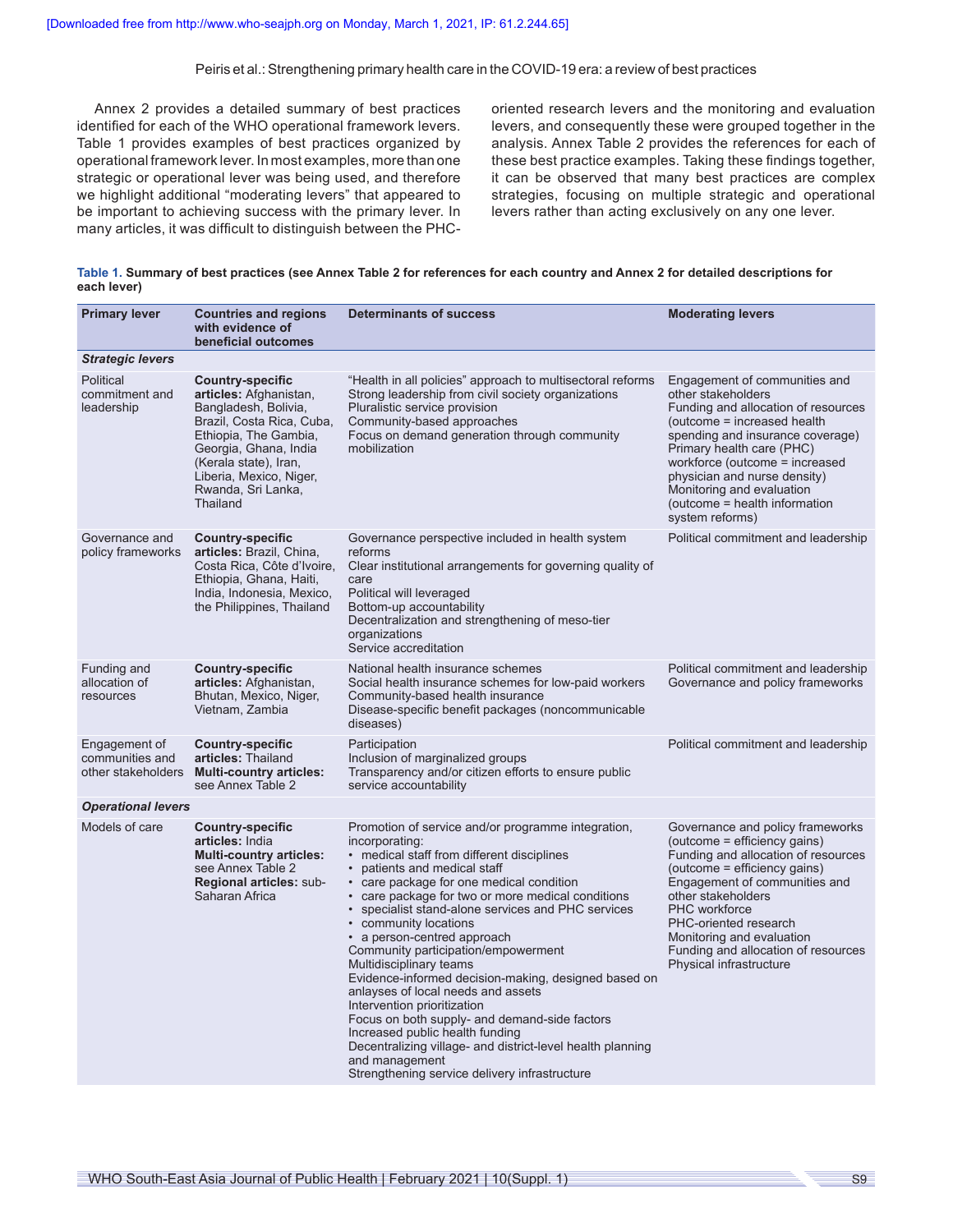| <b>Primary lever</b>                                         | <b>Countries and regions</b><br>with evidence of<br>beneficial outcomes                                                                                                                                           | <b>Determinants of success</b>                                                                                                                                                                                                                                                                                                                                                                                                                                                                  | <b>Moderating levers</b>                                                                                                      |
|--------------------------------------------------------------|-------------------------------------------------------------------------------------------------------------------------------------------------------------------------------------------------------------------|-------------------------------------------------------------------------------------------------------------------------------------------------------------------------------------------------------------------------------------------------------------------------------------------------------------------------------------------------------------------------------------------------------------------------------------------------------------------------------------------------|-------------------------------------------------------------------------------------------------------------------------------|
| <b>PHC</b> workforce                                         | <b>Country-specific</b><br>articles: Brazil, China,<br>Ethiopia, India, Indonesia,<br>Kenya, Thailand<br>Regional articles: Africa,<br>Asia, Latin America                                                        | Investment in skills/capacity development<br>Appropriate remuneration/incentive packages<br>Task-sharing<br>Investment in governance and policy environment to<br>support mid-level health worker programmes:<br>· clearly defined health workforce cadres<br>• investment in training<br>• licensing<br>• monitoring and evaluation<br>• clear deployment and retention strategy<br>• supportive supervision                                                                                   | Governance and policy frameworks<br>Political commitment and leadership                                                       |
| Physical<br>infrastructure                                   | <b>Country-specific</b><br>articles: Ethiopia, Ghana, Accessible transportation<br>Uganda                                                                                                                         | Reliable electricity<br>Sustainable medical supplies                                                                                                                                                                                                                                                                                                                                                                                                                                            | Governance and policy frameworks<br>Funding and allocation of resources<br>Medicines and other health products                |
| Medicines and<br>other health<br>products                    | <b>Country-specific</b><br>articles: China,<br>Colombia, Saudi Arabia,<br>Sudan<br><b>Regional articles: South</b><br>America                                                                                     | Use of essential medicine lists<br>Regulatory and administrative controls<br>Clear national pharmaceutical policies<br>Training in rational prescribing<br>Online feedback<br>Capitation-based payment/pay-for-performance<br>schemes<br>Health insurance schemes to reduce out-of-pocket costs                                                                                                                                                                                                 | Governance and policy frameworks<br>Funding and allocation of resources<br><b>PHC</b> workforce                               |
| Engagement with<br>private sector<br>providers               | <b>Country-specific</b><br>articles: Afghanistan,<br>Bangladesh, Pakistan                                                                                                                                         | Contracting arrangements for PHC service provision,<br>with:<br>• contractor autonomy in fund allocation<br>• non-negotiable deliverables<br>• management by independent government agency<br>Contracting arrangements for PHC service<br>management, with:<br>• contractor autonomy to deliver organizational or<br>managerial changes, purchase medications and<br>supplies, and allocate budget<br>• availability of existing health workforce (salaried by<br>government)                   | Governance and policy frameworks<br>Funding and allocation of resources<br>PHC workforce                                      |
| Purchasing and<br>payment systems                            | <b>Country-specific</b><br>articles: China                                                                                                                                                                        | Performance-based incentives for health workers with/<br>without capitation-based payment<br>Combined demand- and supply-side incentives                                                                                                                                                                                                                                                                                                                                                        | Governance and policy frameworks<br>Funding and allocation of resources<br><b>PHC</b> workforce                               |
| Digital<br>technologies for<br>health                        | <b>Country-specific</b><br>articles: Afghanistan,<br>Brazil, China, India, Iraq,<br>Lebanon,                                                                                                                      | Improved access to screening at home<br>Functional referral system between outreach and<br>facility-based care<br>Regular supply of medicines/free medicines<br>Supervisory support and coaching - a cycle of regular<br>assessment, feedback, training and action<br>Ability to tailor patient care based on algorithms<br>Easy-to-follow clinical management guidelines<br>Links to virtual consultations (telehealth)<br>Enhanced non-physician health worker capabilities and<br>motivation | <b>PHC</b> workforce<br>Medicines and other health products<br>Physical infrastructure<br>Funding and allocation of resources |
| Systems for<br>improving the<br>quality of care              | <b>Country-specific</b><br>articles: Brazil, Egypt,<br>Kuwait, Saudi Arabia,<br>Tanzania<br><b>Multi-country articles:</b><br>see Annex Table 2<br><b>Region-specific articles:</b><br>Africa (see Annex Table 2) | Provider-level strategies:<br>• training to reduce medical errors<br>patient education<br>$\bullet$<br>• optimizing clinical records<br>• decision support tools<br>• national protocols and guidelines<br>public scorecards and performance reports<br>risk and safety management<br>$\bullet$<br>• audit and feedback<br>• external accreditation and quality improvement<br>• supportive supervision<br>• recruitment and retention strategies                                               | Governance and policy frameworks<br><b>PHC</b> workforce<br>Digital technologies for health<br>Monitoring and evaluation      |
| PHC-oriented<br>research and<br>monitoring and<br>evaluation | <b>Country-specific</b><br>articles: Ethiopia, India,<br>Nepal, Pakistan                                                                                                                                          | Implementation research partnerships between<br>government and research institutions<br>Revised approached to research funding, emphasizing<br>inclusion of decision-maker needs from outset                                                                                                                                                                                                                                                                                                    |                                                                                                                               |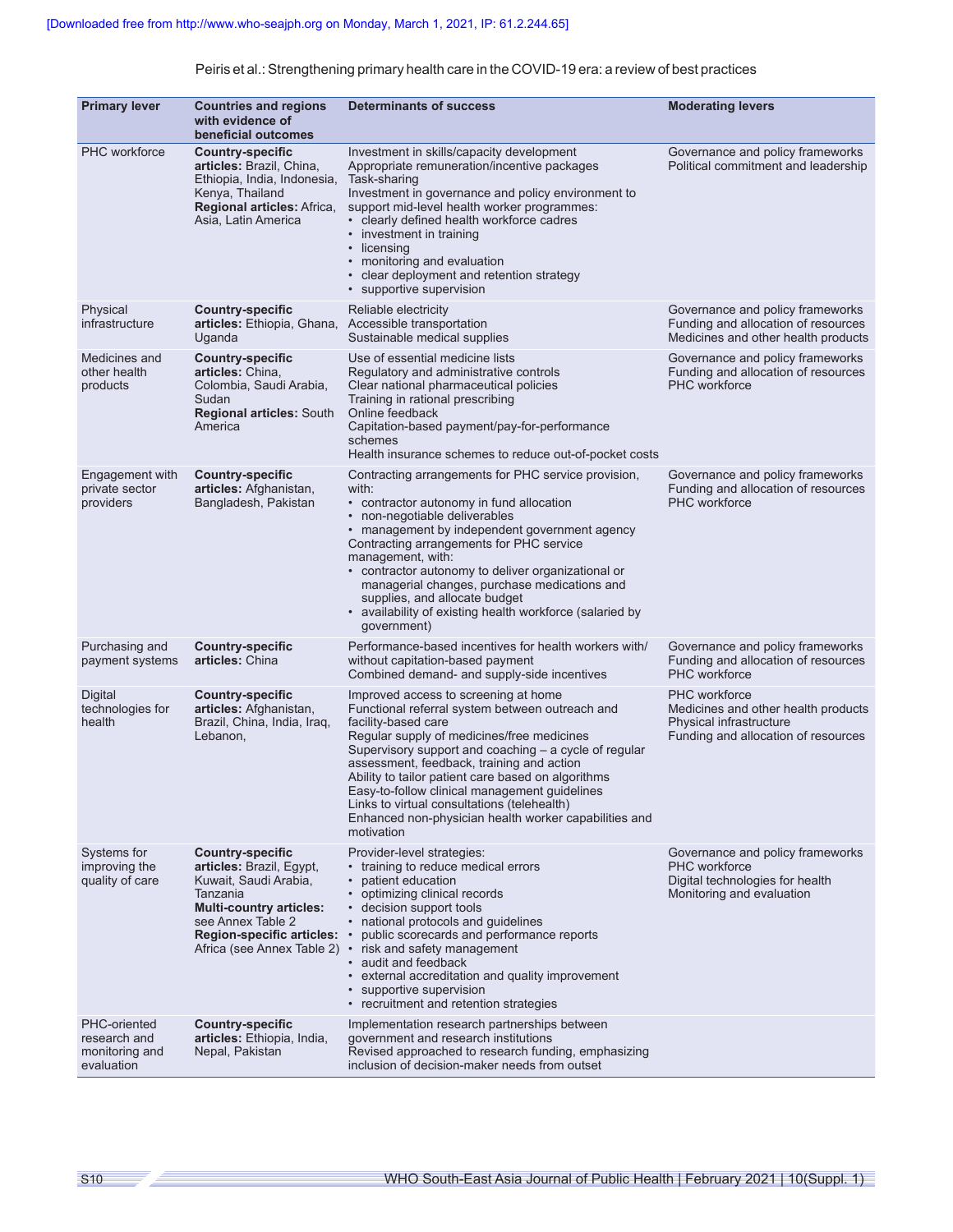# **Discussion**

The highly varied country responses to the COVID-19 pandemic have emphasized that health systems need a strong equity orientation to ensure that no one is left behind – both during a disaster and in recovery. The Astana Declaration reaffirmed PHC as a fundamental enabler of UHC, with its three core functions of meeting people's needs throughout life and not only during sickness; countering social determinants of health such as financial hardship and limited access to education; and empowering individuals and communities to engage in maintaining and enhancing their health and well-being.<sup>2</sup>

The concept of "building back better" was used at the Third UN World Conference on Disaster Risk Reduction to describe an approach to post-disaster recovery that reduces vulnerability to future disasters and builds community resilience to address physical, social, environmental and economic vulnerabilities and shocks.<sup>3</sup> Abimbola and Topp consider health system resilience a dualistic concept encompassing both adaptation and robustness – the two being necessary and interrelated conditions for resilience.<sup>21</sup> The extent to which health systems are robust is determined by the pre-disaster context. The adequacy of the adaptation response is dependent on how robust the system was to begin with. For example, rapid acceleration of telehealth care (an adaptive response) requires adequate digital health infrastructure (system robustness). In the presence of weak, fragmented information systems, telehealth models of care could increase vulnerability and expose inequity.22–24

In this paper, we present the substantial evidence of what was already known pre-COVID-19 to support strengthening PHC and fostering robust health systems. Priority needs to be given to the strategic levers of political commitment and leadership, governance and policy frameworks, funding and allocation of resources, and engagement of decisionmakers, communities and other stakeholders. The "hard grind" of producing change in these areas remains a complex undertaking long after the adaptive response to a public health emergency has been implemented.<sup>21</sup>

Despite global declarations, PHC receives variable and often fleeting attention from government leaders and is grossly underfunded in most LMICs; furthermore, there is a lack of accountability mechanisms to maximize population-level health outcomes and social participation in health system governance and service delivery functions.<sup>25</sup> "Social vaccines" that protect communities from disasters by addressing underlying social determinants of health are needed just as much as COVID-19 vaccines.26 Despite several knowledge deficits, country case studies and large-scale policy evaluations clearly identify many areas of success that can be adapted to and adopted in other settings. Policy interventions such as incorporating health into all policies;27 institution building to strengthen governance structures and processes at national, regional and local levels; major increases in health expenditures and reallocation of funds to primary care from hospital specialist services; and engagement of civil society organizations in decision-making and demand generation are components of successful PHC reforms.

Despite the primacy of the strategic levers, we found that many successful reform strategies required these to be combined with a wide range of operational levers. The most mature evidence relates to workforce strengthening initiatives. Adequately motivated, digitally enabled, supportively supervised PHC teams with ample autonomy and decision space, and clearly delineated and complementary tasks, can improve service access, coverage and quality while also improving workforce satisfaction and retention. Professionalization of and continuing support for the community health workforce is a core priority.<sup>28</sup> Investment in strategies that embrace the complex leadership roles of highly trained primary care professionals such as doctors and nurses is also needed, such that management and clinical skills are equally valued.<sup>29</sup> Strategies to effectively regulate and engage with private sector health professionals are also critically important, given that they are the first point of contact in many countries. This again highlights the importance of strategic levers (regulation) being combined with operational levers (workforce engagement and strengthening).

More case studies of excellence are also critical motivators for change. The Exemplars in Global Health initiative is a good example of a systematic approach to sharing experiences of success and carefully documenting the factors that drove that success.30,31 The PHCPI Vital Signs Profiles provide measurement tools to enable a range of stakeholders to better understand and improve primary care in highly varied country contexts.32 Such initiatives have strong potential to improve measurement of primary care performance and to stimulate learning and knowledge sharing. And, finally, although there is a large evidence base to draw from, there remain many areas where knowledge is relatively limited. These are extensively documented in the PHCRC's previous EGM work (see Box 1). Innovative models of care that integrate services across the life course, across diseases and across health care sectors are a priority area to be explored further. More research is also needed on performance management systems that focus on organizations rather than people and can be implemented at scale. Evidence-based priority setting through health technology assessments is becoming more common in several LMICs; however, the focus remains on high-cost technologies and its use in designing PHC benefits packages is another priority area to support PHC reforms.33–36 Embedded implementation research that forges multisectoral partnerships and embraces blurred boundaries between knowledge generators and knowledge users offers us a way forward to address these knowledge gaps. 37

# **Conclusion**

COVID-19 has revealed gross deficiencies in health systems around the world, highlighting the need for transformational change, at the centre of which should be the strengthening of PHC. This secondary analysis of literature reviews, EGMs and recent literature informed by experts in the field synthesizes what was already known about best practices to strengthen PHC prior to COVID-19. Using the WHO *Operational framework for primary health care*, we emphasize in each domain the factors that are known to have contributed to success. In order to achieve transformational change in PHC, major shifts are needed in the framework's four strategic levers: political commitment and leadership, governance and policy, funding and allocation of resources, engagement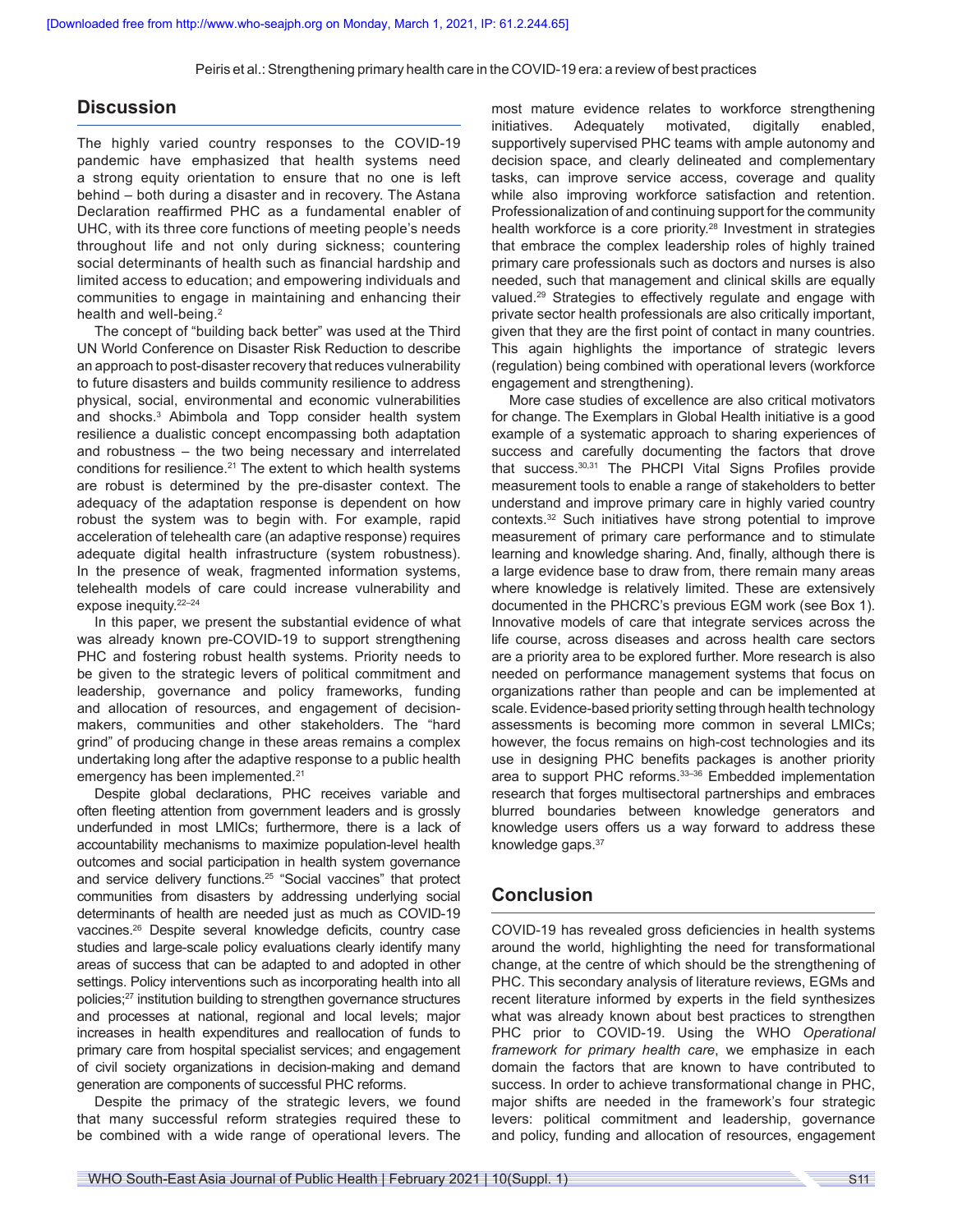of communities and other stakeholders. However, where we found sufficient evidence of programmes and interventions that have resulted in improvements, attention to these strategic levers was accompanied by substantive investment in a range of operational levers, particularly in the areas of models of care, workforce strengthening and use of digital health technologies. In several areas, there remain knowledge gaps, and we endorse recent calls to strengthen implementation research in which multisectoral stakeholders come together to determine contextually calibrated priority research questions and adhere to codesign principles to answer those questions. There has been vast health system adaptation as a result of the pandemic, but such adaptation is precarious when underlying health system robustness is not addressed and could worsen inequities. The factors that foster robust health systems are the "hard grind" factors that can take years or even decades to implement at scale and require consistent, longterm investment in PHC. We document many case studies demonstrating success in undertaking lasting PHC reforms in a variety of country contexts – reforms that will stand these nations in good stead when it comes to adaptation during the pandemic and its aftermath.

**Acknowledgements:** We gratefully acknowledge the contribution of the coauthors of the primary review and EGM papers that underpin the analyses in this paper. Many thanks also to Dr Arpita Ghosh, who assisted with the frequency analyses for the tables presented in this paper.

**Source of support:** The Primary Health Care Research Consortium is supported by a grant from the Bill & Melinda Gates Foundation. The findings and conclusions included in this paper are those of the authors and do not necessarily reflect positions or policies of the Bill & Melinda Gates Foundation.

#### **Conflict of interest:** None declared.

**Authorship:** All authors were involved in the study design and provided recommendations of new articles to include in the review. MS extracted the articles from the original reviews and MS and DPr coded the data. DPe, MS, DPr and AP analysed the data to identify priority themes. DPe wrote the first draft and all authors contributed to subsequent drafts and approved the final version for submission.

**How to cite this paper:** Peiris D, Sharma M, Praveen D, Bitton A, Bresick G, Coffman M, Dodd R, El-Jardali F, Fadlallah R, Flinkenflögel M, Goodyear-Smith F, Hirschhorn LR, Munar W, Palagyi A, Saif-Ur-Rahman KM, Mash R. Strengthening primary health care in the COVID-19 era: a review of best practices to inform health system responses in low- and middle-income countries. WHO South-East Asia J Public Health. 2021;10(Suppl. 1):S6–S25. doi:10.4103/2224-3151.309867.

© 2021 D Peiris, M Sharma, D Praveen, ABitton, G Bresick, M Coffman, R Dodd, F El-Jardali, R Fadlallah, M Flinkenflögel, F Goodyear-Smith, LR Hirschhorn, W Munar, A Palagyi, KM Saif-Ur-Rahman, R Mash; licensee the World Health Organization.

This is an open access article distributed under the terms of the Creative Commons Attribution IGO License [\(http://creativecommons.](http://creativecommons.org/licenses/by/3.0/igo/legalcode) [org/licenses/by/3.0/igo/legalcode\)](http://creativecommons.org/licenses/by/3.0/igo/legalcode), which permits unrestricted use, distribution, and reproduction in any medium, provided the original work is properly cited. In any reproduction of this article there should not be any suggestion that WHO or this article endorses any specific organization, products or services. The use of the WHO logo is not permitted. This notice should be preserved along with the article's original URL.

# **References**

- 1. Political Declaration of the High-level Meeting on Universal Health Coverage, "Universal health coverage: moving together to build a healthier world"; 23 September 2019 ([https://www.un.org/pga/73/](https://www.un.org/pga/73/event/universal-health-coverage/) [event/universal-health-coverage/,](https://www.un.org/pga/73/event/universal-health-coverage/) accessed 24 December 2020).
- 2. The Lancet. The Astana Declaration: the future of primary health care? Lancet. 2018;392(10156):1369. [https://doi.org/10.1016/S0140-](https://doi.org/10.1016/S0140-6736(18)32478-4) [6736\(18\)32478-4](https://doi.org/10.1016/S0140-6736(18)32478-4) [PMID:30343840](https://pubmed.ncbi.nlm.nih.gov/30343840/)
- 3. Global Facility for Disaster Reduction and Recovery. Building back better: achieving resilience through stronger, faster, and more inclusive post-disaster reconstruction. Washington (DC): International Bank for Reconstruction and Development/The World Bank; 2018 ([https://www.gfdrr.org/en/publication/building-back-better,](https://www.gfdrr.org/en/publication/building-back-better) accessed 24 December 2020).
- 4. Primary Health Care Research Consortium; 2020 ([https://phcrc.](https://phcrc.world/) [world/,](https://phcrc.world/) accessed 24 December 2020).
- 5. Palagyi A, Dodd R, Jan S, Nambiar D, Joshi R, Tian M et al. Organisation of primary health care in the Asia-Pacific region: developing a prioritised research agenda. BMJ Glob Health. 2019;4(Suppl. 8):e001467. [https://doi.org/10.1136/](https://doi.org/10.1136/bmjgh-2019-001467) [bmjgh-2019-001467](https://doi.org/10.1136/bmjgh-2019-001467) [PMID:31478022](https://pubmed.ncbi.nlm.nih.gov/31478022/)
- 6. Hirschhorn LR, Langlois EV, Bitton A, Ghaffar A. What kind of evidence do we need to strengthen primary healthcare in the 21st century? BMJ Glob Health. 2019;4(Suppl. 8):e001668. [https://doi.](https://doi.org/10.1136/bmjgh-2019-001668) [org/10.1136/bmjgh-2019-001668](https://doi.org/10.1136/bmjgh-2019-001668) [PMID:31478031](https://pubmed.ncbi.nlm.nih.gov/31478031/)
- Mash B, Ray S, Essuman A, Burgueño E. Community-orientated primary care: a scoping review of different models, and their effectiveness and feasibility in sub-Saharan Africa. BMJ Glob Health. 2019;4(Suppl. 8):e001489. [https://doi.org/10.1136/](https://doi.org/10.1136/bmjgh-2019-001489) [bmjgh-2019-001489](https://doi.org/10.1136/bmjgh-2019-001489) [PMID:31478027](https://pubmed.ncbi.nlm.nih.gov/31478027/)
- 8. Munar W, Snilstveit B, Aranda LE, Biswas N, Baffour T, Stevenson J. Evidence gap map of performance measurement and management in primary healthcare systems in low-income and middle-income countries. BMJ Glob Health. 2019;4(Suppl. 8):e001451. [https://doi.](https://doi.org/10.1136/bmjgh-2019-001451) [org/10.1136/bmjgh-2019-001451](https://doi.org/10.1136/bmjgh-2019-001451) [PMID:31478020](https://pubmed.ncbi.nlm.nih.gov/31478020/)
- 9. VanderZanden A, Langlois EV, Ghaffar A, Bitton A, Fifield J, Hirschhorn LR. It takes a community: a landscape analysis of global health research consortia. BMJ Glob Health. 2019;4(Suppl. 8):e001450. <https://doi.org/10.1136/bmjgh-2019-001450> [PMID:31478019](https://pubmed.ncbi.nlm.nih.gov/31478019/)
- 10. Dodd R, Palagyi A, Jan S, Abdell-All M, Nambiar D, Madhira P et al. Organisation of primary health care systems in low- and middleincome countries: review of evidence on what works and why in the Asia-Pacific region. BMJ Glob Health. 2019;4(Suppl. 8):e001487. <https://doi.org/10.1136/bmjgh-2019-001487> [PMID:31478026](https://pubmed.ncbi.nlm.nih.gov/31478026/)
- 11. Goodyear-Smith F, Bazemore A, Coffman M, Fortier R, Howe A, Kidd M et al. Primary care financing: a systematic assessment of research priorities in low- and middle-income countries. BMJ Glob Health. 2019;4(Suppl. 8):e001483. [https://doi.org/10.1136/](https://doi.org/10.1136/bmjgh-2019-001483) [bmjgh-2019-001483](https://doi.org/10.1136/bmjgh-2019-001483) [PMID:31478025](https://pubmed.ncbi.nlm.nih.gov/31478025/)
- 12. Goodyear-Smith F, Bazemore A, Coffman M, Fortier RDW, Howe A, Kidd M et al. Research gaps in the organisation of primary healthcare in low-income and middle-income countries and ways to address them: a mixed-methods approach. BMJ Glob Health. 2019;4(Suppl. 8):e001482. [https://doi.org/10.1136/](https://doi.org/10.1136/bmjgh-2019-001482) [bmjgh-2019-001482](https://doi.org/10.1136/bmjgh-2019-001482) [PMID:31497316](https://pubmed.ncbi.nlm.nih.gov/31497316/)
- 13. Angell B, Dodd R, Palagyi A, Gadsden T, Abimbola S, Prinja S et al. Primary health care financing interventions: a systematic review and stakeholder-driven research agenda for the Asia-Pacific region. BMJ Glob Health. 2019;4(Suppl. 8):e001481. [https://doi.org/10.1136/](https://doi.org/10.1136/bmjgh-2019-001481) [bmjgh-2019-001481](https://doi.org/10.1136/bmjgh-2019-001481) [PMID:31478024](https://pubmed.ncbi.nlm.nih.gov/31478024/)
- 14. Bresick G, Christians F, Makwero M, Besigye I, Malope S, Dullie L. Primary health care performance: a scoping review of the current state of measurement in Africa. BMJ Glob Health. 2019;4(Suppl. 8):e001496. <https://doi.org/10.1136/bmjgh-2019-001496> [PMID:31565424](https://pubmed.ncbi.nlm.nih.gov/31565424/)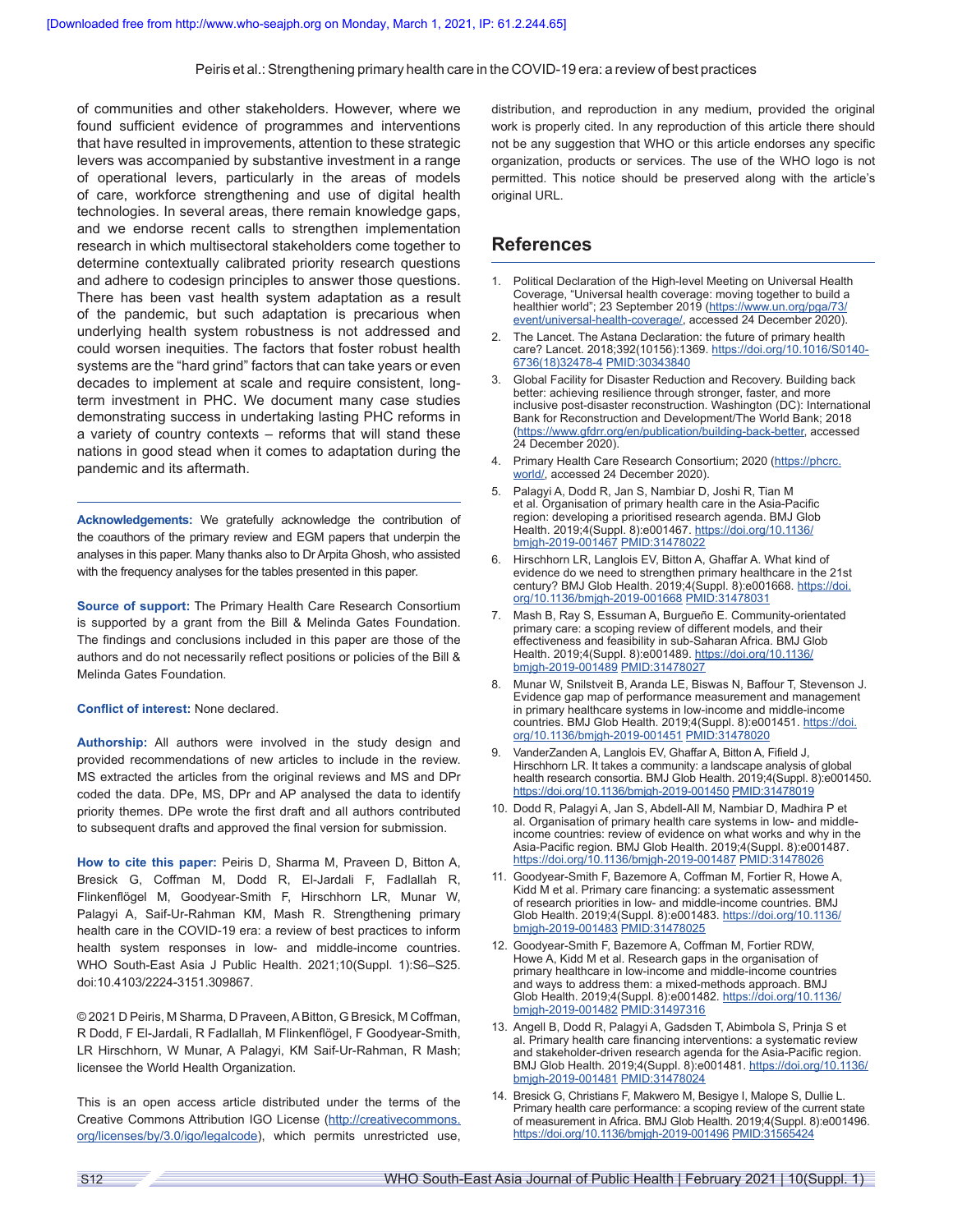- 15. Saif-Ur-Rahman KM, Mamun R, Nowrin I, Hossain S, Islam K, Rumman T et al. Primary healthcare policy and governance in lowincome and middle-income countries: an evidence gap map. BMJ Glob Health. 2019;4(Suppl. 8):e001453. [https://doi.org/10.1136/](https://doi.org/10.1136/bmjgh-2019-001453) [bmjgh-2019-001453](https://doi.org/10.1136/bmjgh-2019-001453) [PMID:31478021](https://pubmed.ncbi.nlm.nih.gov/31478021/)
- 16. Bitton A, Fifield J, Ratcliffe H, Karlage A, Wang H, Veillard JH et al. Primary healthcare system performance in low-income and middleincome countries: a scoping review of the evidence from 2010 to 2017. BMJ Glob Health. 2019;4(Suppl. 8):e001551. [https://doi.](https://doi.org/10.1136/bmjgh-2019-001551) [org/10.1136/bmjgh-2019-001551](https://doi.org/10.1136/bmjgh-2019-001551) [PMID:31478028](https://pubmed.ncbi.nlm.nih.gov/31478028/)
- 17. Fadlallah R, Bou-Karroum L, El-Jardali F, Hishi L, Al-Akkawi A, Tsolakian IG et al. Quality, safety and performance management in primary health care: from scoping review to research priority setting and implementation plan in the Eastern Mediterranean Region. BMJ Glob Health. 2019;4(Suppl. 8):e001477. [https://doi.org/10.1136/](https://doi.org/10.1136/bmjgh-2019-001477) [bmjgh-2019-001477](https://doi.org/10.1136/bmjgh-2019-001477) [PMID:31478023](https://pubmed.ncbi.nlm.nih.gov/31478023/)
- 18. Bitton A, Ratcliffe HL, Veillard JH, Kress DH, Barkley S, Kimball M et al. Primary health care as a foundation for strengthening health systems in low- and middle-income countries. J Gen Intern Med. 2017;32(5):566–71. <https://doi.org/10.1007/s11606-016-3898-5> [PMID:27943038](https://pubmed.ncbi.nlm.nih.gov/27943038/)
- 19. Flinkenflögel M, Sethlare V, Cubaka VK, Makasa M, Guyse A, De Maeseneer J. A scoping review on family medicine in sub-Saharan Africa: practice, positioning and impact in African health care systems. Hum Resour Health. 2020;18(1):27. [https://doi.org/10.1186/s12960-](https://doi.org/10.1186/s12960-020-0455-4) [020-0455-4](https://doi.org/10.1186/s12960-020-0455-4) [PMID:32245501](https://pubmed.ncbi.nlm.nih.gov/32245501/)
- 20. Operational framework for primary health care: transforming vision into action. Geneva: World Health Organization and the United Nations Children's Fund (UNICEF); 2020 ([https://apps.who.int/iris/](https://apps.who.int/iris/handle/10665/337641) [handle/10665/337641](https://apps.who.int/iris/handle/10665/337641), accessed 24 December 2020).
- 21. Abimbola S, Topp SM. Adaptation with robustness: the case for clarity on the use of "resilience" in health systems and global health. BMJ Glob Health. 2018;3(1):e000758. [https://doi.org/10.1136/](https://doi.org/10.1136/bmjgh-2018-000758) [bmjgh-2018-000758](https://doi.org/10.1136/bmjgh-2018-000758) [PMID:29527354](https://pubmed.ncbi.nlm.nih.gov/29527354/)
- 22. Bhaskar S, Bradley S, Chattu VK, Adisesh A, Nurtazina A, Kyrykbayeva S et al. Telemedicine across the globe – position paper from the COVID-19 Pandemic Health System Resilience Program (REPROGRAM) International Consortium (Part 1). Front Public Health. 2020;8(644). <https://doi.org/10.3389/fpubh.2020.556720> [PMID:33178656](https://pubmed.ncbi.nlm.nih.gov/33178656/)
- 23. Maintaining access to routine and essential services: telehealth services – COVID-19 improvement strategies. Primary Health Care Performance Initiative; 2020 ([https://improvingphc.org/sites/default/](https://improvingphc.org/sites/default/files/Telehealth%20Services_PDF.pdf) [files/Telehealth%20Services\\_PDF.pdf,](https://improvingphc.org/sites/default/files/Telehealth%20Services_PDF.pdf) accessed 24 December 2020).
- 24. Ensuring access to routine and essential services during COVID-19 through utilizing telehealth in Sri Lanka. Primary Health Care Performance Initiative; 2020 ([https://improvingphc.org/sites/default/](https://improvingphc.org/sites/default/files/COVID-19%20Promising%20Practice%20Sri%20Lanka.pdf) [files/COVID-19%20Promising%20Practice%20Sri%20Lanka.pdf](https://improvingphc.org/sites/default/files/COVID-19%20Promising%20Practice%20Sri%20Lanka.pdf), accessed 8 December 2020).
- 25. State of commitment to universal health coverage: synthesis, 2020. UHC2030; updated 9 December 2020 ([https://www.uhc2030.org/](https://www.uhc2030.org/fileadmin/uploads/uhc2030/Documents/Key_Issues/State_of_UHC/SoUHCC_synthesis_2020_final_web.pdf) [fileadmin/uploads/uhc2030/Documents/Key\\_Issues/State\\_of\\_UHC/](https://www.uhc2030.org/fileadmin/uploads/uhc2030/Documents/Key_Issues/State_of_UHC/SoUHCC_synthesis_2020_final_web.pdf) [SoUHCC\\_synthesis\\_2020\\_final\\_web.pdf,](https://www.uhc2030.org/fileadmin/uploads/uhc2030/Documents/Key_Issues/State_of_UHC/SoUHCC_synthesis_2020_final_web.pdf) accessed 24 December 2020).
- 26. Baum F, Friel S. COVID-19: the need for a social vaccine. MJA Insight Plus; 14 September 2020 ([https://insightplus.mja.com.au/2020/36/](https://insightplus.mja.com.au/2020/36/covid-19-the-need-for-a-social-vaccine/) [covid-19-the-need-for-a-social-vaccine/,](https://insightplus.mja.com.au/2020/36/covid-19-the-need-for-a-social-vaccine/) accessed 20 January 2021).
- 27. Health in all policies: Helsinki Statement. The 8th Global Conference on Health Promotion, Helsinki, Finland, 10–14 June 2013 [\(https://](https://www.who.int/healthpromotion/conferences/8gchp/8gchp_helsinki_statement.pdf) [www.who.int/healthpromotion/conferences/8gchp/8gchp\\_helsinki\\_](https://www.who.int/healthpromotion/conferences/8gchp/8gchp_helsinki_statement.pdf) [statement.pdf](https://www.who.int/healthpromotion/conferences/8gchp/8gchp_helsinki_statement.pdf), accessed 11 January 2021).
- 28. Bhaumik S, Moola S, Tyagi J, Nambiar D, Kakoti M. Community health workers for pandemic response: a rapid evidence synthesis. BMJ Glob Health. 2020:5(6):e002769. [https://doi.org/10.1136/](https://doi.org/10.1136/bmjgh-2020-002769) [bmjgh-2020-002769](https://doi.org/10.1136/bmjgh-2020-002769) [PMID:32522738](https://pubmed.ncbi.nlm.nih.gov/32522738/)
- 29. Jenkins LS, Von Pressentin KB, Naidoo K, Schaefer R. The evolving role of family physicians during the coronavirus disease 2019 crisis: an appreciative reflection. Afr J Prim Health Care Fam Med. 2020;12(1):e1–e4.<https://doi.org/10.4102/phcfm.v12i1.2478> [PMID:32634002](https://pubmed.ncbi.nlm.nih.gov/32634002/)
- 30. Carter A, Akseer N, Ho K, Rothschild O, Bose N, Binagwaho A et al. A framework for identifying and learning from countries that demonstrated exemplary performance in improving health outcomes and systems. BMJ Glob Health. 2020;5(12):e002938. [https://doi.](https://doi.org/10.1136/bmjgh-2020-002938) [org/10.1136/bmjgh-2020-002938](https://doi.org/10.1136/bmjgh-2020-002938) [PMID:33272938](https://pubmed.ncbi.nlm.nih.gov/33272938/)
- 31. Exemplars in Global Health. Community Health Workers in Bangladesh: how did Bangladesh implement?; 2020 (https://www. exemplars.health/topics/community-health-workers/bangladesh/howdid-bangladesh-implement#leverage, accessed 24 December 2020).
- 32. Primary Health Care Performance Initiative. Vital Signs Profiles; 2020 ([https://improvingphc.org/vital-signs-profiles,](https://improvingphc.org/vital-signs-profiles) accessed 24 December 2020).
- 33. Uzochukwu BSC, Okeke C, O'Brien N, Ruiz F, Sombie I, Hollingworth S. Health technology assessment and priority setting for universal health coverage: a qualitative study of stakeholders' capacity, needs, policy areas of demand and perspectives in Nigeria. Global Health. 2020;16(1):58. <https://doi.org/10.1186/s12992-020-00583-2> [PMID:32641066](https://pubmed.ncbi.nlm.nih.gov/32641066/)
- 34. Dukpa W, Teerawattananon Y, Rattanavipapong W, Srinonprasert V, Tongsri W, Kingkaew P et al. Is diabetes and hypertension screening worthwhile in resource-limited settings? An economic evaluation based on a pilot of a package of essential non-communicable disease interventions in Bhutan. Health Policy Plan. 2015;30(8):1032–43. <https://doi.org/10.1093/heapol/czu106> [PMID:25296642](https://pubmed.ncbi.nlm.nih.gov/25296642/)
- 35. Rattanavipapong W, Luz ACG, Kumluang S, Kusumawardani N, Teerawattananon Y, Indriani D et al. One step back, two steps forward: an economic evaluation of the PEN program in Indonesia. Health Syst Reform. 2016;2(1):84–98. [https://doi.](https://doi.org/10.1080/23288604.2015.1124168) [org/10.1080/23288604.2015.1124168](https://doi.org/10.1080/23288604.2015.1124168) [PMID:31514662](https://pubmed.ncbi.nlm.nih.gov/31514662/)
- 36. Prinja S, Downey LE, Gauba VK, Swaminathan S. Health technology assessment for policy making in India: current scenario and way forward. Pharmacoecon Open. 2018;2(1):1–3. [https://doi.org/10.1007/](https://doi.org/10.1007/s41669-017-0037-0) [s41669-017-0037-0](https://doi.org/10.1007/s41669-017-0037-0) [PMID:29464668](https://pubmed.ncbi.nlm.nih.gov/29464668/)
- 37. Varallyay NI, Bennett SC, Kennedy C, Ghaffar A, Peters DH. How does embedded implementation research work? Examining core features through qualitative case studies in Latin America and the Caribbean. Health Policy Plan. 2020;35(Suppl. 2):ii98-ii111. [https://](https://doi.org/10.1093/heapol/czaa126) [doi.org/10.1093/heapol/czaa126](https://doi.org/10.1093/heapol/czaa126) [PMID:33156937](https://pubmed.ncbi.nlm.nih.gov/33156937/)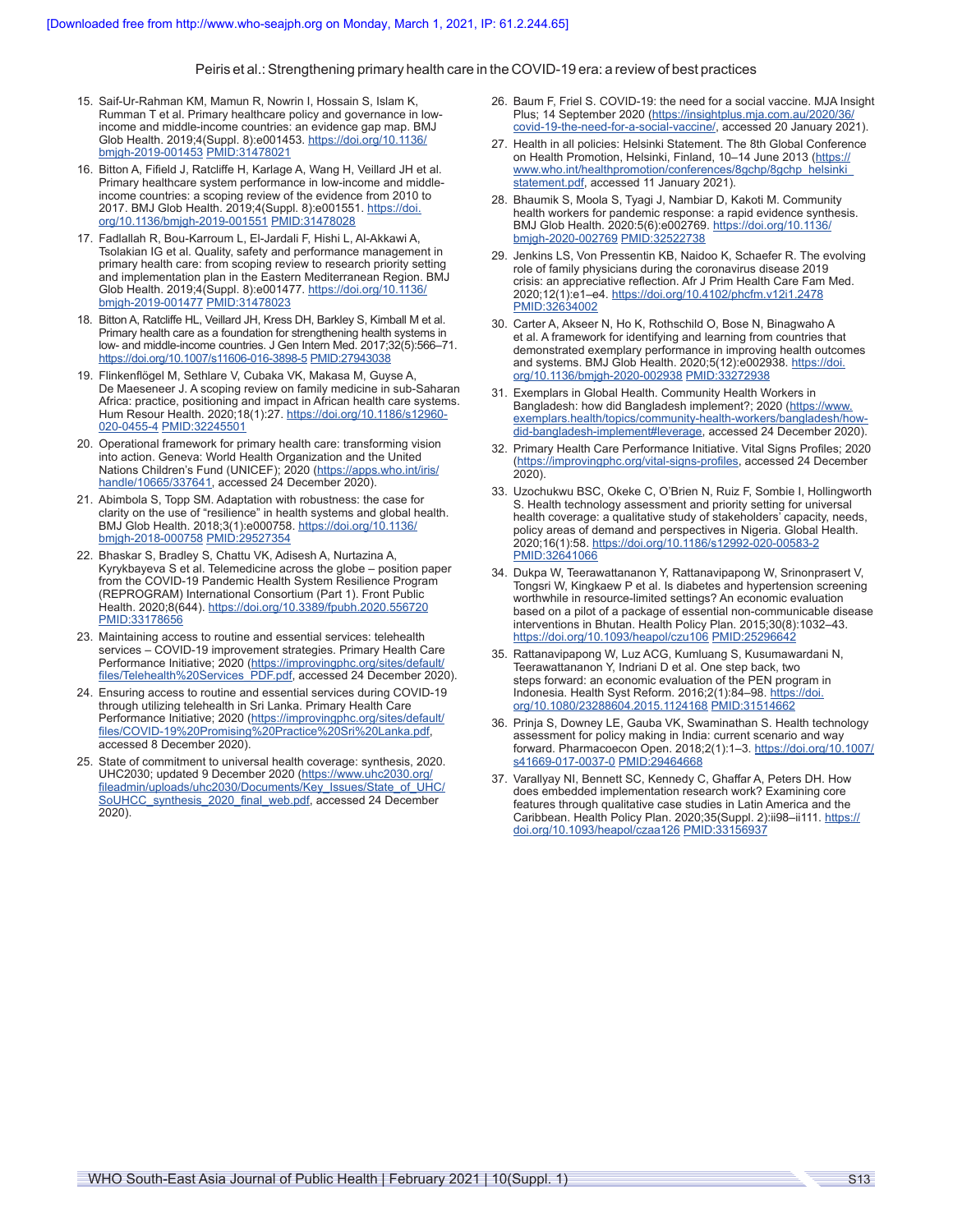# **Annexes**







| <b>PHCPI domain</b>                       | <b>Descriptive</b><br>studies | <b>Interventions</b> | Programme<br>evaluations | <b>Reviews</b> | <b>Total</b> | Percentage of<br>all papers <sup>a</sup> |
|-------------------------------------------|-------------------------------|----------------------|--------------------------|----------------|--------------|------------------------------------------|
| <b>System</b>                             |                               |                      |                          |                |              |                                          |
| A1 Governance and leadership              | $\overline{4}$                | 16                   | 18                       | 29             | 67           | 28                                       |
| A2 Health financing                       |                               | $\overline{7}$       | 12                       | 13             | 32           | 13                                       |
| A3 Adjustment to population health needs  | $\overline{4}$                | 12                   | 14                       | 23             | 53           | 22                                       |
| <b>Inputs</b>                             |                               |                      |                          |                |              |                                          |
| B1 Drugs and supplies                     | 3                             | 3                    | 6                        | $\overline{7}$ | 19           | 8                                        |
| <b>B2 Facility infrastructure</b>         | $\overline{2}$                |                      | $\overline{2}$           | 8              | 12           | 5                                        |
| <b>B3</b> Information systems             | 1                             | $\overline{4}$       | 5                        | 11             | 21           | 9                                        |
| <b>B4 Workforce</b>                       | 6                             | $\overline{4}$       | 3                        | 23             | 36           | 15                                       |
| <b>B5 Funds</b>                           | $\mathbf{1}$                  | 3                    | $\overline{2}$           | 9              | 15           | 6                                        |
| <b>Service delivery</b>                   |                               |                      |                          |                |              |                                          |
| C1 Population health management           | 3                             | 18                   | 12                       | 21             | 54           | 22                                       |
| C2 Facility organization and management   | $\mathbf{1}$                  | 15                   | $\overline{7}$           | 18             | 41           | 17                                       |
| C <sub>3</sub> Access                     | $\mathbf{1}$                  | $\overline{7}$       | 6                        | 14             | 28           | 12                                       |
| C4 Availability of effective PHC services | $\overline{7}$                | 54                   | 31                       | 38             | 130          | 54                                       |
| C5 High-quality PHC                       | 5                             | 30                   | 29                       | 27             | 91           | 38                                       |
| <b>Outputs</b>                            |                               |                      |                          |                |              |                                          |
| D1 Effective service coverage (all areas) | 3                             | 38                   | 27                       | 17             | 85           | 35                                       |
| D1.a Health promotion                     |                               | 3                    | 1                        | $\overline{2}$ | 6            | 2                                        |
| D1.b Disease prevention                   |                               |                      | 1                        | 3              | 4            | $\overline{2}$                           |
| <b>D1.c RMNCH</b>                         | $\mathbf{1}$                  | 6                    | 6                        | 10             | 23           | 10                                       |
| D1.d Childhood illness                    |                               | 11                   | 11                       | 9              | 31           | 13                                       |
| D1.e Infectious disease                   |                               | $\overline{2}$       |                          | 6              | 8            | 3                                        |
| D1.f NCDs and mental health               | $\mathbf{1}$                  | 13                   | 10                       | $\overline{2}$ | 26           | 11                                       |
| D1.g Palliative care                      |                               |                      |                          |                |              |                                          |
| <b>Outcomes</b>                           |                               |                      |                          |                |              |                                          |
| E1 Health status                          | 1                             | $\overline{7}$       | 3                        | 10             | 21           | 9                                        |
| E2 Responsiveness to people               | 1                             | 9                    | 4                        | 3              | 17           | 7                                        |
| E3 Equity                                 | 1                             | 2                    | 5                        | 3              | 11           | 5                                        |
| E4 Efficiency                             | 1                             | $\overline{2}$       | $\overline{4}$           | 1              | 8            | 3                                        |
| E5 Resilience of health systems           | 1                             | $\overline{2}$       | $\overline{2}$           | 3              | 8            | 3                                        |

NCD: noncommunicable disease; PHC: primary health care; PHCPI: Primary Health Care Performance Initiative; RMNCH: reproductive, maternal, newborn and child health. a Studies may be coded to more than one domain and therefore the column total does not add up to 100%.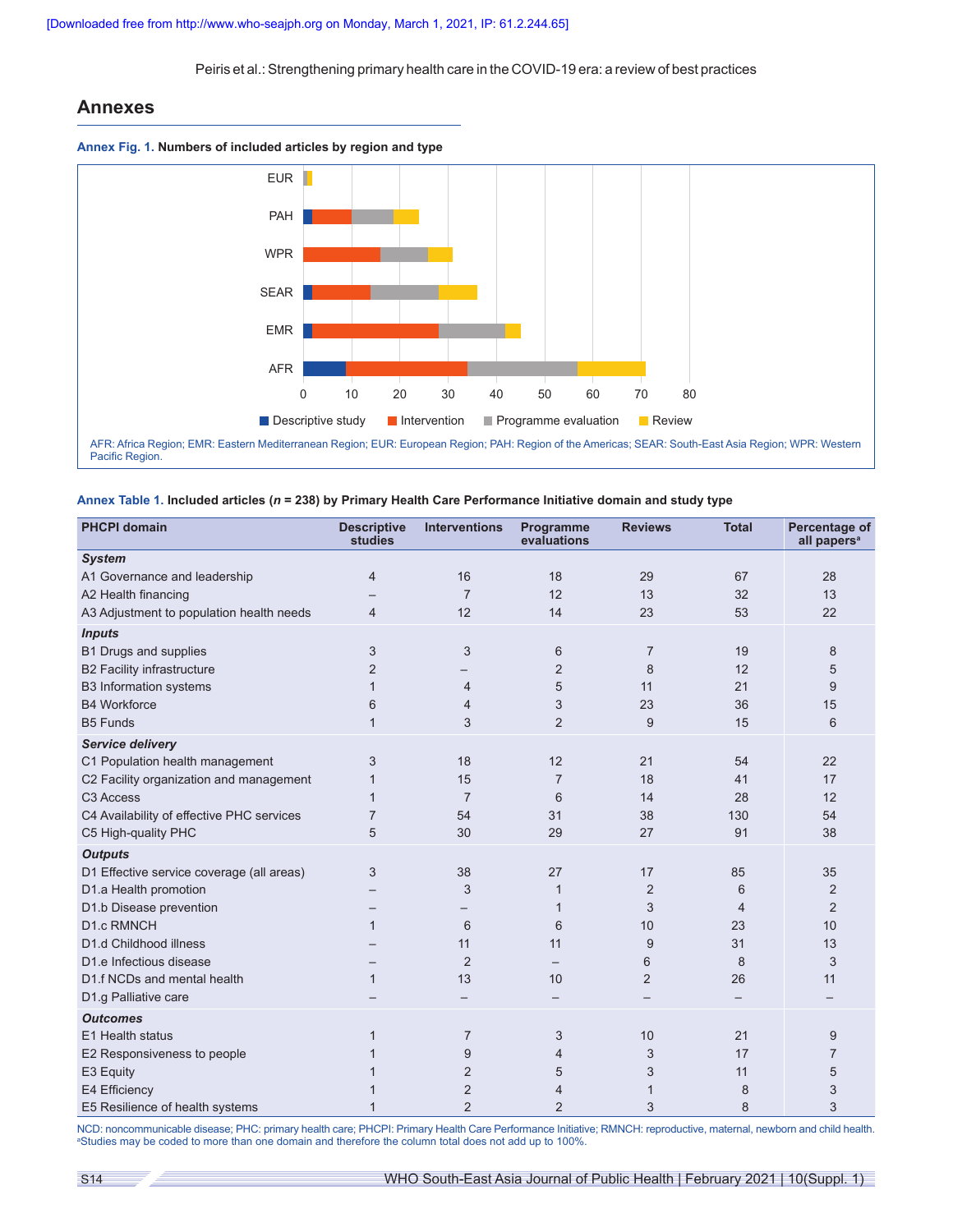#### **Annex Table 2. References for identified best practices**

| <b>Primary lever</b>                              | <b>Evidence of beneficial outcomes</b>                                                                                                                                                                                                                                          | <b>Primary lever</b>                                        | <b>Evidence of beneficial outcomes</b>                                                                                                                  |  |
|---------------------------------------------------|---------------------------------------------------------------------------------------------------------------------------------------------------------------------------------------------------------------------------------------------------------------------------------|-------------------------------------------------------------|---------------------------------------------------------------------------------------------------------------------------------------------------------|--|
| <b>Strategic levers</b>                           |                                                                                                                                                                                                                                                                                 | Physical infrastructure                                     | Ghana, Uganda <sup>37</sup><br>Ethiopia <sup>38</sup>                                                                                                   |  |
| Political commitment and<br>leadership            | Afghanistan, Bolivia, Brazil, Costa<br>Rica, Cuba, Ethiopia, The Gambia,<br>Georgia, Ghana, India (Kerala state),<br>Iran, Liberia, Mexico, Niger, Sri Lanka,<br>Thailand <sup>1-4</sup><br>Bangladesh <sup>5</sup>                                                             | Medicines and other health<br>products                      | China <sup>39,40</sup><br>Colombia <sup>41</sup><br>Saudi Arabia <sup>42</sup><br>Sudan $43$<br>South America <sup>44</sup>                             |  |
| Governance and policy<br>frameworks               | Rwanda <sup>6,7</sup><br>Côte d'Ivoire, Ethiopia, Haiti, India,<br>Indonesia, the Philippines, Thailand, <sup>3</sup><br>Brazil <sup>8,9</sup><br>Mexico <sup>10</sup><br>Costa Rica <sup>11</sup><br>Thailand <sup>4,12</sup><br>China <sup>13</sup><br>Ghana <sup>14,15</sup> | Engagement with private<br>sector providers                 | Afghanistan <sup>45</sup><br>Bangladesh <sup>46</sup><br>Pakistan <sup>47</sup>                                                                         |  |
|                                                   |                                                                                                                                                                                                                                                                                 | Purchasing and payment<br>systems                           | China <sup>48,49</sup>                                                                                                                                  |  |
|                                                   |                                                                                                                                                                                                                                                                                 | Digital technologies for<br>health                          | China <sup>50</sup><br>India <sup><math>51,52</math></sup><br>$Iraq^{53}$<br>Lebanon <sup>54</sup><br>Afghanistan <sup>55</sup><br>Brazil <sup>56</sup> |  |
| Funding and allocation of<br>resources            | Vietnam <sup>16</sup><br>Afghanistan <sup>17,18</sup><br>Niger, Zambia <sup>19</sup>                                                                                                                                                                                            |                                                             |                                                                                                                                                         |  |
|                                                   | Bhutan <sup>20</sup><br>Mexico <sup>21</sup>                                                                                                                                                                                                                                    | Systems for improving the<br>quality of care                | Multiple countries <sup>57</sup><br>Kuwait <sup>58</sup><br>Saudi Arabia <sup>59,60</sup><br>Brazil <sup>61</sup><br>$E$ qypt $62$                      |  |
| Engagement of community<br>and other stakeholders | Multiple countries <sup>22</sup><br>Thailand <sup>4,23</sup>                                                                                                                                                                                                                    |                                                             |                                                                                                                                                         |  |
| <b>Operational levers</b>                         |                                                                                                                                                                                                                                                                                 |                                                             | Multiple countries in Africa <sup>63</sup>                                                                                                              |  |
| Models of care                                    | Multiple countries <sup>24</sup><br>Sub-Saharan Africa <sup>25</sup><br>India $^{26,27}$                                                                                                                                                                                        | Primary health care-oriented<br>research and monitoring and | Tanzania <sup>64</sup><br>Ethiopia, India, Nepal, Pakistan <sup>65</sup>                                                                                |  |
| Primary health care<br>workforce                  | Brazil <sup>28,29</sup><br>$China^{30}$<br>India $31-33$<br>Thailand <sup>34</sup><br>Ethiopia, Indonesia, Kenya <sup>35</sup><br>Africa, Asia, Latin America <sup>36</sup>                                                                                                     | evaluation                                                  |                                                                                                                                                         |  |

# **References**

- 1. Kruk ME, Porignon D, Rockers PC, Van Lerberghe W. The contribution of primary care to health and health systems in low- and middle-income countries: a critical review of major primary care initiatives. Soc Sci Med. 2010;70(6):904–11. [https://doi.org/10.1016/j.](https://doi.org/10.1016/j.socscimed.2009.11.025) [socscimed.2009.11.025](https://doi.org/10.1016/j.socscimed.2009.11.025) [PMID:20089341](https://pubmed.ncbi.nlm.nih.gov/20089341/)
- 2. Primary health care systems (PRIMASYS): case study from Georgia, abridged version. Geneva: World Health Organization; 2017 ([https://www.who.int/alliance-hpsr/projects/alliancehpsr\\_](https://www.who.int/alliance-hpsr/projects/alliancehpsr_georgiaabridgedprimasys.pdf?ua=1) [georgiaabridgedprimasys.pdf?ua=1](https://www.who.int/alliance-hpsr/projects/alliancehpsr_georgiaabridgedprimasys.pdf?ua=1), accessed 24 December 2020).
- 3. Primary health care systems (PRIMASYS): case study from Ethiopia, abridged version. Geneva: World Health Organization; 2017 ([https://www.who.int/alliance-hpsr/projects/alliancehpsr\\_](https://www.who.int/alliance-hpsr/projects/alliancehpsr_ethiopiaabridgedprimasys.pdf?ua=1) [ethiopiaabridgedprimasys.pdf?ua=1,](https://www.who.int/alliance-hpsr/projects/alliancehpsr_ethiopiaabridgedprimasys.pdf?ua=1) accessed 24 December 2020).
- 4. Primary health care systems (PRIMASYS): case study from Thailand, abridged version. Geneva: World Health Organization; 2017 ([https://www.who.int/alliance-hpsr/projects/alliancehpsr\\_](https://www.who.int/alliance-hpsr/projects/alliancehpsr_thailandabridgedprimasys.pdf?ua=1) [thailandabridgedprimasys.pdf?ua=1,](https://www.who.int/alliance-hpsr/projects/alliancehpsr_thailandabridgedprimasys.pdf?ua=1) accessed 24 December 2020).
- 5. Joarder T, Osman FA. Bangladesh's health improvement strategy as an example of the Alma-Ata Declaration in action. In: Bishai D, Schleiff M, editors. Achieving health for all. Baltimore (MD): Johns Hopkins University Press; 2020:153–79.
- 6. Binagwaho A, Farmer PE, Nsanzimana S, Karema C, Gasana M, de Dieu Ngirabega J et al. Rwanda 20 years on: investing in life. Lancet. 2014;384(9940):371-5. [https://doi.org/10.1016/s0140-](https://doi.org/10.1016/s0140-6736(14)60574-2) [6736\(14\)60574-2](https://doi.org/10.1016/s0140-6736(14)60574-2) [PMID:24703831](https://pubmed.ncbi.nlm.nih.gov/24703831/)
- 7. Primary health care systems (PRIMASYS): case study from Rwanda, abridged version. Geneva: World Health Organization; 2017 ([https://](https://www.who.int/alliance-hpsr/projects/AHPSR-PRIMASYS-Rwanda-Abridged.pdf?ua=1) [www.who.int/alliance-hpsr/projects/AHPSR-PRIMASYS-Rwanda-](https://www.who.int/alliance-hpsr/projects/AHPSR-PRIMASYS-Rwanda-Abridged.pdf?ua=1)[Abridged.pdf?ua=1](https://www.who.int/alliance-hpsr/projects/AHPSR-PRIMASYS-Rwanda-Abridged.pdf?ua=1), accessed 24 December 2020).
- 8. Hone T, Rasella D, Barreto M, Atun R, Majeed A, Millett C. Large reductions in amenable mortality associated with Brazil's primary care expansion and strong health governance. Health Aff (Millwood). 2017;36(1):149–58.<https://doi.org/10.1377/hlthaff.2016.0966> [PMID:28069858](https://pubmed.ncbi.nlm.nih.gov/28069858/)
- 9. Macinko J, de Oliveira VB, Turci MA, Guanais FC, Bonolo PF, Lima-Costa MF. The influence of primary care and hospital supply on ambulatory care-sensitive hospitalizations among adults in Brazil, 1999–2007. Am J Public Health. 2011;101(10):1963–70. [https://doi.](https://doi.org/10.2105/ajph.2010.198887) [org/10.2105/ajph.2010.198887](https://doi.org/10.2105/ajph.2010.198887) [PMID:21330584](https://pubmed.ncbi.nlm.nih.gov/21330584/)
- 10. Lugo-Palacios DG, Cairns J. Using ambulatory care sensitive hospitalisations to analyse the effectiveness of primary care services in Mexico. Soc Sci Med. 2015;144:59–68. [https://doi.org/10.1016/j.](https://doi.org/10.1016/j.socscimed.2015.09.010) [socscimed.2015.09.010](https://doi.org/10.1016/j.socscimed.2015.09.010) [PMID:26387080](https://pubmed.ncbi.nlm.nih.gov/26387080/)
- 11. Pesec M, Ratcliffe HL, Karlage A, Hirschhorn LR, Gawande A, Bitton A. Primary health care that works: the Costa Rican experience. Health Aff (Millwood). 2017;36(3):531–8. [https://doi.org/10.1377/](https://doi.org/10.1377/hlthaff.2016.1319) [hlthaff.2016.1319](https://doi.org/10.1377/hlthaff.2016.1319) [PMID:28264956](https://pubmed.ncbi.nlm.nih.gov/28264956/)
- 12. Somkotra T. Measurement and explanation of horizontal (in)equity in health care utilization among Thais after universal coverage policy implementation. Asia Pac J Public Health. 2011;23(6):980–95. [https://](https://doi.org/10.1177/1010539509360674) [doi.org/10.1177/1010539509360674](https://doi.org/10.1177/1010539509360674) [PMID:20460292](https://pubmed.ncbi.nlm.nih.gov/20460292/)
- 13. Feng S, Shi L, Zeng J, Chen W, Ling L. Comparison of primary care experiences in village clinics with different ownership models in Guangdong Province, China. PLoS One. 2017;12(1):e0169241. <https://doi.org/10.1371/journal.pone.0169241> [PMID:28056038](https://pubmed.ncbi.nlm.nih.gov/28056038/)
- 14. Awoonor-Williams JK, Sory EK, Nyonator FK, Phillips JF, Wang C, Schmitt ML. Lessons learned from scaling up a community-based health program in the Upper East Region of northern Ghana. Glob Health Sci Pract. 2013;1(1):117–33. [https://doi.org/10.9745/](https://doi.org/10.9745/ghsp-d-12-00012) [ghsp-d-12-00012](https://doi.org/10.9745/ghsp-d-12-00012) [PMID:25276522](https://pubmed.ncbi.nlm.nih.gov/25276522/)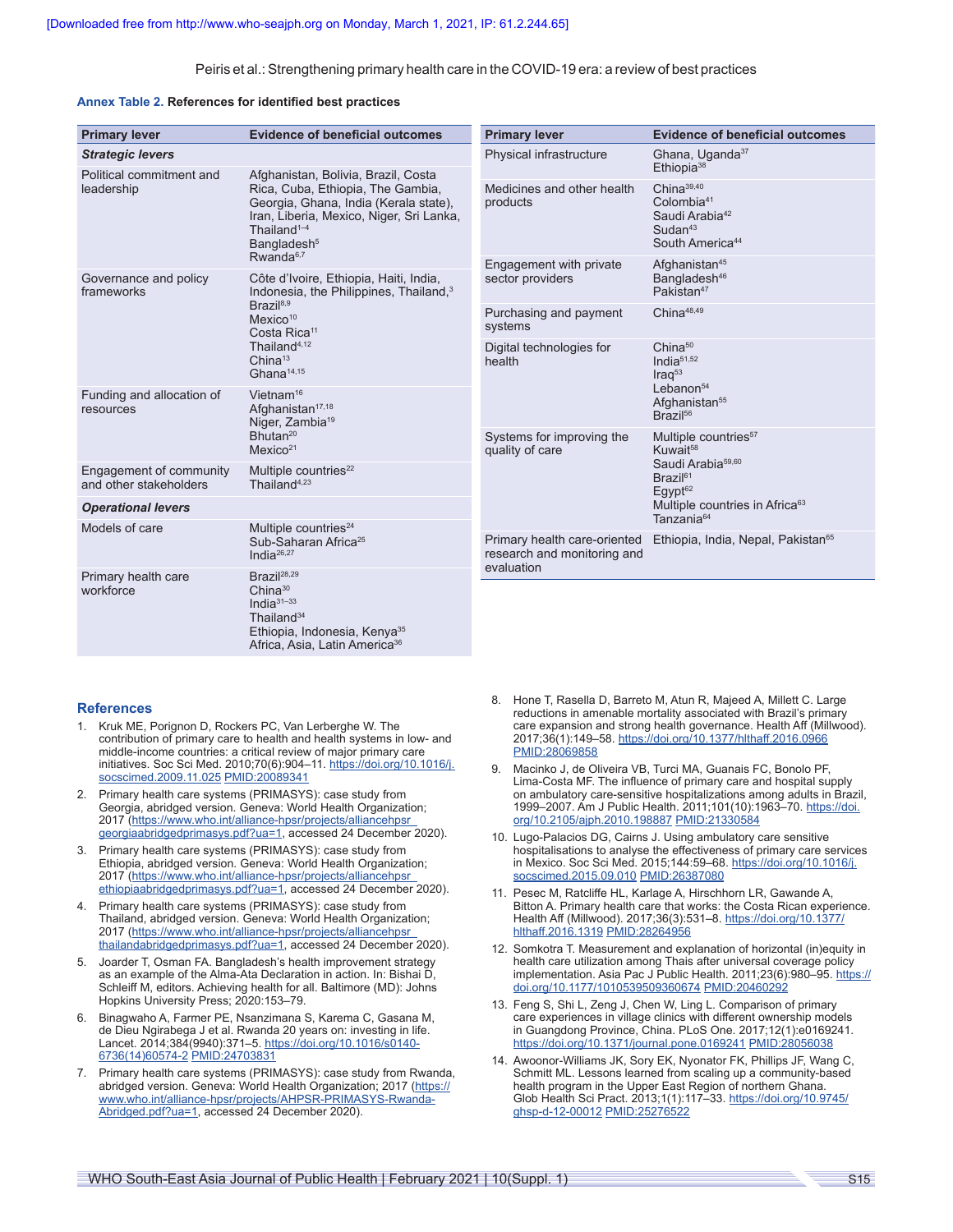- 15. Primary health care systems (PRIMASYS): case study from Ghana, abridged version. Geneva: World Health Organization; 2017 (https://www.who.int/alliance-hpsr/projects/alliancehpsr [ghanaabridgedprimasys.pdf?ua=1](https://www.who.int/alliance-hpsr/projects/alliancehpsr_ghanaabridgedprimasys.pdf?ua=1), accessed 24 December 2020).
- 16. Nguyen P, Bich Hanh D, Lavergne MR, Mai T, Nguyen Q, Phillips JF et al. The effect of a poverty reduction policy and service quality standards on commune-level primary health care utilization in Thai Nguyen Province, Vietnam. Health Policy Plan. 2010;25(4):262–71. <https://doi.org/10.1093/heapol/czp064> [PMID:20038572](https://pubmed.ncbi.nlm.nih.gov/20038572/)
- 17. Steinhardt LC, Peters DH. Targeting accuracy and impact of a community-identified waiver card scheme for primary care user fees in Afghanistan. Int J Equity Health. 2010;9:28. [https://doi.](https://doi.org/10.1186/1475-9276-9-28) [org/10.1186/1475-9276-9-28](https://doi.org/10.1186/1475-9276-9-28) [PMID:21114851](https://pubmed.ncbi.nlm.nih.gov/21114851/)
- 18. Steinhardt LC, Aman I, Pakzad I, Kumar B, Singh LP, Peters DH. Removing user fees for basic health services: a pilot study and national roll-out in Afghanistan. Health Policy Plan. 2011;26(Suppl 2):ii92–103. <https://doi.org/10.1093/heapol/czr069> [PMID:22027924](https://pubmed.ncbi.nlm.nih.gov/22027924/)
- 19. Lagarde M, Barroy H, Palmer N. Assessing the effects of removing user fees in Zambia and Niger. J Health Serv Res Policy. 2012;17(1):30–36. <https://doi.org/10.1258/jhsrp.2011.010166> [PMID:22096082](https://pubmed.ncbi.nlm.nih.gov/22096082/)
- 20. Dukpa W, Teerawattananon Y, Rattanavipapong W, Srinonprasert V, Tongsri W, Kingkaew P et al. Is diabetes and hypertension screening worthwhile in resource-limited settings? An economic evaluation based on a pilot of a package of essential non-communicable disease interventions in Bhutan. Health Policy Plan. 2015;30(8):1032–43. <https://doi.org/10.1093/heapol/czu106> [PMID:25296642](https://pubmed.ncbi.nlm.nih.gov/25296642/)
- 21. Borja-Aburto VH, Gonzalez-Anaya JA, Davila-Torres J, Rascón-Pacheco RA, González-León M. Evaluation of the impact on noncommunicable chronic diseases of a major integrated primary health care program in Mexico. Fam Pract. 2016;33(3):219-25. [https://doi.](https://doi.org/10.1093/fampra/cmv049) [org/10.1093/fampra/cmv049](https://doi.org/10.1093/fampra/cmv049) [PMID:26094115](https://pubmed.ncbi.nlm.nih.gov/26094115/)
- 22. Waddington H, Sonnenfeld A, Finetti J, Gaarder M, John D, Stevenson J. Does incorporating participation and accountability improve development outcomes? Meta-analysis and framework synthesis. 3ie Systematic Review 43. London: International Initiative for Impact Evaluation (3ie); 2019 [\(https://www.3ieimpact.org/](https://www.3ieimpact.org/evidence-hub/publications/systematic-reviews/does-incorporating-participation-and-accountability) [evidence-hub/publications/systematic-reviews/does-incorporating](https://www.3ieimpact.org/evidence-hub/publications/systematic-reviews/does-incorporating-participation-and-accountability)[participation-and-accountability](https://www.3ieimpact.org/evidence-hub/publications/systematic-reviews/does-incorporating-participation-and-accountability), accessed 24 December 2020).
- 23. Oba N, McCaffrey R, Choonhapran P, Chutug P, Rueangram S. Development of a community participation program for diabetes mellitus prevention in a primary care unit, Thailand. Nurs Health Sci. 2011;13(3):352–9.<https://doi.org/10.1111/j.1442-2018.2011.00627.x> [PMID:21812881](https://pubmed.ncbi.nlm.nih.gov/21812881/)
- 24. Lê G, Morgan R, Bestall J, Featherstone I, Veale T, Ensor T. Can service integration work for universal health coverage? Evidence from around the globe. Health Policy. 2016;120(4):406-19. [https://doi.](https://doi.org/10.1016/j.healthpol.2016.02.007) [org/10.1016/j.healthpol.2016.02.007](https://doi.org/10.1016/j.healthpol.2016.02.007) [PMID:27108079](https://pubmed.ncbi.nlm.nih.gov/27108079/)
- 25. Mash B, Ray S, Essuman A, Burgueño E. Community-orientated primary care: a scoping review of different models, and their effectiveness and feasibility in sub-Saharan Africa. BMJ Glob Health. 2019;4(Suppl. 8):e001489. [https://doi.org/10.1136/](https://doi.org/10.1136/bmjgh-2019-001489) [bmjgh-2019-001489](https://doi.org/10.1136/bmjgh-2019-001489) [PMID:31478027](https://pubmed.ncbi.nlm.nih.gov/31478027/)
- 26. Baird J, Ma S, Ruger JP. Effects of the World Bank's maternal and child health intervention on Indonesia's poor: evaluating the safe motherhood project. Soc Sci Med. 2011;72(12):1948–55. [https://doi.](https://doi.org/10.1016/j.socscimed.2010.04.038) [org/10.1016/j.socscimed.2010.04.038](https://doi.org/10.1016/j.socscimed.2010.04.038) [PMID:20619946](https://pubmed.ncbi.nlm.nih.gov/20619946/)
- 27. Vellakkal S, Gupta A, Khan Z, Stuckler D, Reeves A, Ebrahim S et al. Has India's national rural health mission reduced inequities in maternal health services? A pre–post repeated cross-sectional study. Health Policy Plan. 2017;32(1):79–90. [https://doi.org/10.1093/heapol/](https://doi.org/10.1093/heapol/czw100) [czw100](https://doi.org/10.1093/heapol/czw100) [PMID:27515405](https://pubmed.ncbi.nlm.nih.gov/27515405/)
- 28. Campos GW, Pereira Jr N. Primary care in Brazil, and the Mais Médicos (More Doctors) Program in the unified health system: achievements and limits. Cien Saude Colet. 2016;21(9):2655–63. <https://doi.org/10.1590/1413-81232015219.18922016> [PMID:27653048](https://pubmed.ncbi.nlm.nih.gov/27653048/)
- 29. Santos LM, Oliveira A, Trindade JS, Barreto ICHC, Palmeira PA, Comes Y et al. Implementation research: towards universal health coverage with more doctors in Brazil. Bull World Health Organ. 2017;95(2):103–12.<https://doi.org/10.2471/blt.16.178236> [PMID:28250510](https://pubmed.ncbi.nlm.nih.gov/28250510/)
- 30. Zhang M, Yang R, Wang W, Gillespie J, Clarke S, Yan F. Job satisfaction of urban community health workers after the 2009 healthcare reform in China: a systematic review. Int J Qual Health Care. 2016;28(1):14–21.<https://doi.org/10.1093/intqhc/mzv111> [PMID:26678804](https://pubmed.ncbi.nlm.nih.gov/26678804/)
- 31. Bindoria SV, Devkar R, Gupta I, Ranebennur V, Saggurti N, Ramesh S et al. Development and pilot testing of HIV screening program integration within public/primary health centers providing antenatal care services in Maharashtra, India. BMC Res Notes. 2014;7:177.<https://doi.org/10.1186/1756-0500-7-177> [PMID:24670002](https://pubmed.ncbi.nlm.nih.gov/24670002/)
- 32. Buttorff C, Hock RS, Weiss HA, Naik S, Araya R, Kirkwood BR et al. Economic evaluation of a task-shifting intervention for common mental disorders in India. Bull World Health Organ. 2012;90(11):813– 21.<https://doi.org/10.2471/blt.12.104133> [PMID:23226893](https://pubmed.ncbi.nlm.nih.gov/23226893/)
- 33. Prinja S, Gupta A, Verma R, Bahuguna P, Kumar D, Kaur M, Kumar R. Cost of delivering health care services in public sector primary and community health centres in North India. PLoS One. 2016;11(8):e0160986.<https://doi.org/10.1371/journal.pone.0160986> [PMID:27536781](https://pubmed.ncbi.nlm.nih.gov/27536781/)
- 34. Sookaneknun P, Suttajit S, Ploylearmsang C, Kanjanasilp J, Maleewong U. Health promotion integrated into a Thai PharmD curriculum to improve pharmacy practice skills. Am J Pharm Educ. 2009;73(5):78. <https://doi.org/10.5688/aj730578> [PMID:19777093](https://pubmed.ncbi.nlm.nih.gov/19777093/)
- 35. McPake B, Edoka I, Witter S, Kielmann K, Taegtmeyer M, Dieleman M et al. Cost-effectiveness of community-based practitioner programmes in Ethiopia, Indonesia and Kenya. Bull World Health Organ. 2015;93(9):631–639A. <https://doi.org/10.2471/blt.14.144899> [PMID:26478627](https://pubmed.ncbi.nlm.nih.gov/26478627/)
- 36. Global Health Workforce Alliance. Mid-level health workers for delivery of essential health services: a global systematic review and country experiences. Geneva: World Health Organization; 2013 ([http://www.who.int/workforcealliance/knowledge/resources/ghwa\\_](http://www.who.int/workforcealliance/knowledge/resources/ghwa_mid_level_report_2013.pdf) [mid\\_level\\_report\\_2013.pdf,](http://www.who.int/workforcealliance/knowledge/resources/ghwa_mid_level_report_2013.pdf) accessed 24 December 2020).
- 37. Javadi D, Ssempebwa J, Isunju JB, Yevoo L, Amu A, Nabiwemba E et al. Implementation research on sustainable electrification of rural primary care facilities in Ghana and Uganda. Health Policy Plan. 2020;35(Suppl. 2):ii124–ii36.<https://doi.org/10.1093/heapol/czaa077> [PMID:33156941](https://pubmed.ncbi.nlm.nih.gov/33156941/)
- 38. Damtew ZA, Schleiff M, Worku K, Chekagn CT, Lemma S, Abiodun O et al. Ethiopia: expansion of primary health care through the Health Extension Program. In: Bishai D, Schleiff M, editors. Achieving health for all. Baltimore (MD): Johns Hopkins University Press; 2020:180–98 (<https://muse.jhu.edu/chapter/2715637>, accessed 24 December 2020).
- 39. Yao Q, Liu C, Ferrier JA, Liu Z, Sun J. Urban–rural inequality regarding drug prescriptions in primary care facilities: a pre–post comparison of the National Essential Medicines Scheme of China. Int J Equity Health. 2015;14:58. [https://doi.org/10.1186/s12939-015-](https://doi.org/10.1186/s12939-015-0186-7) [0186-7](https://doi.org/10.1186/s12939-015-0186-7) [PMID:26219841](https://pubmed.ncbi.nlm.nih.gov/26219841/)
- 40. Yip W, Powell-Jackson T, Chen W, Hu M, Fe E, Hu M et al. Capitation combined with pay-for-performance improves antibiotic prescribing practices in rural China. Health Aff (Millwood). 2014;33(3):502–10. <https://doi.org/10.1377/hlthaff.2013.0702> [PMID:24572187](https://pubmed.ncbi.nlm.nih.gov/24572187/)
- 41. Primary health care systems (PRIMASYS): case study from Colombia, abridged version. Geneva: World Health Organization; 2017 ([https://www.who.int/alliance-hpsr/projects/alliancehpsr\\_](https://www.who.int/alliance-hpsr/projects/alliancehpsr_colombiaabridgedprimasys.pdf?ua=1) [colombiaabridgedprimasys.pdf?ua=1,](https://www.who.int/alliance-hpsr/projects/alliancehpsr_colombiaabridgedprimasys.pdf?ua=1) accessed 24 December 2020).
- 42. Qureshi NA, Neyaz Y, Khoja T, Magzoub MA, Haycox A, Walley T. Effectiveness of three interventions on primary care physicians' medication prescribing in Riyadh City, Saudi Arabia. East Mediterr Health J. 2011;17(2):172-9. [https://apps.who.int/iris/](https://apps.who.int/iris/handle/10665/118098) [handle/10665/118098](https://apps.who.int/iris/handle/10665/118098) [PMID:21735954](https://pubmed.ncbi.nlm.nih.gov/21735954/)
- 43. Awad AI, Eltayeb IB, Baraka OZ. Changing antibiotics prescribing practices in health centers of Khartoum State, Sudan. Eur J Clin Pharmacol. 2006;62(2):135–42. [https://doi.org/10.1007/s00228-005-](https://doi.org/10.1007/s00228-005-0089-4) [0089-4](https://doi.org/10.1007/s00228-005-0089-4) [PMID:16389536](https://pubmed.ncbi.nlm.nih.gov/16389536/)
- 44. Urbiztondo I, Bjerrum L, Caballero L, Suarez MA, Olinisky M, Córdoba G. Decreasing inappropriate use of antibiotics in primary care in four countries in South America: cluster randomized controlled trial. Antibiotics (Basel). 2017;6(4):38. [https://doi.org/10.3390/](https://doi.org/10.3390/antibiotics6040038) [antibiotics6040038](https://doi.org/10.3390/antibiotics6040038) [PMID:29240687](https://pubmed.ncbi.nlm.nih.gov/29240687/)
- 45. Alonge O, Gupta S, Engineer C, Salehi AS, Peters DH. Assessing the pro-poor effect of different contracting schemes for health services on health facilities in rural Afghanistan. Health Policy Plan. 2015;30(10):1229–42. <https://doi.org/10.1093/heapol/czu127> [PMID:25480669](https://pubmed.ncbi.nlm.nih.gov/25480669/)
- 46. Heard A, Nath DK, Loevinsohn B. Contracting urban primary healthcare services in Bangladesh: effect on use, efficiency, equity and quality of care. Trop Med Int Health. 2013;18(7):861–70. [https://](https://doi.org/10.1111/tmi.12113) [doi.org/10.1111/tmi.12113](https://doi.org/10.1111/tmi.12113) [PMID:23611146](https://pubmed.ncbi.nlm.nih.gov/23611146/)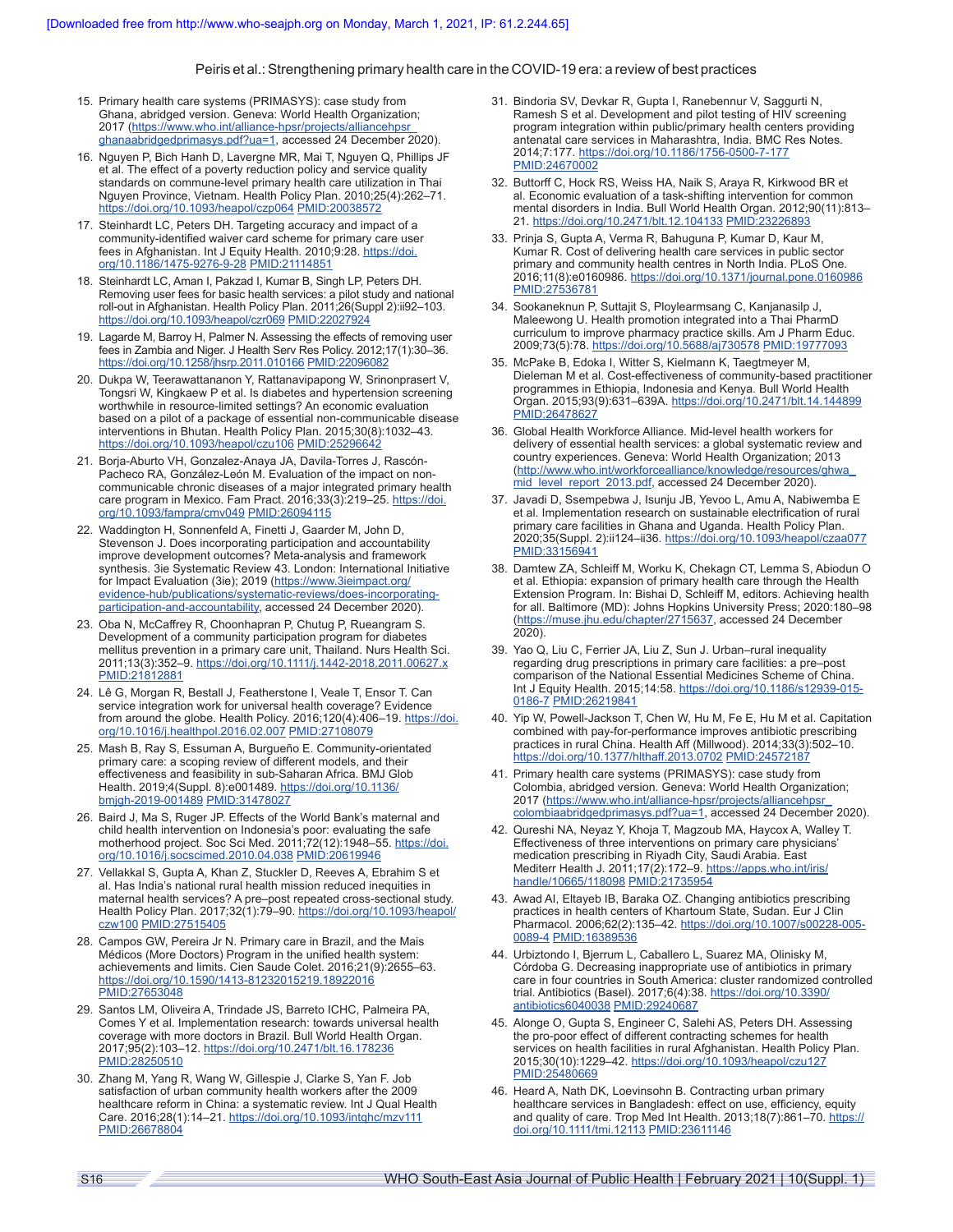- 47. Loevinsohn B, Haq IU, Couffinhal A, Pande A. Contracting-in management to strengthen publicly financed primary health services: the experience of Punjab, Pakistan. Health Policy. 2009;91(1):17–23. <https://doi.org/10.1016/j.healthpol.2008.10.015> [PMID:19070931](https://pubmed.ncbi.nlm.nih.gov/19070931/)
- 48. Powell-Jackson T, Yip WC, Han W. Realigning demand and supply side incentives to improve primary health care seeking in rural China. Health Econ. 2015;24(6):755–72.<https://doi.org/10.1002/hec.3060> [PMID:24807650](https://pubmed.ncbi.nlm.nih.gov/24807650/)
- 49. Lodenstein E, Dieleman M, Gerretsen B, Broerse JEW. Health provider responsiveness to social accountability initiatives in lowand middle-income countries: a realist review. Health Policy Plan. 2017;32(1):125–40.<https://doi.org/10.1093/heapol/czw089> [PMID:27375128](https://pubmed.ncbi.nlm.nih.gov/27375128/)
- 50. Tian M, Ajay VS, Dunzhu D, Hameed SS, Li X, Liu Z et al. A clusterrandomized, controlled trial of a simplified multifaceted management program for individuals at high cardiovascular risk (SimCard trial) in rural Tibet, China, and Haryana, India. Circulation. 2015;132(9):815– 24.<https://doi.org/10.1161/circulationaha.115.015373> [PMID:26187183](https://pubmed.ncbi.nlm.nih.gov/26187183/)
- 51. Vamadevan A, Jindal D, Roy A, Venugopal V, Sharma R, Pawar A et al. Development of a smartphone-enabled hypertension and diabetes mellitus management package to facilitate evidence-based care delivery in primary healthcare facilities in India: the mPower Heart Project. J Am Heart Assoc. 2016;5(12):21. [https://doi.org/10.1161/](https://doi.org/10.1161/jaha.116.004343) [jaha.116.004343](https://doi.org/10.1161/jaha.116.004343) [PMID:28003248](https://pubmed.ncbi.nlm.nih.gov/28003248/)
- 52. Anchala R, Pant H, Prabhakaran D, Franco OH. Decision support system (DSS) for prevention of cardiovascular disease (CVD) among hypertensive (HTN) patients in Andhra Pradesh, India: a cluster randomised community intervention trial. BMC Public Health. 2012;12:393.<https://doi.org/10.1186/1471-2458-12-393> [PMID:22650767](https://pubmed.ncbi.nlm.nih.gov/22650767/)
- 53. Alhaidari T, Amso N, Jawad TM, Alnakkash U, Khazaal F, Alnaaimi A et al. Feasibility and acceptability of text messaging to support antenatal healthcare in Iraqi pregnant women: a pilot study. J Perinat Med. 2018;46(1):67–74. <https://doi.org/10.1515/jpm-2016-0127> [PMID:28285274](https://pubmed.ncbi.nlm.nih.gov/28285274/)
- 54. Doocy S, Paik KE, Lyles E, Tam HH, Fahed Z, Winkler E et al. Guidelines and mHealth to improve quality of hypertension and type 2 diabetes care for vulnerable populations in Lebanon: longitudinal cohort study. JMIR mHealth and uHealth. 2017;5(10):e158. [https://doi.](https://doi.org/10.2196/mhealth.7745) [org/10.2196/mhealth.7745](https://doi.org/10.2196/mhealth.7745) [PMID:29046266](https://pubmed.ncbi.nlm.nih.gov/29046266/)
- 55. Khoja S, Scott R, Husyin N, Durrani H, Arif M, Faqiri F et al. Impact of simple conventional and telehealth solutions on improving mental health in Afghanistan. J Telemed Telecare. 2016;22(8):495-8. [https://](https://doi.org/10.1177/1357633x16674631) [doi.org/10.1177/1357633x16674631](https://doi.org/10.1177/1357633x16674631) [PMID:27799454](https://pubmed.ncbi.nlm.nih.gov/27799454/)
- 56. Harzheim E, Goncalves MR, Umpierre RN, da Silva Siqueira AC, Katz N, Agostinho MR et al. Telehealth in Rio Grande do Sul, Brazil: bridging the gaps. Telemed J E Health. 2016;22(11):938–44. [https://](https://doi.org/10.1089/tmj.2015.0210) [doi.org/10.1089/tmj.2015.0210](https://doi.org/10.1089/tmj.2015.0210) [PMID:27096384](https://pubmed.ncbi.nlm.nih.gov/27096384/)
- 57. Rowe AK, de Savigny D, Lanata CF, Victora CG. How can we achieve and maintain high-quality performance of health workers in low-resource settings? Lancet. 2005;366(9490):1026–35. [https://doi.](https://doi.org/10.1016/s0140-6736(05)67028-6) [org/10.1016/s0140-6736\(05\)67028-6](https://doi.org/10.1016/s0140-6736(05)67028-6) [PMID:16168785](https://pubmed.ncbi.nlm.nih.gov/16168785/)
- 58. Al-Adsani A, Al-Faraj J, Al-Sultan F, El-Feky M, Al-Mezel N, Saba W, Aljassar S. Evaluation of the impact of the Kuwait Diabetes Care Program on the quality of diabetes care. Med Princ Pract. 2008;17(1):14–19. <https://doi.org/10.1159/000109584> [PMID:18059095](https://pubmed.ncbi.nlm.nih.gov/18059095/)
- 59. Al-Khaldi YM, Al-Sharif AI, Al-Gelban KS, Al-Hamami QM, Al-Jaser AO. Impact of national protocol on management of acute respiratory infections in children. Saudi Med J. 2001;22(9):780–83. [PMID:11590452](https://pubmed.ncbi.nlm.nih.gov/11590452/)
- 60. Al-Khaldi YM, Khan MY. Impact of a mini-clinic on diabetic care at a primary health care center in southern Saudi Arabia. Saudi Med J. 2002;23(1):51–5. [PMID:11938364](https://pubmed.ncbi.nlm.nih.gov/11938364/)
- 61. Doubova SV, Guanais FC, Perez-Cuevas R, Canning D, Macinko J, Reich MR. Attributes of patient-centered primary care associated with the public perception of good healthcare quality in Brazil, Colombia, Mexico and El Salvador. Health Policy Plan. 2016;31(7):834–43. <https://doi.org/10.1093/heapol/czv139> [PMID:26874326](https://pubmed.ncbi.nlm.nih.gov/26874326/)
- 62. El Mahalli AA, Akl OA. Effect of adopting integrated management of childhood illness guidelines on drug use at a primary health care center: a case study from Egypt. J Family Community Med. 2011;18(3):118–23. <https://doi.org/10.4103/2230-8229.90010> [PMID:22175038](https://pubmed.ncbi.nlm.nih.gov/22175038/)
- 63. Hirschhorn LR, Baynes C, Sherr K, Chintu N, Awoonor-Williams JK, Finnegan K et al. Approaches to ensuring and improving quality in the

context of health system strengthening: a cross-site analysis of the five African Health Initiative Partnership programs. BMC Health Serv Res. 2013;13(Suppl. 2):S8. [https://doi.org/10.1186/1472-6963-13](https://doi.org/10.1186/1472-6963-13-s2-s8) [s2-s8](https://doi.org/10.1186/1472-6963-13-s2-s8) [PMID:23819662](https://pubmed.ncbi.nlm.nih.gov/23819662/)

- 64. Manzi F, Marchant T, Hanson C, Schellenberg J, Mkumbo E, Mlaguzi M, Tancred T. Harnessing the health systems strengthening potential of quality improvement using realist evaluation: an example from southern Tanzania. Health Policy Plan. 2020;35(Suppl. 2):ii9–ii21. <https://doi.org/10.1093/heapol/czaa128> [PMID:33156943](https://pubmed.ncbi.nlm.nih.gov/33156943/)
- 65. Ghaffar A, Swaminathan S, Sheikh K, Al-Mandhari A, Jhalani M, Sambo B, Jakab Z. Implementation research is crucial to countries' efforts to strengthen learning health systems. Health Policy Plan. 2020;35(Suppl. 2):ii4–ii6. <https://doi.org/10.1093/heapol/czaa119> [PMID:33156930](https://pubmed.ncbi.nlm.nih.gov/33156930/)

#### **Annex 1. Data extraction methods**

The abstracts of the articles included in the reviews and EGMs were analysed to determine if the article explicitly described examples of best practice and included either a quantitative or a qualitative description of a beneficial output or outcome in one or more domains of the PHCPI conceptual framework. Evidence included descriptive qualitative research and case studies that described an overall benefit; programme evaluations with a pre–post design or those lacking an explicit study design; interventions using experimental or quasiexperimental designs; and literature reviews (including scoping reviews, narrative syntheses and systematic reviews with or without meta-analyses). Perspective articles, opinion pieces and articles primarily focused on identifying gaps in knowledge were excluded.

For those articles that provided evidence of benefit, a full text review was conducted and the inputs, service delivery processes and outputs/outcomes described were coded to one or more PHCPI domains. A random sample of 10% of articles were coded by a second reviewer (DPr). Coding disagreements were discussed for each article and consensus reached on the principles that should be applied when coding articles to the domains of the PHCPI framework. Subsequently, the first reviewer (MS) coded the remainder of the dataset. Because the source reviews were completed in early 2019, we also conducted supplementary ad hoc searches of the literature based on expert opinion from members of the PHCRC network to identify additional articles published to December 2020 describing best practices prior to COVID-19. PHCPI inputs and outputs were tabulated to understand the density of interventions and outcomes by geographical region, population focus and study type. Documents were coded in a spreadsheet and frequency analyses were conducted using R software.

# **Annex 2. Best practices for each lever in the WHO**  *Operational framework for primary health care* **Strategic levers**

#### **Political commitment and leadership**

Mixed methods country-level case studies provide compelling evidence that political commitment and leadership (by heads of state and government, other political leaders, civil society, and influential community, religious and business leaders) have played a major role in successful PHC reforms.<sup>1</sup> Kruk and colleagues looked at LMICs that had implemented PHC initiatives at a large scale. These countries included Bolivia, Brazil, Costa Rica, Cuba, The Gambia, Ghana, India (focusing on the state of Kerala), Iran, Mexico, Nigeria, Sri Lanka, Thailand and two fragile states, Afghanistan and Liberia.<sup>2</sup> A common factor in the success of these national programmes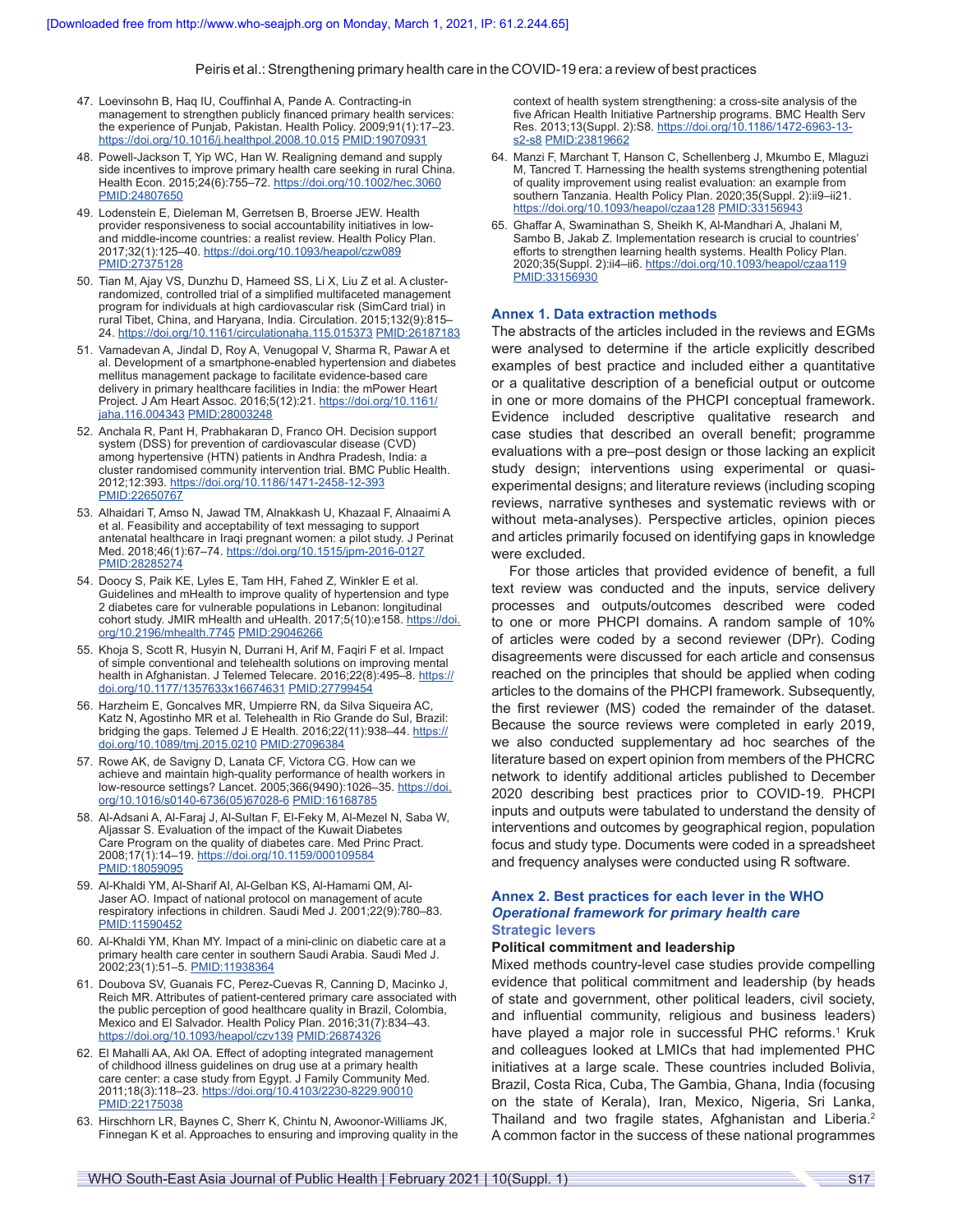was that they did not focus only on service delivery but, rather, took a "health in all policies" approach to multisectoral reforms, especially important given that spending decisions are made by heads of state and ministries of finance rather than decisionmakers in the health sector.<sup>1</sup> Financing reform to boost PHC and public health system funding was critical, as these sectors are traditionally the "poor cousin" of the hospital sector. Another success factor in these countries was a sustained focus on demand generation through community mobilization.<sup>1</sup> This in turn requires strong leadership from civil society organizations to ensure participation in decision-making at the highest levels.

Other case studies have highlighted the influence of pivotal historical moments in driving reforms. One determinant of Bangladesh's sustained success has been that, since its independence in 1971, there has been a decades long commitment to the guiding principles of PHC, such as preventive care, community participation, social justice and equity. This led to major institutional reforms, multisectoral collaboration, prioritization of community-based approaches and "pluralistic service provision (i.e., involvement of various types of service providers working in different capacities, modalities, and locations)".<sup>3</sup> Rwanda, similarly, has accelerated progress towards achieving UHC in the past decade, primarily through strong political commitment to strengthening PHC.<sup>4</sup> Its health system reforms have resulted in marked increases in health spending (16.5% of total government spending in 2015/2016), with increased insurance coverage, increased primary care service utilization, especially among those in the lowest socioeconomic categories, increased physician and nurse workforce density, and major reforms in health information systems.<sup>5</sup>

#### **Governance and policy frameworks**

A review of several countries looking at governance-enhancing activities (accountability and transparency, governance frameworks and political economy analysis, institutional arrangements in health sector reforms, fair and transparent procurement principles) identified four key lessons on improving health system performance: (i) include a governance perspective to ensure the success and sustainability of health system reforms; (ii) establish clear institutional arrangements for governing quality of care in all national efforts; (iii) harness political will to enhance impact and sustainability; and (iv) foster bottom-up accountability for sustainability and scale-up of health care reform.<sup>6,7</sup>

Case studies from Brazil, China, Costa Rica and Thailand have shown the role of robust PHC policy and governance systems and their impact on improving health system performance.<sup>8-12</sup> However, the relationship between governance and health system performance is underexplored. One empirical study examined whether expansion of the Brazilian Estratégia de Saúde da Família (ESF), a communitybased primary care programme, reduced amenable mortality (mortality avoidable with timely and effective health care) in 1622 municipalities over the period 2000–2012. Overall, increasing ESF coverage from 0% to 100% was associated with a reduction of 6.8% in rates of amenable mortality, compared with no increase in ESF coverage.13,14 Despite these improvements, subsequent policies have potentially eroded the gains made by the Brazilian Sistema Unico de Saude,

highlighting the importance of sustained political commitment to health reform initiatives.<sup>13-16</sup>

Health system architecture plays an important role in governance structures and service delivery. There is emerging evidence of the importance of decentralization and strengthening meso-tier organizations to support PHC reforms. For example, Chinese PHC reforms have encouraged township hospitals to own and manage village clinics.<sup>8</sup> Ghana's Community-Based Health Planning and Service initiative relocates primary care services from subdistrict health centres to convenient community locations.<sup>17</sup> However, the impact of governance changes on service delivery and outcomes is not well established, in part due to challenges in measuring such far-reaching and multifaceted system-level changes.18 Studies on the impact of accreditation of primary care centres suggest that such regulatory processes lead to improved documentation, reinforcement of quality standards, strengthened relationships between primary care centres and multiple stakeholders, and improved staff and patient satisfaction.<sup>19</sup> There are also studies of gatekeeping policies that require patients to access non-emergency hospital care or specialist services via primary care, and they have demonstrated reduced utilization of hospital services with no impact on patient satisfaction.<sup>20</sup>

### **Funding and allocation of resources**

Countries need to mobilize sufficient financial resources to provide or purchase essential primary care services for their populations.<sup>21</sup> The vast majority of these resources are generated by the government and through out-of-pocket costs, with international donors and the private sector being relatively small contributors.<sup>22</sup> A recent study of 27 LMICs found that the majority (55%) of primary care spending comes mainly from out-of-pocket costs and that the level and definition of primary care spending vary greatly across these countries.<sup>23</sup>

Many LMIC governments are seeking to resource-pool and define essential benefit packages; however, the success of this strategy is dependent on an adequate absolute level of funding, robust management and accountability structures, and an ability to translate increased resources into quality services.<sup>21</sup> There is reasonably robust evidence that national health insurance schemes, social health insurance schemes for low-paid workers and community-based health insurance can reduce or eliminate user fees, improve service coverage, reduce financial barriers to accessing care and provide financial protection against catastrophic losses.<sup>24–29</sup> Such strategies are generally associated with improved service coverage; however, there can be high variability in the uptake of such programmes, suggesting that implementation needs to be carefully calibrated to the local context and measured to assess fidelity.

In terms of purchasing, most health systems rely on fee-forservice models, with few examples of capitation-based payment models. There is growing interest in strategic purchasing of tightly defined services, allocation mechanisms built over time (not visits), and greater focus on performance monitoring and outcomes.<sup>30</sup> However, there are few robust evaluations of strategic purchasing interventions. In terms of diseasespecific benefit packages, one study examined the impact of large-scale implementation of the WHO Package of Essential Noncommunicable Disease Interventions in Bhutan and found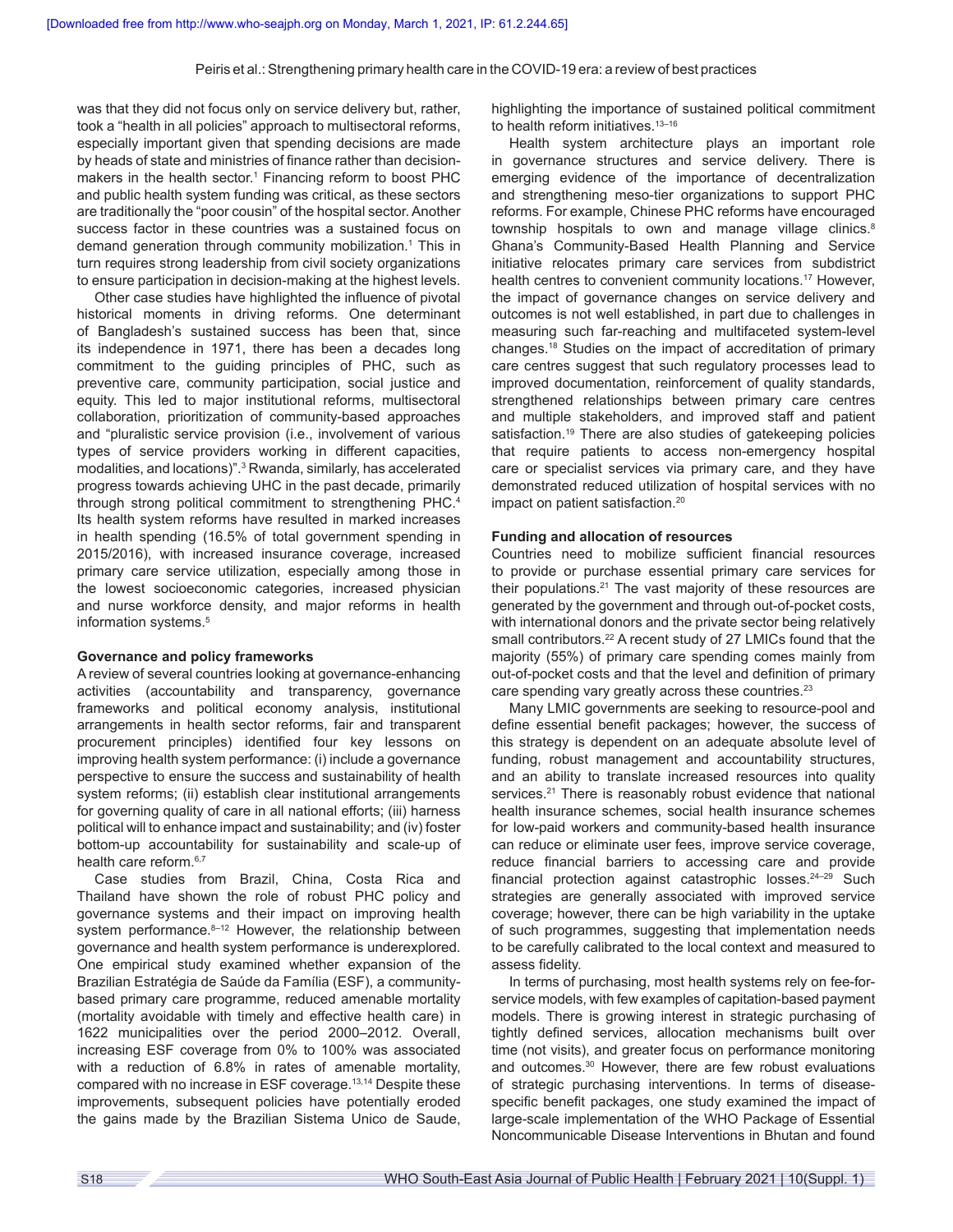that the intervention was cost effective, with efficiency gains to be made based on different population-screening criteria.<sup>31</sup> Another large-scale evaluation, of a Mexican noncommunicable disease (NCD) policy involving funding primary care longitudinal management and prevention of NCDs, found reduced NCD mortality rates over a 13-year period.<sup>32</sup>

#### **Engagement of communities and other stakeholders**

The SDGs explicitly recognize the importance of the development of effective, accountable and transparent institutions at all levels. Participation, inclusion, transparency and accountability (PITA) structures and mechanisms are key to promoting empowerment of individuals and communities. Several studies have examined citizen engagement and empowerment.3,33–39 One systematic review and meta-analysis assessed 35 citizen engagement programmes in LMICs and found that enhanced citizen engagement occurred primarily through four routes: participation, inclusion of marginalized groups, transparency and/or citizen efforts to ensure public service accountability, and PITA mechanisms collectively.<sup>40</sup> Intervention targets were at the level of political systems (e.g. national referendums to set policies), internal institutional systems (e.g. decentralization of and community engagement in decision-making)38,41–46 and external engagement with citizens (e.g. interventions to disseminate information on performance, quality or cost).34,37,47 The review found that citizen engagement efforts improved access to and the quality of public services by an overall pooled effect size of 0.10 standard deviations. However, they did not systematically improve health outcomes, partly as a result of broader system barriers.

#### **Operational levers**

# **Models of care**

New primary care models that promote service integration across sectors (public health, primary health care, hospital care) and integration between horizontal and vertical programmes are a core element of the WHO *Framework on integrated, people-centred health services*. <sup>48</sup> Efforts to integrate care can substantially change organization of service delivery, leading to efficiency gains from organizational, operational and managerial perspectives, and may lead to more equitable delivery of care across disease-specific conditions.49 A global review of 67 articles on service integration experiments identified the following categories of integration: collaboration between medical staff from different disciplines and between patients and medical staff, development of care packages for specific and multiple medical conditions, specialist services integrated with PHC services, and service delivery in community locations.<sup>50</sup> It concluded that positive outcomes can be generated from such service integration efforts without incurring additional costs.<sup>50</sup> Similarly, a scoping review of 39 articles relating to communityoriented primary care models identified the following principles: a defined community, community participation, multidisciplinary teams, a comprehensive and equitable approach, local needs and assets analysis, prioritization of interventions, evidenceinformed decision-making and person-centred service integration.51–53

In terms of large-scale, population-specific models of care, the evidence base is strongest in the area of reproductive, maternal, newborn and child health (RMNCH). Several large-scale impact evaluations of new models of care have been shown to improve RMNCH outcomes.38,54–56 Two notable examples include the Indonesian Safe Motherhood Project and India's National Rural Health Mission. The Safe Motherhood Project focused on both supply-side factors (professionalization, quality, technical and counselling capacity, and sustainability of midwives and other health providers) and demand-side factors to improve awareness of family planning and reproductive health. Net beneficial changes in under-5 mortality, total fertility rate, teenage pregnancy, unmet contraceptive need and percentage of deliveries overseen by trained health personnel were observed.<sup>56</sup> India's National Rural Health Mission is a transformational policy focused on changing care delivery through increasing public health funding, decentralizing village- and district-level health planning and management, strengthening public health service delivery infrastructure, and promoting social participation and community empowerment. It was associated with marked improvements in access to antenatal care and institutional delivery among all socioeconomic groups, with greater effects in the lowest and middle wealth and education terciles than in the highest tercile.<sup>38</sup> These two examples highlight the importance of combining strategic and operational levers in order to generate sustainable improvements.

#### **Primary health care workforce**

There is a large and growing body of evidence that workforce strengthening strategies are highly effective in achieving the core functions of PHC. Health workers of varying skill levels can be trained to perform core primary care services such as administering immunizations and other preventive treatments, advising communities on basic diagnostic screening examinations and tests, advising on prevention against communicable and noncommunicable diseases, systematically recording health information and enumerating community populations for performance tracking.57–75

Investments to increase remuneration and improve these different cadres of health care providers' skills are effective in strengthening workforce recruitment, retention and satisfaction, and care quality.13,14,76,77 Some studies have also demonstrated efficiency gains from task-sharing models of care<sup>78–82</sup> and equity gains for workers themselves in terms of access to paid employment and skill-building opportunities.<sup>83</sup>

Eight country case studies, from Africa, Asia and Latin America, were used to assess the governance and policy environment for mid-level health worker programmes. The review recommended that policy-makers clearly define the type of cadres, the desired skill mix and roles to be performed; invest in training, licensing, supervision, monitoring and evaluation; and develop a coherent deployment and retention strategy.<sup>57</sup> Supportive supervision is an important enabler of quality health care. It is characterized by the involvement of informal supervisors and peers as well as line managers, and encompasses teamwork, communication and empowerment of staff alongside oversight of clinical skills. 84-91 A scoping review of African family medicine also highlighted that family medicine physicians have a high degree of variation in roles and responsibilities throughout the region and that this poses challenges for their establishment as a specific cadre within health care systems.<sup>92</sup> It recommended greater policy support in nurturing a critical mass of family physicians who are comprehensively supported and integrated into all aspects of the health system.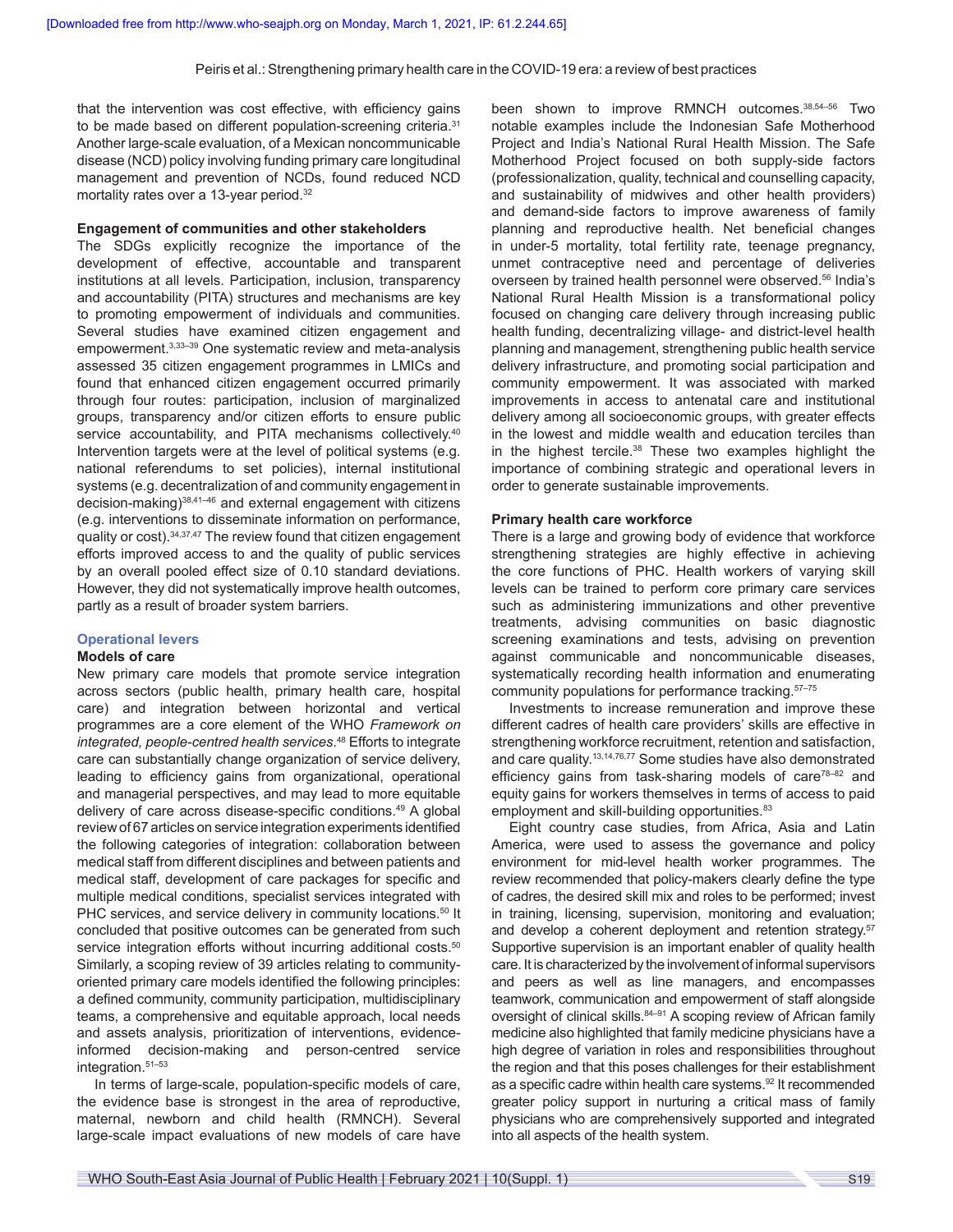### **Physical infrastructure**

A frequently neglected area in research evidence is the critical role of adequate physical infrastructure to support primary care service functions. One descriptive study from Ghana and Uganda looked at electrification in rural areas and found that improved access to reliable electricity was associated with increased availability of health services, access to communications and vaccine and medicine storage, and improved health worker motivation and satisfaction; however, the study also highlighted that other facility infrastructure barriers, such as poor transportation, amenities and drug stock facilities, were additional barriers.<sup>93</sup> Despite the lack of empirical research in this area, many of the country case studies of excellence in PHC reforms emphasized the issue of strong facility management and infrastructure as being essential enablers of success.70–72,94,95

# **Medicines and other health products**

The use of essential medicines lists and national pharmaceutical policies, <sup>96–99</sup> regulatory and administrative controls,<sup>100</sup> specific training in rational prescribing and academic detailing, 89,101-103 online feedback, 104 capitation-based payment systems and other pay-for-performance schemes,<sup>8,96</sup> and health insurance schemes to reduce out of pocket costs<sup>105</sup> have all been shown to improve quality use of medicines, reduce prescription costs and lower inappropriate use of antibiotics.

# **Engagement with private sector providers**

Several studies examining government contracting of primary care services to private and nongovernmental providers generally have demonstrated improvements in service utilization and community satisfaction.<sup>106-112</sup> However, systematic reviews evaluating its impact on quality of care or coverage of services are contradictory and less clear.106,109,113 One review found that, although there is evidence that both vouchers and contracting can improve health service outcomes in underserved areas, these outcomes are influenced by the degree of collaboration and cooperation between key actors, the type of delivered services and community demand, provider autonomy and trust, and the availability of robust governance structures to provide oversight for such services.<sup>114</sup>

# **Purchasing and payment systems**

Financial incentives have been frequently studied, with variable outcomes observed.8,26,27,31,36,77,115–120 These studies suggest that performance-based incentives have a role to play in improving health worker performance; however, effect sizes are often modest, are variable and are rarely sustained over time. Some studies have demonstrated benefits in service utilization and reduction in hospitalizations from pay-for-performance schemes when used in conjunction with capitation-based payment.121,122 One study concluded that a direct link is needed between provider effort and the desired performance outcome for health workers to respond to incentives. Conversely, performance outcomes that require multiple actors to be engaged are less likely to meet with success.115 Incentives may also have unintended consequences on non-incentivized outcomes, and therefore careful consideration is needed when designing such incentives and monitoring their outcomes.<sup>115</sup> Although studies of patient incentives alone are generally not associated with improved outcomes, some studies examining combined incentives to both providers and patients have shown benefits.<sup>121</sup>

# **Digital technologies for health**

Digital health strategies that have sound evidence to support integration into primary care systems include data collection and formation of registries underpinned by portable electronic medical records, sensors and point of care diagnostics, patient behaviour change and education applications, point-of-care decision support systems, recall and reminder systems, telehealth models of care, workforce education and training, and human resource management.<sup>123-132</sup>

However, to leverage technology fully, there is a need for an increased focus on health systems strengthening rather than on single-solution applications. There are relatively few examples of digital health interventions that have been implemented at scale and this remains an ongoing challenge. Factors such as data security, cost constraints, health provider privacy and technical barriers are well-known barriers.<sup>129</sup> The WHO mHealth Assessment and Planning for Scale Toolkit on scaleup of digital technologies describes six "axes of scale" that need to be considered to support scale-up and sustainability of digital health: (i) adequate formative groundwork to understand contextual influences and the scientific basis for the product; (ii) strategies for identifying, developing and sustaining fruitful partnerships; (iii) financial health, including business case development to understand projection of scale-up costs, and long-term revenue generation; (iv) fit for purpose technology and architecture that supports interoperability with existing and evolving information systems; (v) operations that can support implementation, use and maintenance of the product throughout the scaling-up process; (vi) and monitoring and evaluation activities to generate actionable knowledge that can support iteration and adaptation over time.<sup>133</sup>

# **Systems for improving the quality of care**

Most quality improvement interventions are small-scale studies of provider-level strategies such as reducing medical errors, training, patient education, changes to record sheets, and decision support tools.<sup>90,134–136</sup> There is a need for organizational and system-level strategies with a focus on health outcomes and research examining national-level strategies on quality and performance-monitoring systems.<sup>137,138</sup> In the few studies of such large-scale programmes, benefits were observed from national protocols and guidelines and quality improvement programmes.90,139–148 Similarly, use of public scorecards and performance reports, risk and safety management, educational outreach, audit and feedback, external accreditation and quality improvement, community-based interventions, supervision, and recruitment and retention strategies all hold promise in improving technical quality.<sup>90</sup> However, the evidence base is immature and tends to lack a health systems-oriented approach that takes into account complex environments and moves beyond merely documenting what works. Furthermore, the involvement of communities and service users in assessment of quality is a relatively nascent area.<sup>141</sup>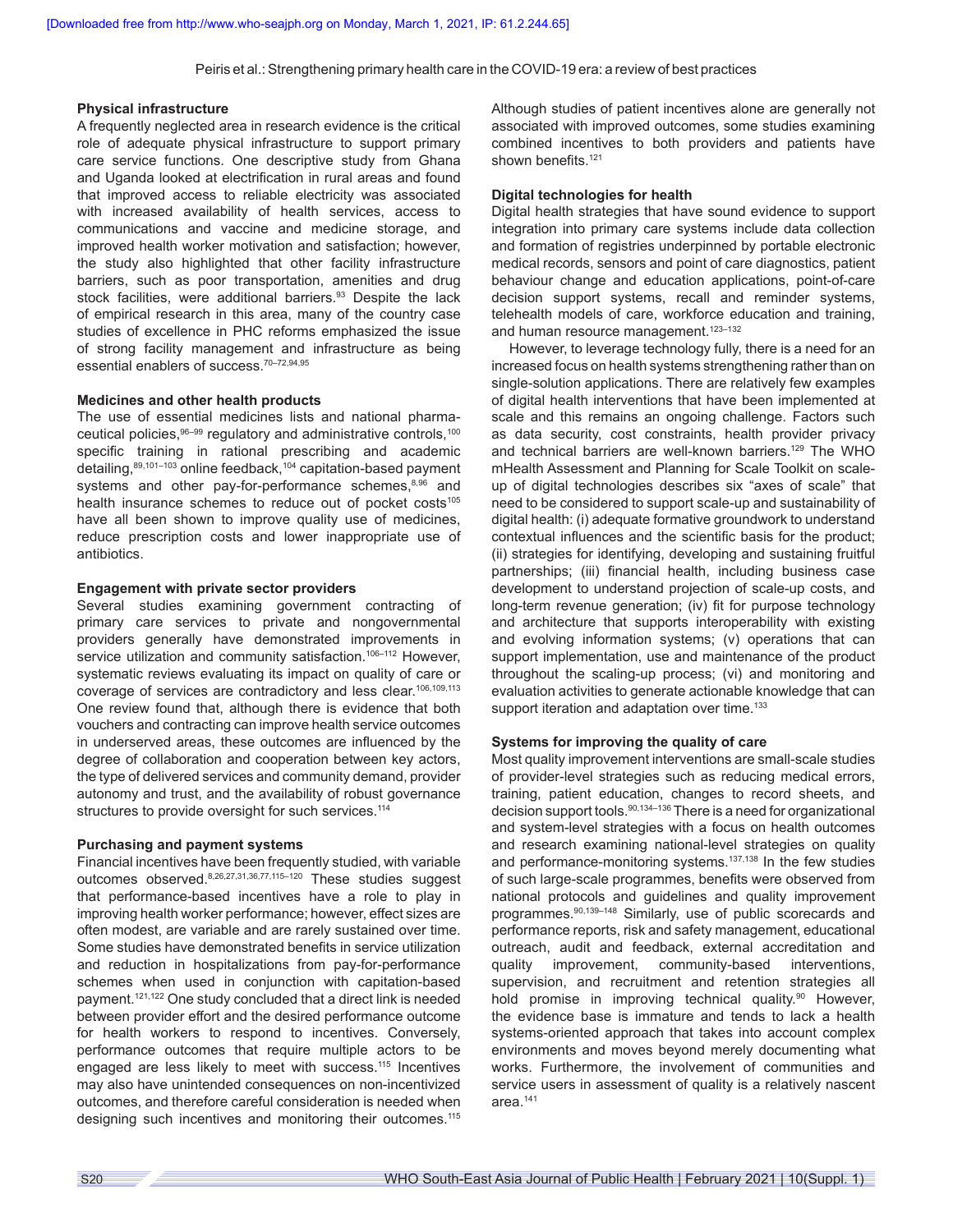# **Primary health care-oriented research and monitoring and evaluation**

In all the reviews and gap maps developed, there were recommendations for future implementation research to address prioritized knowledge gaps. However, there is recognition that there may be tension between the priorities of knowledge producers and knowledge users.149 A recent journal supplement called for "embedded implementation research" with a core focus on involvement of programme/policy decisionmakers in the research cycle.<sup>150</sup> Proactive engagement with decision-makers, communities and service users requires adequate funding and establishment of appropriate structures to facilitate participation, including a commitment to purposive translation and strengthening implementation research capacity.148 Participatory action research, with its emphasis on equitable engagement of all actors, flexible action planning, sensitivity to power imbalances, and development of structures for ongoing learning is considered a particularly important method of enabling such engagement.<sup>147</sup>

Case studies of successful research partnerships in Ethiopia, India, Nepal and Pakistan have demonstrated the value of such an embedded implementation research approach.144 Such an approach has implications for traditional research funding agencies. The recent Global Alliance for Chronic Diseases call for implementation research to scale up proven interventions is an example of how decision-maker needs can be incorporated at the outset. In this funding call, academics were required to identify implementation partners who were prepared to cover the costs of the strategy to be implemented.<sup>151</sup> Such strategies blur the boundaries between traditional programme monitoring and evaluation processes and implementation research.

#### **References**

- 1. Bishai D, Schleiff M, editors. Achieving health for all. Baltimore (MD): Johns Hopkins University Press; 2020.
- 2. Kruk ME, Porignon D, Rockers PC, Van Lerberghe W. The contribution of primary care to health and health systems in low- and middle-income countries: a critical review of major primary care initiatives. Soc Sci Med. 2010;70(6):904–11. [https://doi.org/10.1016/j.](https://doi.org/10.1016/j.socscimed.2009.11.025) [socscimed.2009.11.025](https://doi.org/10.1016/j.socscimed.2009.11.025) [PMID:20089341](https://pubmed.ncbi.nlm.nih.gov/20089341/)
- 3. Joarder T, Osman FA. Bangladesh's health improvement strategy as an example of the Alma-Ata Declaration in action. In: Bishai D, Schleiff M, editors. Achieving health for all. Baltimore (MD): Johns Hopkins University Press; 2020:153-79.
- 4. Primary health care systems (PRIMASYS): case study from Rwanda, abridged version. Geneva: World Health Organization; 2017 ([https://](https://www.who.int/alliance-hpsr/projects/AHPSR-PRIMASYS-Rwanda-Abridged.pdf?ua=1) [www.who.int/alliance-hpsr/projects/AHPSR-PRIMASYS-Rwanda-](https://www.who.int/alliance-hpsr/projects/AHPSR-PRIMASYS-Rwanda-Abridged.pdf?ua=1)[Abridged.pdf?ua=1](https://www.who.int/alliance-hpsr/projects/AHPSR-PRIMASYS-Rwanda-Abridged.pdf?ua=1), accessed 24 December 2020).
- 5. Binagwaho A, Farmer PE, Nsanzimana S, Karema C, Gasana M, de Dieu Ngirabega J et al. Rwanda 20 years on: investing in life. Lancet. 2014;384(9940):371–5. [https://doi.org/10.1016/s0140-](https://doi.org/10.1016/s0140-6736(14)60574-2) [6736\(14\)60574-2](https://doi.org/10.1016/s0140-6736(14)60574-2) [PMID:24703831](https://pubmed.ncbi.nlm.nih.gov/24703831/)
- 6. Vaz P, Cico A, Kanthor J, Nakhimovsky S, Patel F. Strengthening governance for improved health sector performance. Abt Associates; 2018 ([https://www.hfgproject.org/employing-governance-to-improve](https://www.hfgproject.org/employing-governance-to-improve-health-sector-performance/)[health-sector-performance/,](https://www.hfgproject.org/employing-governance-to-improve-health-sector-performance/) accessed 24 December 2020).
- 7. Better governance, better health? Composite evidence from four literature reviews. Abt Associates; 2018 ([https://www.hfgproject.](https://www.hfgproject.org/better-health-composite-evidence-from-four-literature-reviews/) [org/better-health-composite-evidence-from-four-literature-reviews/](https://www.hfgproject.org/better-health-composite-evidence-from-four-literature-reviews/), accessed 24 December 2020).
- 8. Feng S, Shi L, Zeng J, Chen W, Ling L. Comparison of primary care experiences in village clinics with different ownership models in Guangdong Province, China. PLoS One. 2017;12(1):e0169241. <https://doi.org/10.1371/journal.pone.0169241> [PMID:28056038](https://pubmed.ncbi.nlm.nih.gov/28056038/)
- 9. Macinko J, de Oliveira VB, Turci MA, Guanais FC, Bonolo PF, Lima-Costa MF. The influence of primary care and hospital supply on ambulatory care-sensitive hospitalizations among adults in Brazil,

1999–2007. Am J Public Health. 2011;101(10):1963–70. [https://doi.](https://doi.org/10.2105/ajph.2010.198887) [org/10.2105/ajph.2010.198887](https://doi.org/10.2105/ajph.2010.198887) [PMID:21330584](https://pubmed.ncbi.nlm.nih.gov/21330584/)

- 10. Macinko J, Dourado I, Aquino R, Bonolo P de F, Lima-Costa MF, Medina MG et al. Major expansion of primary care in Brazil linked to decline in unnecessary hospitalization. Health Aff (Millwood). 2010;29(12):2149–60. <https://doi.org/10.1377/hlthaff.2010.0251> [PMID:21134915](https://pubmed.ncbi.nlm.nih.gov/21134915/)
- 11. Pesec M, Ratcliffe HL, Karlage A, Hirschhorn LR, Gawande A, Bitton A. Primary health care that works: the Costa Rican experience. Health Aff (Millwood). 2017;36(3):531–8. [https://doi.org/10.1377/](https://doi.org/10.1377/hlthaff.2016.1319) [hlthaff.2016.1319](https://doi.org/10.1377/hlthaff.2016.1319) [PMID:28264956](https://pubmed.ncbi.nlm.nih.gov/28264956/)
- 12. Somkotra T. Measurement and explanation of horizontal (in)equity in health care utilization among Thais after universal coverage policy implementation. Asia Pac J Public Health. 2011;23(6):980-95. [https://](https://doi.org/10.1177/1010539509360674) [doi.org/10.1177/1010539509360674](https://doi.org/10.1177/1010539509360674) [PMID:20460292](https://pubmed.ncbi.nlm.nih.gov/20460292/)
- 13. Campos GW, Pereira Jr N. Primary care in Brazil, and the Mais Médicos (More Doctors) Program in the unified health system: achievements and limits. Cien Saude Colet. 2016;21(9):2655–63. <https://doi.org/10.1590/1413-81232015219.18922016> [PMID:27653048](https://pubmed.ncbi.nlm.nih.gov/27653048/)
- 14. Santos LM, Oliveira A, Trindade JS, Barreto ICHC, Palmeira PA, Comes Y et al. Implementation research: towards universal health coverage with more doctors in Brazil. Bull World Health Organ. 2017;95(2):103–12.<https://doi.org/10.2471/blt.16.178236> [PMID:28250510](https://pubmed.ncbi.nlm.nih.gov/28250510/)
- 15. Garcia Serpa Osorio-de-Castro C, Silva Miranda E, Machado de Freitas C, Rochel de Camargo Jr K, Cranmer HH. The Zika virus outbreak in Brazil: knowledge gaps and challenges for risk reduction. Am J Public Health. 2017;107(6):960–65. [https://doi.org/10.2105/](https://doi.org/10.2105/ajph.2017.303705) [ajph.2017.303705](https://doi.org/10.2105/ajph.2017.303705) [PMID:28426311](https://pubmed.ncbi.nlm.nih.gov/28426311/)
- 16. Hone T, Rasella D, Barreto M, Atun R, Majeed A, Millett C. Large reductions in amenable mortality associated with Brazil's primary care expansion and strong health governance. Health Aff (Millwood). 2017;36(1):149–58.<https://doi.org/10.1377/hlthaff.2016.0966> [PMID:28069858](https://pubmed.ncbi.nlm.nih.gov/28069858/)
- 17. Awoonor-Williams JK, Sory EK, Nyonator FK, Phillips JF, Wang C, Schmitt ML. Lessons learned from scaling up a community-based health program in the Upper East Region of northern Ghana. Glob Health Sci Pract. 2013;1(1):117–33. [https://doi.org/10.9745/](https://doi.org/10.9745/ghsp-d-12-00012) [ghsp-d-12-00012](https://doi.org/10.9745/ghsp-d-12-00012) [PMID:25276522](https://pubmed.ncbi.nlm.nih.gov/25276522/)
- 18. Dwicaksono A, Fox AM. Does decentralization improve health system performance and outcomes in low- and middle-income countries? A systematic review of evidence from quantitative studies. Milbank Q. 2018;96(2):323–68.<https://doi.org/10.1111/1468-0009.12327> [PMID:29870116](https://pubmed.ncbi.nlm.nih.gov/29870116/)
- 19. Chan BTB, Veillard JHM, Cowling K, Klazinga NS, Brown AD, Leatherman S. Stewardship of quality of care in health systems: core functions, common pitfalls, and potential solutions. Public Adm Dev. 2019;39(1):34–46.<https://doi.org/10.1002/pad.1835>
- 20. Li W, Gan Y, Dong X, Zhou Y, Cao S, Kkandawire N et al. Gatekeeping and the utilization of community health services in Shenzhen, China: a cross-sectional study. Medicine (Baltimore). 2017;96(38):e7719.<https://doi.org/10.1097/md.0000000000007719> [PMID:28930820](https://pubmed.ncbi.nlm.nih.gov/28930820/)
- 21. Organisation for Economic Co-operation and Development. Realising the potential of primary health care. Paris: OECD Publishing; 2020.
- 22. Bishai D, Cardona C. Aggregate health spending. Lancet. 2017;390(10095):647. [https://doi.org/10.1016/s0140-6736\(17\)31932-3](https://doi.org/10.1016/s0140-6736(17)31932-3) [PMID:28816132](https://pubmed.ncbi.nlm.nih.gov/28816132/)
- 23. Vande Maele N, Xu K, Soucat A, Fleisher L, Aranguren M, Wang H. Measuring primary healthcare expenditure in low-income and lower middle-income countries. BMJ Glob Health. 2019;4(1):e001497. <https://doi.org/10.1136/bmjgh-2019-001497> [PMID:30997157](https://pubmed.ncbi.nlm.nih.gov/30997157/)
- 24. Nguyen P, Bich Hanh D, Lavergne MR, Mai T, Nguyen Q, Phillips JF et al. The effect of a poverty reduction policy and service quality standards on commune-level primary health care utilization in Thai Nguyen Province, Vietnam. Health Policy Plan. 2010;25(4):262–71. <https://doi.org/10.1093/heapol/czp064> [PMID:20038572](https://pubmed.ncbi.nlm.nih.gov/20038572/)
- 25. Steinhardt LC, Peters DH. Targeting accuracy and impact of a community-identified waiver card scheme for primary care user fees in Afghanistan. Int J Equity Health. 2010;9:28. [https://doi.](https://doi.org/10.1186/1475-9276-9-28) [org/10.1186/1475-9276-9-28](https://doi.org/10.1186/1475-9276-9-28) [PMID:21114851](https://pubmed.ncbi.nlm.nih.gov/21114851/)
- 26. Steinhardt LC, Aman I, Pakzad I, Kumar B, Singh LP, Peters DH. Removing user fees for basic health services: a pilot study and national roll-out in Afghanistan. Health Policy Plan.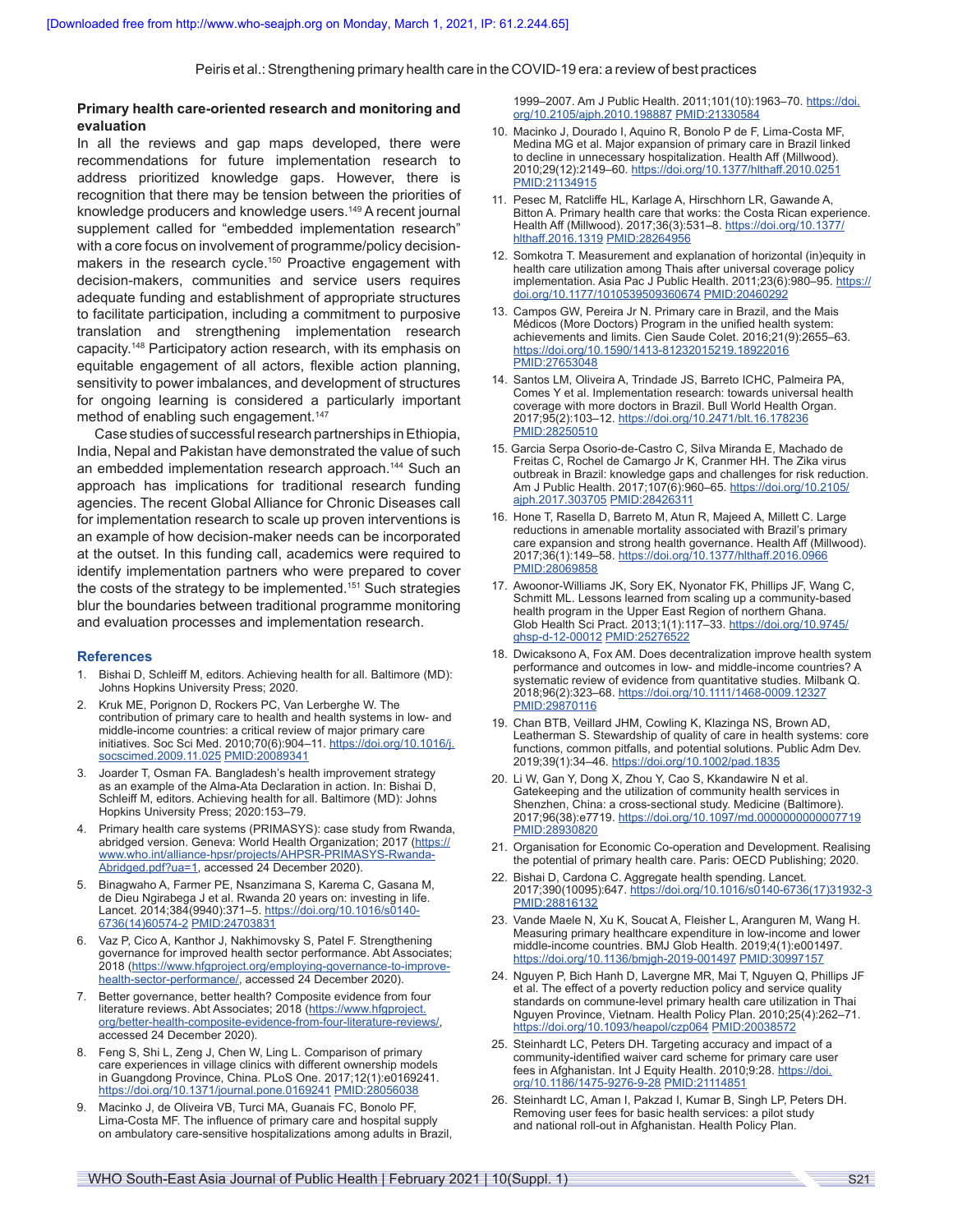2011;26(Suppl 2):ii92–103.<https://doi.org/10.1093/heapol/czr069> [PMID:22027924](https://pubmed.ncbi.nlm.nih.gov/22027924/)

- 27. Lagarde M, Palmer N. The impact of user fees on access to health services in low- and middle-income countries. Cochrane Database Syst Rev. 2011(4):CD009094. [https://doi.org/10.1002/14651858.](https://doi.org/10.1002/14651858.cd009094) [cd009094](https://doi.org/10.1002/14651858.cd009094) [PMID:21491414](https://pubmed.ncbi.nlm.nih.gov/21491414/)
- 28. Lagarde M, Barroy H, Palmer N. Assessing the effects of removing user fees in Zambia and Niger. J Health Serv Res Policy. 2012;17(1):30–36. <https://doi.org/10.1258/jhsrp.2011.010166> [PMID:22096082](https://pubmed.ncbi.nlm.nih.gov/22096082/)
- 29. Langlois EV, McKenzie A, Schneider H, Mecaskey JW. Measures to strengthen primary health-care systems in low- and middle-income countries. Bull World Health Organ. 2020;98(11):781–91. [https://doi.](https://doi.org/10.2471/blt.20.252742) [org/10.2471/blt.20.252742](https://doi.org/10.2471/blt.20.252742) [PMID:33177775](https://pubmed.ncbi.nlm.nih.gov/33177775/)
- 30. Honda A, McIntyre D. Strategic purchasing for universal health coverage: a critical assessment the South African integrated public system. London: Resilient and Responsive Health Systems (RESYST); 2016 ([https://assets.publishing.service.gov.uk/](https://assets.publishing.service.gov.uk/media/57a08962e5274a27b200005d/Purchasing-summary_SA_0.pdf) [media/57a08962e5274a27b200005d/Purchasing-summary\\_SA\\_0.pdf](https://assets.publishing.service.gov.uk/media/57a08962e5274a27b200005d/Purchasing-summary_SA_0.pdf), accessed 24 December 2020).
- 31. Dukpa W, Teerawattananon Y, Rattanavipapong W, Srinonprasert V, Tongsri W, Kingkaew P et al. Is diabetes and hypertension screening worthwhile in resource-limited settings? An economic evaluation based on a pilot of a package of essential noncommunicable disease interventions in Bhutan. Health Policy Plan. 2015;30(8):1032–43.<https://doi.org/10.1093/heapol/czu106> [PMID:25296642](https://pubmed.ncbi.nlm.nih.gov/25296642/)
- 32. Borja-Aburto VH, Gonzalez-Anaya JA, Davila-Torres J, Rascón-Pacheco RA, González-León M. Evaluation of the impact on noncommunicable chronic diseases of a major integrated primary health care program in Mexico. Fam Pract. 2016;33(3):219-25. [https://doi.](https://doi.org/10.1093/fampra/cmv049) [org/10.1093/fampra/cmv049](https://doi.org/10.1093/fampra/cmv049) [PMID:26094115](https://pubmed.ncbi.nlm.nih.gov/26094115/)
- 33. Tabrizi JS, Pourasghar F, Gholamzadeh Nikjoo R. Status of Iran's primary health care system in terms of health systems control knobs: a review article. Iran J Public Health. 2017;46(9):1156–66. [PMID:29026780](https://pubmed.ncbi.nlm.nih.gov/29026780/)
- 34. Lodenstein E, Dieleman M, Gerretsen B, Broerse JEW. Health provider responsiveness to social accountability initiatives in lowand middle-income countries: a realist review. Health Policy Plan. 2017;32(1):125–40.<https://doi.org/10.1093/heapol/czw089> [PMID:27375128](https://pubmed.ncbi.nlm.nih.gov/27375128/)
- 35. Li H, Liu K, Gu J, Zhang Y, Qiao Y, Sun X. The development and impact of primary health care in China from 1949 to 2015: a focused review. Int J Health Plann Manage. 2017;32(3):339–50. [https://doi.](https://doi.org/10.1002/hpm.2435) [org/10.1002/hpm.2435](https://doi.org/10.1002/hpm.2435) [PMID:28670754](https://pubmed.ncbi.nlm.nih.gov/28670754/)
- 36. Hotchkiss D, Piccinino L, Malaj A, Berruti A, Bose S. Primary health care reform in Albania: findings from an impact assessment of a pilot project. Bethesda (MD): The Partners for Health Reformplus Project, Abt Associates Inc.; 2005 (<u>https://www.oecd.org/countries/</u> [albania/36014907.pdf,](https://www.oecd.org/countries/albania/36014907.pdf) accessed 24 December 2020).
- 37. Alhassan RK, Nketiah-Amponsah E, Spieker N, Arhinful DK, Ogink A, van Ostenberg P, Rinke de Wit TF. Effect of community engagement interventions on patient safety and risk reduction efforts in primary health facilities: evidence from Ghana. PLoS One. 2015;10(11):e0142389. <https://doi.org/10.1371/journal.pone.0142389> [PMID:26619143](https://pubmed.ncbi.nlm.nih.gov/26619143/)
- 38. Vellakkal S, Gupta A, Khan Z, Stuckler D, Reeves A, Ebrahim S et al. Has India's National Rural Health Mission reduced inequities in maternal health services? A pre–post repeated cross-sectional study. Health Policy Plan. 2017;32(1):79–90. [https://doi.org/10.1093/heapol/](https://doi.org/10.1093/heapol/czw100) [czw100](https://doi.org/10.1093/heapol/czw100) [PMID:27515405](https://pubmed.ncbi.nlm.nih.gov/27515405/)
- 39. Karim RM, Abdullah MS, Rahman AM, Alam AM. Identifying role of perceived quality and satisfaction on the utilization status of the community clinic services; Bangladesh context. BMC Health Serv Res. 2016;16(1):204.<https://doi.org/10.1186/s12913-016-1461-z> [PMID:27341806](https://pubmed.ncbi.nlm.nih.gov/27341806/)
- 40. Waddington H, Sonnenfeld A, Finetti J, Gaarder M, John D, Stevenson J. Does incorporating participation and accountability improve development outcomes? Meta-analysis and framework synthesis. 3ie Systematic Review 43. London: International Initiative for Impact Evaluation (3ie); 2019 [\(https://www.3ieimpact.org/](https://www.3ieimpact.org/evidence-hub/publications/systematic-reviews/does-incorporating-participation-and-accountability) [evidence-hub/publications/systematic-reviews/does-incorporating](https://www.3ieimpact.org/evidence-hub/publications/systematic-reviews/does-incorporating-participation-and-accountability)[participation-and-accountability](https://www.3ieimpact.org/evidence-hub/publications/systematic-reviews/does-incorporating-participation-and-accountability), accessed 24 December 2020).
- 41. Oba N, McCaffrey R, Choonhapran P, Chutug P, Rueangram S. Development of a community participation program for diabetes mellitus prevention in a primary care unit, Thailand. Nurs Health Sci.

2011;13(3):352–9. <https://doi.org/10.1111/j.1442-2018.2011.00627.x> [PMID:21812881](https://pubmed.ncbi.nlm.nih.gov/21812881/)

- 42. Morrison J, Osrin D, Shrestha B, Tungbahangphe KM, Tamang S, Shrestha D et al. How did formative research inform the development of a women's group intervention in rural Nepal? J Perinatol. 2008;28(Suppl. 2):S14–22. <https://doi.org/10.1038/jp.2008.171> [PMID:19057563](https://pubmed.ncbi.nlm.nih.gov/19057563/)
- 43. Shivalli S, Majra JP, Akshaya KM, Qadiri GJ. Family centered approach in primary health care: experience from an urban area of Mangalore, India. ScientificWorldJournal. 2015;2015:419192. [https://](https://doi.org/10.1155/2015/419192) [doi.org/10.1155/2015/419192](https://doi.org/10.1155/2015/419192) [PMID:25695098](https://pubmed.ncbi.nlm.nih.gov/25695098/)
- 44. Jongudomkarn D, Macduff C. Development of a family nursing model for prevention of cancer and other noncommunicable diseases through an appreciative inquiry. Asian Pac J Cancer Prev. 2014;15(23):10367-74. [https://doi.org/10.7314/](https://doi.org/10.7314/apjcp.2014.15.23.10367) [apjcp.2014.15.23.10367](https://doi.org/10.7314/apjcp.2014.15.23.10367) [PMID:25556477](https://pubmed.ncbi.nlm.nih.gov/25556477/)
- 45. Garg S. Chhattisgarh Swasth Panchayat Yojana: convergent community action for health and its determinants in rural India. In Nambiar D, Muralidharan A, editors. The social determinants of health in India. Singapore: Springer; 2017:153–69.
- 46. Gullo S, Galavotti C, Sebert Kuhlmann A, Msiska T, Hastings P, Marti CN. Effects of a social accountability approach, CARE's Community Score Card, on reproductive health-related outcomes in Malawi: a clusterrandomized controlled evaluation. PLoS One. 2017;12(2):e0171316. <https://doi.org/10.1371/journal.pone.0171316> [PMID:28187159](https://pubmed.ncbi.nlm.nih.gov/28187159/)
- 47. Gadallah MA, Allam MF, Ahmed AM, el-Shabrawy EM. Are patients and healthcare providers satisfied with health sector reform implemented in family health centres? Qual Saf Health Care. 2010;19(6):e4. [https://doi.](https://doi.org/10.1136/qshc.2007.024364) [org/10.1136/qshc.2007.024364](https://doi.org/10.1136/qshc.2007.024364) [PMID:20231176](https://pubmed.ncbi.nlm.nih.gov/20231176/)
- 48. Framework on integrated, people-centred health services. Geneva: World Health Organization; 2016 [\(https://apps.who.int/gb/ebwha/pdf\\_](https://apps.who.int/gb/ebwha/pdf_files/WHA69/A69_39-en.pdf?ua=1&ua=1) [files/WHA69/A69\\_39-en.pdf?ua=1&ua=1](https://apps.who.int/gb/ebwha/pdf_files/WHA69/A69_39-en.pdf?ua=1&ua=1), accessed 24 December 2020).
- 49. Topp SM, Chipukuma JM, Chiko MM, Matongo E, Bolton-Moore C, Reid SE. Integrating HIV treatment with primary care outpatient services: opportunities and challenges from a scaled-up model in Zambia. Health Policy Plan. 2013;28(4):347-57. [https://doi.](https://doi.org/10.1093/heapol/czs065) [org/10.1093/heapol/czs065](https://doi.org/10.1093/heapol/czs065) [PMID:22791556](https://pubmed.ncbi.nlm.nih.gov/22791556/)
- 50. Lê G, Morgan R, Bestall J, Featherstone I, Veale T, Ensor T. Can service integration work for universal health coverage? Evidence from around the globe. Health Policy. 2016;120(4):406-19. [https://doi.](https://doi.org/10.1016/j.healthpol.2016.02.007) [org/10.1016/j.healthpol.2016.02.007](https://doi.org/10.1016/j.healthpol.2016.02.007) [PMID:27108079](https://pubmed.ncbi.nlm.nih.gov/27108079/)
- 51. Mash B, Ray S, Essuman A, Burgueño E. Community-orientated primary care: a scoping review of different models, and their effectiveness and feasibility in sub-Saharan Africa. BMJ Glob Health. 2019;4(Suppl. 8):e001489. [https://doi.org/10.1136/](https://doi.org/10.1136/bmjgh-2019-001489) [bmjgh-2019-001489](https://doi.org/10.1136/bmjgh-2019-001489) [PMID:31478027](https://pubmed.ncbi.nlm.nih.gov/31478027/)
- 52. Olayo R, Wafula C, Aseyo E, Loum C, Kaseje D. A quasi-experimental assessment of the effectiveness of the Community Health Strategy on health outcomes in Kenya. BMC Health Serv Res. 2014;14(Suppl. 1):S3. <https://doi.org/10.1186/1472-6963-14-s1-s3> [PMID:25079378](https://pubmed.ncbi.nlm.nih.gov/25079378/)
- 53. Marcus T. A practical guide to doing community oriented primary care. Pretoria: Minuteman Press; 2015.
- 54. Mann V, Eble A, Frost C, Premkumar R, Boone P. Retrospective comparative evaluation of the lasting impact of a community-based primary health care programme on under-5 mortality in villages around Jamkhed, India. Bull World Health Organ. 2010;88(10):727– 36.<https://doi.org/10.2471/blt.09.064469> [PMID:20931057](https://pubmed.ncbi.nlm.nih.gov/20931057/)
- 55. Perry H, Berggren W, Berggren G, Dowell D, Menager H, Bottex E et al. Long-term reductions in mortality among children under age 5 in rural Haiti: effects of a comprehensive health system in an impoverished setting. Am J Public Health. 2007;97(2):240-46. [https://](https://doi.org/10.2105/ajph.2006.088732) [doi.org/10.2105/ajph.2006.088732](https://doi.org/10.2105/ajph.2006.088732) [PMID:17194853](https://pubmed.ncbi.nlm.nih.gov/17194853/)
- 56. Baird J, Ma S, Ruger JP. Effects of the World Bank's maternal and child health intervention on Indonesia's poor: evaluating the Safe Motherhood Project. Soc Sci Med. 2011;72(12):1948-55. [https://doi.](https://doi.org/10.1016/j.socscimed.2010.04.038) [org/10.1016/j.socscimed.2010.04.038](https://doi.org/10.1016/j.socscimed.2010.04.038) [PMID:20619946](https://pubmed.ncbi.nlm.nih.gov/20619946/)
- 57. Global Health Workforce Alliance. Mid-level health workers for delivery of essential health services: a global systematic review and country experiences. Geneva: World Health Organization; 2013 ([http://www.who.int/workforcealliance/knowledge/resources/ghwa\\_](http://www.who.int/workforcealliance/knowledge/resources/ghwa_mid_level_report_2013.pdf) [mid\\_level\\_report\\_2013.pdf,](http://www.who.int/workforcealliance/knowledge/resources/ghwa_mid_level_report_2013.pdf) accessed 24 December 2020).
- 58. Global Health Workforce Alliance, World Health Organization. Global experience of community health workers for delivery of health related Millennium Development Goals: a systematic review, country case studies, and recommendations for integration into national health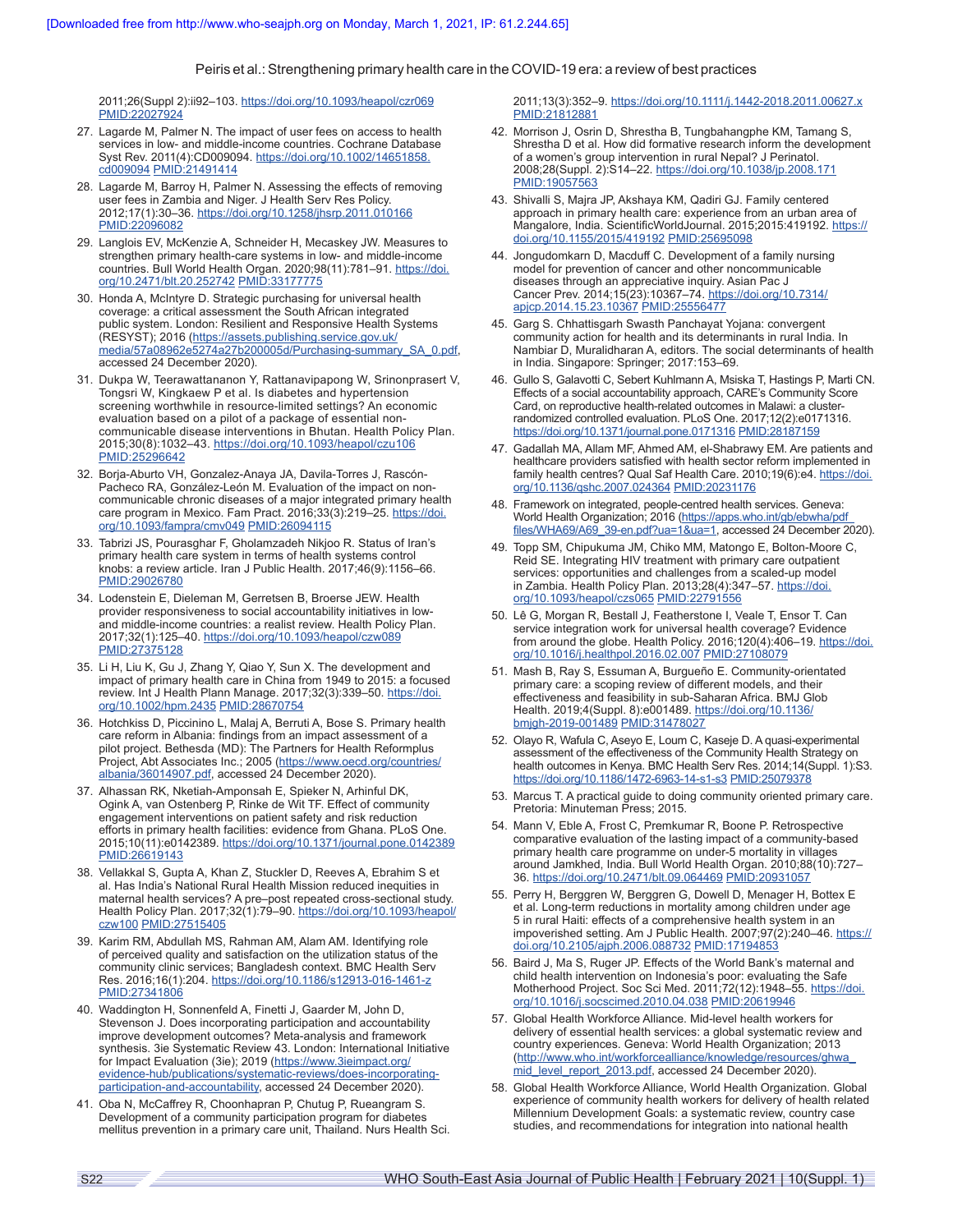systems. Geneva: World Health Organization; 2010 ([http://www.who.](http://www.who.int/workforcealliance/knowledge/resources/chwreport/en/) [int/workforcealliance/knowledge/resources/chwreport/en/,](http://www.who.int/workforcealliance/knowledge/resources/chwreport/en/) accessed 24 December 2020).

- 59. Haver J, Brieger W, Zoungrana J, Ansari N, Kagoma J. Experiences engaging community health workers to provide maternal and newborn health services: implementation of four programs. Int J Gynaecol Obstet. 2015;130(Suppl. 2):S32–9. [https://doi.org/10.1016/j.](https://doi.org/10.1016/j.ijgo.2015.03.006) [ijgo.2015.03.006](https://doi.org/10.1016/j.ijgo.2015.03.006) [PMID:26115855](https://pubmed.ncbi.nlm.nih.gov/26115855/)
- 60. Abdel-All M, Putica B, Praveen D, Abimbola S, Joshi R. Effectiveness of community health worker training programmes for cardiovascular disease management in low-income and middle-income countries: a systematic review. BMJ Open. 2017;7(11):e015529. [https://doi.](https://doi.org/10.1136/bmjopen-2016-015529) [org/10.1136/bmjopen-2016-015529](https://doi.org/10.1136/bmjopen-2016-015529) [PMID:29101131](https://pubmed.ncbi.nlm.nih.gov/29101131/)
- 61. Dawson AJ, Nkowane AM, Whelan A. Approaches to improving the contribution of the nursing and midwifery workforce to increasing universal access to primary health care for vulnerable populations: a systematic review. Hum Resour Health. 2015;13:97. [https://doi.](https://doi.org/10.1186/s12960-015-0096-1) [org/10.1186/s12960-015-0096-1](https://doi.org/10.1186/s12960-015-0096-1) [PMID:26684471](https://pubmed.ncbi.nlm.nih.gov/26684471/)
- 62. Fetene N, Linnander E, Fekadu B, Alemu H, Omer H, Canavan M et al. The Ethiopian Health Extension Program and variation in health systems performance: what matters? PLoS One. 2016;11(5):e0156438. <https://doi.org/10.1371/journal.pone.0156438> [PMID:27227972](https://pubmed.ncbi.nlm.nih.gov/27227972/)
- 63. Laurant M, Reeves D, Hermens R, Braspenning J, Grol R, Sibbald B. Substitution of doctors by nurses in primary care. Cochrane Database Syst Rev. 2005(2):CD001271. [https://doi.org/10.1002/14651858.](https://doi.org/10.1002/14651858.cd001271.pub2) [cd001271.pub2](https://doi.org/10.1002/14651858.cd001271.pub2) [PMID:15846614](https://pubmed.ncbi.nlm.nih.gov/15846614/)
- 64. Lewin S, Munabi-Babigumira S, Glenton C, Daniels K, Bosch-Capblanch X, van Wyk BE et al. Lay health workers in primary and community health care for maternal and child health and the management of infectious diseases. Cochrane Database Syst Rev. 2010(3):CD004015. <https://doi.org/10.1002/14651858.cd004015.pub3> [PMID:20238326](https://pubmed.ncbi.nlm.nih.gov/20238326/)
- 65. Martinez-Gonzalez NA, Djalali S, Tandjung R, Huber-Geismann F, Markun S, Wensing M, Rosemann T. Substitution of physicians by nurses in primary care: a systematic review and meta-analysis. BMC Health Serv Res. 2014;14:214. [https://doi.org/10.1186/1472-6963-14-](https://doi.org/10.1186/1472-6963-14-214) [214](https://doi.org/10.1186/1472-6963-14-214) [PMID:24884763](https://pubmed.ncbi.nlm.nih.gov/24884763/)
- 66. Petersen I, Fairall L, Egbe CO, Bhana A. Optimizing lay counsellor services for chronic care in South Africa: a qualitative systematic review. Patient Educ Couns. 2014;95(2):201–10. [https://doi.](https://doi.org/10.1016/j.pec.2014.02.001) [org/10.1016/j.pec.2014.02.001](https://doi.org/10.1016/j.pec.2014.02.001) [PMID:24629835](https://pubmed.ncbi.nlm.nih.gov/24629835/)
- 67. Peven K, Bick D, Purssell E, Rotevatn TA, Nielsen JH, Taylor C. Evaluating implementation strategies for essential newborn care interventions in low- and low middle-income countries: a systematic review. Health Policy Plan. 2020;35(Suppl. 2):ii47-ii65. [https://doi.](https://doi.org/10.1093/heapol/czaa122) [org/10.1093/heapol/czaa122](https://doi.org/10.1093/heapol/czaa122) [PMID:33156939](https://pubmed.ncbi.nlm.nih.gov/33156939/)
- 68. van Ginneken N, Tharyan P, Lewin S, Rao GN, Meera SM, Pian J et al. Non-specialist health worker interventions for the care of mental, neurological and substance-abuse disorders in low- and middleincome countries. Cochrane Database Syst Rev. 2013(11):CD009149. <https://doi.org/10.1002/14651858.cd009149.pub2> [PMID:24249541](https://pubmed.ncbi.nlm.nih.gov/24249541/)
- 69. Wilson A, Gallos ID, Plana N, Lissauer D, Khan KS, Zamora J et al. Effectiveness of strategies incorporating training and support of traditional birth attendants on perinatal and maternal mortality: metaanalysis. BMJ. 2011;343:d7102. <https://doi.org/10.1136/bmj.d7102> [PMID:22134967](https://pubmed.ncbi.nlm.nih.gov/22134967/)
- 70. Primary health care systems (PRIMASYS): case study from Thailand, abridged version. Geneva: World Health Organization; 2017 (https://www.who.int/alliance-hpsr/projects/alliancehpsr [thailandabridgedprimasys.pdf?ua=1,](https://www.who.int/alliance-hpsr/projects/alliancehpsr_thailandabridgedprimasys.pdf?ua=1) accessed 24 December 2020).
- 71. Primary health care systems (PRIMASYS): case study from South Africa, abridged version. Geneva: World Health Organization; 2017 ([https://www.who.int/alliance-hpsr/projects/alliancehpsr\\_](https://www.who.int/alliance-hpsr/projects/alliancehpsr_southafricaabridgedprimasys.pdf?ua=1) [southafricaabridgedprimasys.pdf?ua=1](https://www.who.int/alliance-hpsr/projects/alliancehpsr_southafricaabridgedprimasys.pdf?ua=1), accessed 24 December 2020).
- 72. Primary health care systems (PRIMASYS): case study from Ghana, abridged version. Geneva: World Health Organization; 2017 (https://www.who.int/alliance-hpsr/projects/alliancehpsi [ghanaabridgedprimasys.pdf?ua=1](https://www.who.int/alliance-hpsr/projects/alliancehpsr_ghanaabridgedprimasys.pdf?ua=1), accessed 24 December 2020).
- 73. Primary health care systems (PRIMASYS): case study from Georgia, abridged version. Geneva: World Health Organization; 2017 ([https://www.who.int/alliance-hpsr/projects/alliancehpsr\\_](https://www.who.int/alliance-hpsr/projects/alliancehpsr_georgiaabridgedprimasys.pdf?ua=1) [georgiaabridgedprimasys.pdf?ua=1](https://www.who.int/alliance-hpsr/projects/alliancehpsr_georgiaabridgedprimasys.pdf?ua=1), accessed 24 December 2020).
- 74. Primary health care systems (PRIMASYS): case study from Ethiopia, abridged version. Geneva: World Health Organization; 2017 ([https://www.who.int/alliance-hpsr/projects/alliancehpsr\\_](https://www.who.int/alliance-hpsr/projects/alliancehpsr_ethiopiaabridgedprimasys.pdf?ua=1) [ethiopiaabridgedprimasys.pdf?ua=1,](https://www.who.int/alliance-hpsr/projects/alliancehpsr_ethiopiaabridgedprimasys.pdf?ua=1) accessed 24 December 2020).
- 75. Bishai D, Schleiff M. How Vietnam's Doi Moi reforms achieved rapid gains in health with comprehensive primary health care. In: Bishai D, Schleiff M, editors. Achieving health for all. Baltimore (MD): Johns Hopkins University Press; 2020:278–97:278–97.
- 76. Zhang M, Yang R, Wang W, Gillespie J, Clarke S, Yan F. Job satisfaction of urban community health workers after the 2009 healthcare reform in China: a systematic review. Int J Qual Health Care. 2016;28(1):14–21. <https://doi.org/10.1093/intqhc/mzv111> [PMID:26678804](https://pubmed.ncbi.nlm.nih.gov/26678804/)
- 77. Celhay P, Gertler P, Giavagnoli P, Vermeersch C. Nudging medical providers to adopt and sustain better quality care practices. Natural Field Experiments; 2016 [\(https://ideas.repec.org/p/feb/natura/00537.](https://ideas.repec.org/p/feb/natura/00537.html) [html](https://ideas.repec.org/p/feb/natura/00537.html), accessed 24 December 2020).
- 78. Buttorff C, Hock RS, Weiss HA, Naik S, Araya R, Kirkwood BR et al. Economic evaluation of a task-shifting intervention for common mental disorders in India. Bull World Health Organ. 2012;90(11):813– 21.<https://doi.org/10.2471/blt.12.104133> [PMID:23226893](https://pubmed.ncbi.nlm.nih.gov/23226893/)
- 79. Sookaneknun P, Suttajit S, Ploylearmsang C, Kanjanasilp J, Maleewong U. Health promotion integrated into a Thai PharmD curriculum to improve pharmacy practice skills. Am J Pharm Educ. 2009;73(5):78. <https://doi.org/10.5688/aj730578> [PMID:19777093](https://pubmed.ncbi.nlm.nih.gov/19777093/)
- 80. Bindoria SV, Devkar R, Gupta I, Ranebennur V, Saggurti N, Ramesh S et al. Development and pilot testing of HIV screening program integration within public/primary health centers providing antenatal care services in Maharashtra, India. BMC Res Notes. 2014;7:177. <https://doi.org/10.1186/1756-0500-7-177> [PMID:24670002](https://pubmed.ncbi.nlm.nih.gov/24670002/)
- 81. McPake B, Edoka I, Witter S, Kielmann K, Taegtmeyer M, Dieleman M et al. Cost-effectiveness of community-based practitioner programmes in Ethiopia, Indonesia and Kenya. Bull World Health Organ. 2015;93(9):631–639A. <https://doi.org/10.2471/blt.14.144899> [PMID:26478627](https://pubmed.ncbi.nlm.nih.gov/26478627/)
- 82. Prinja S, Gupta A, Verma R, Bahuguna P, Kumar D, Kaur M, Kumar R. Cost of delivering health care services in public sector primary and community health centres in North India. PLoS One. 2016;11(8):e0160986.<https://doi.org/10.1371/journal.pone.0160986> [PMID:27536781](https://pubmed.ncbi.nlm.nih.gov/27536781/)
- 83. Mohmand KA. Community midwifery education program in Afghanistan. Washington (DC): World Bank, 2013 [\(https://](https://openknowledge.worldbank.org/handle/10986/18701) [openknowledge.worldbank.org/handle/10986/18701](https://openknowledge.worldbank.org/handle/10986/18701), accessed 24 December 2020).
- 84. Marquez L, Kean L. Making supervision supportive and sustainable: new approaches to old problems. MAQ Paper No. 4. Washington (DC): United States Agency for International Development; 2002 ([https://pdf.usaid.gov/pdf\\_docs/PNACS924.pdf,](https://pdf.usaid.gov/pdf_docs/PNACS924.pdf) accessed 24 December 2020).
- 85. Bradley J, Jayanna K, Shaw S, Cunningham T, Fischer E, Mony P et al. Improving the knowledge of labour and delivery nurses in India: a randomized controlled trial of mentoring and case sheets in primary care centres. BMC Health Serv Res. 2017;17(1):14. [https://doi.](https://doi.org/10.1186/s12913-016-1933-1) [org/10.1186/s12913-016-1933-1](https://doi.org/10.1186/s12913-016-1933-1) [PMID:28061783](https://pubmed.ncbi.nlm.nih.gov/28061783/)
- 86. Fischer EA, Jayana K, Cunningham T, Washington M, Mony P, Bradley J, Moses S. Nurse mentors to advance quality improvement in primary health centers: lessons from a pilot program in northern Karnataka, India. Glob Health Sci Pract. 2015;3(4):660-75. [https://doi.](https://doi.org/10.9745/ghsp-d-15-00142) [org/10.9745/ghsp-d-15-00142](https://doi.org/10.9745/ghsp-d-15-00142) [PMID:26681711](https://pubmed.ncbi.nlm.nih.gov/26681711/)
- 87. Panda B, Pati S, Nallala S, Chauhan AS, Anasuya A, Som M, Zodpey S. How supportive supervision influences immunization session site practices: a quasi-experimental study in Odisha, India. Glob Health Action. 2015;8:25772. [https://doi.org/10.3402/gha.](https://doi.org/10.3402/gha.v8.25772) [v8.25772](https://doi.org/10.3402/gha.v8.25772) [PMID:25595596](https://pubmed.ncbi.nlm.nih.gov/25595596/)
- 88. Bosch-Capblanch X, Garner P. Primary health care supervision in developing countries. Trop Med Int Health. 2008;13(3):369–83. <https://doi.org/10.1111/j.1365-3156.2008.02012.x> [PMID:18397400](https://pubmed.ncbi.nlm.nih.gov/18397400/)
- 89. Mahi-Taright S, Belhocine M, Ait-Khaled N. Can we improve the management of chronic obstructive respiratory disease? The example of asthma in adults. Int J Tuberc Lung Dis. 2004;8(7):873–81. [PMID:15260280](https://pubmed.ncbi.nlm.nih.gov/15260280/)
- 90. Rowe AK, de Savigny D, Lanata CF, Victora CG. How can we achieve and maintain high-quality performance of health workers in low-resource settings? Lancet. 2005;366(9490):1026–35. [https://doi.](https://doi.org/10.1016/s0140-6736(05)67028-6) [org/10.1016/s0140-6736\(05\)67028-6](https://doi.org/10.1016/s0140-6736(05)67028-6) [PMID:16168785](https://pubmed.ncbi.nlm.nih.gov/16168785/)
- 91. Shah NM, Soliman AS, Benerjee M, Merajver SD Ismail K, Seifeldin I et al. Knowledge gained after a brief CME module on breast cancer diagnosis. J Cancer Educ. 2006;21(3):169-74. [https://doi.](https://doi.org/10.1207/s15430154jce2103_17) [org/10.1207/s15430154jce2103\\_17](https://doi.org/10.1207/s15430154jce2103_17) [PMID:17371184](https://pubmed.ncbi.nlm.nih.gov/17371184/)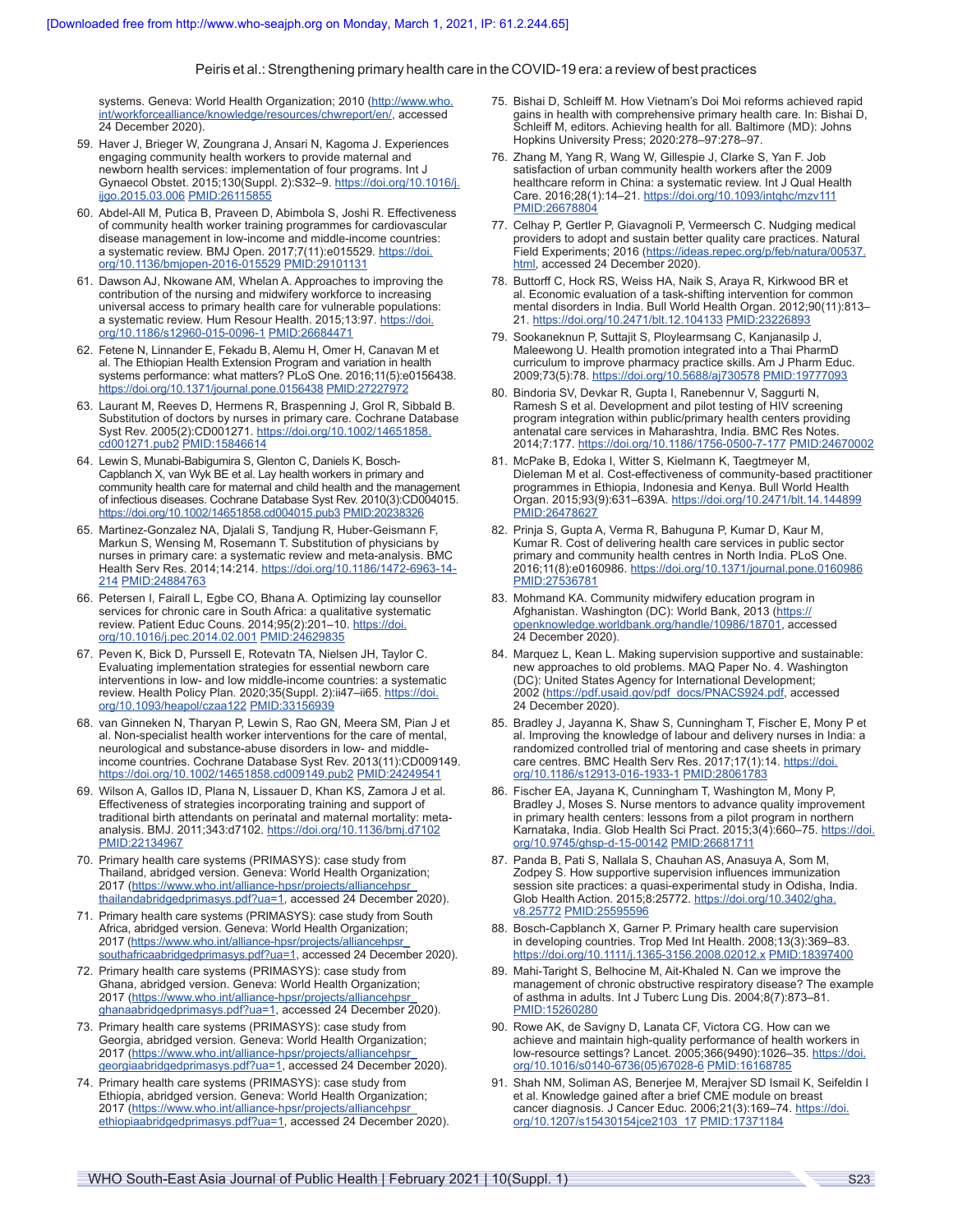- 92. Flinkenflögel M, Sethlare V, Cubaka VK, Makasa M, Guyse A, De Maeseneer J. A scoping review on family medicine in sub-Saharan Africa: practice, positioning and impact in African health care systems. Hum Resour Health. 2020;18(1):27. [https://doi.org/10.1186/s12960-](https://doi.org/10.1186/s12960-020-0455-4) [020-0455-4](https://doi.org/10.1186/s12960-020-0455-4) [PMID:32245501](https://pubmed.ncbi.nlm.nih.gov/32245501/)
- 93. Javadi D, Ssempebwa J, Isunju JB, Yevoo L, Amu A, Nabiwemba E et al. Implementation research on sustainable electrification of rural primary care facilities in Ghana and Uganda. Health Policy Plan. 2020;35(Suppl. 2):ii124–ii36.<https://doi.org/10.1093/heapol/czaa077> [PMID:33156941](https://pubmed.ncbi.nlm.nih.gov/33156941/)
- 94. Damtew ZA, Schleiff M, Worku K, Chekagn CT, Lemma S, Abiodun O et al. Ethiopia: expansion of primary health care through the Health Extension Program. In: Bishai D, Schleiff M, editors. Achieving health for all. Baltimore (MD): Johns Hopkins University Press; 2020:180–98 (<https://muse.jhu.edu/chapter/2715637>, accessed 24 December 2020).
- 95. Phillips JF, Binka FN, Awoonor-Williams JK, Bawah AA. Four decades of community-based primary health care development in Ghana. In: Bishai D, Schleiff M, editors. Achieving health for all. Baltimore (MD): Johns Hopkins University Press; 2020:225–57 [\(https://muse.jhu.edu/](https://muse.jhu.edu/chapter/2715639) [chapter/2715639,](https://muse.jhu.edu/chapter/2715639) accessed 24 December 2020).
- 96. Yip W, Powell-Jackson T, Chen W, Hu M, Fe E, Hu M et al. Capitation combined with pay-for-performance improves antibiotic prescribing practices in rural China. Health Aff (Millwood). 2014;33(3):502–10. <https://doi.org/10.1377/hlthaff.2013.0702> [PMID:24572187](https://pubmed.ncbi.nlm.nih.gov/24572187/)
- 97. Yao Q, Liu C, Ferrier JA, Liu Z, Sun J. Urban–rural inequality regarding drug prescriptions in primary care facilities: a pre–post comparison of the National Essential Medicines Scheme of China. Int J Equity Health. 2015;14:58. [https://doi.org/10.1186/s12939-015-](https://doi.org/10.1186/s12939-015-0186-7) [0186-7](https://doi.org/10.1186/s12939-015-0186-7) [PMID:26219841](https://pubmed.ncbi.nlm.nih.gov/26219841/)
- 98. Chalker JC. Interventions for improved prescribing and dispensing of medicines in Nepal, Thailand and Vietnam [thesis]. Solna, Sweden: Karolinska Institute; 2003.
- 99. Primary health care systems (PRIMASYS): case study from Colombia, abridged version. Geneva: World Health Organization; 2017 ([https://www.who.int/alliance-hpsr/projects/alliancehpsr\\_](https://www.who.int/alliance-hpsr/projects/alliancehpsr_colombiaabridgedprimasys.pdf?ua=1) [colombiaabridgedprimasys.pdf?ua=1](https://www.who.int/alliance-hpsr/projects/alliancehpsr_colombiaabridgedprimasys.pdf?ua=1), accessed 24 December 2020).
- 100. Qureshi NA, Neyaz Y, Khoja T, Magzoub MA, Haycox A, Walley T. Effectiveness of three interventions on primary care physicians' medication prescribing in Riyadh City, Saudi Arabia. East Mediterr Health J. 2011;17(2):172-9. [https://apps.who.int/iris/](https://apps.who.int/iris/handle/10665/118098) [handle/10665/118098](https://apps.who.int/iris/handle/10665/118098) [PMID:21735954](https://pubmed.ncbi.nlm.nih.gov/21735954/)
- 101. Hasan MY, Das M, Mourad F. Drug utilization and antibiotic use in primary health care centres in Sharjah. East Mediterr Health J. 1997;3(3):444–51 (<https://apps.who.int/iris/handle/10665/117506>, accessed 18 January 2021).
- 102. Esmaily HM, Vahidi R, Fathi NM, Wahlström R. How do physicians and trainers experience outcome-based education in "Rational prescribing"? BMC Res Notes. 2014;7:944. [https://doi.](https://doi.org/10.1186/1756-0500-7-944) [org/10.1186/1756-0500-7-944](https://doi.org/10.1186/1756-0500-7-944) [PMID:25533194](https://pubmed.ncbi.nlm.nih.gov/25533194/)
- 103. Awad AI, Eltayeb IB, Baraka OZ. Changing antibiotics prescribing practices in health centers of Khartoum State, Sudan. Eur J Clin Pharmacol. 2006;62(2):135–42. [https://doi.org/10.1007/s00228-005-](https://doi.org/10.1007/s00228-005-0089-4) [0089-4](https://doi.org/10.1007/s00228-005-0089-4) [PMID:16389536](https://pubmed.ncbi.nlm.nih.gov/16389536/)
- 104. Urbiztondo I, Bjerrum L, Caballero L, Suarez MA, Olinisky M, Córdoba G. Decreasing inappropriate use of antibiotics in primary care in four countries in South America: cluster randomized controlled trial. Antibiotics (Basel). 2017;6(4):38. [https://doi.](https://doi.org/10.3390/antibiotics6040038) [org/10.3390/antibiotics6040038](https://doi.org/10.3390/antibiotics6040038) [PMID:29240687](https://pubmed.ncbi.nlm.nih.gov/29240687/)
- 105. Garabedian LF, Ross-Degnan D, Ratanawijitrasin S, Stephens P, Wagner AK. Impact of universal health insurance coverage in Thailand on sales and market share of medicines for noncommunicable diseases: an interrupted time series study. *BMJ Open* 2012;2(6) e001686.<https://doi.org/10.1136/bmjopen-2012-001686> [PMID:23192243](https://pubmed.ncbi.nlm.nih.gov/23192243/)
- 106. Alonge O, Gupta S, Engineer C, Salehi AS, Peters DH. Assessing the pro-poor effect of different contracting schemes for health services on health facilities in rural Afghanistan. Health Policy Plan. 2015;30(10):1229–42. <https://doi.org/10.1093/heapol/czu127> [PMID:25480669](https://pubmed.ncbi.nlm.nih.gov/25480669/)
- 107. Heard A, Nath DK, Loevinsohn B. Contracting urban primary healthcare services in Bangladesh: effect on use, efficiency, equity and quality of care. Trop Med Int Health. 2013;18(7):861-70. [https://](https://doi.org/10.1111/tmi.12113) [doi.org/10.1111/tmi.12113](https://doi.org/10.1111/tmi.12113) [PMID:23611146](https://pubmed.ncbi.nlm.nih.gov/23611146/)
- 108. Honda A, McIntyre D, Hanson K, Tangcharoensathien V, editors. Strategic purchasing in China, Indonesia and the Philippines.

Geneva: World Health Organization; 2016 [\(http://www.who.int/iris/](http://www.who.int/iris/handle/10665/252763) [handle/10665/252763,](http://www.who.int/iris/handle/10665/252763) accessed 24 December 2020).

- 109. Loevinsohn B, Haq IU, Couffinhal A, Pande A. Contracting-in management to strengthen publicly financed primary health services: the experience of Punjab, Pakistan. Health Policy. 2009;91(1):17–23. <https://doi.org/10.1016/j.healthpol.2008.10.015> [PMID:19070931](https://pubmed.ncbi.nlm.nih.gov/19070931/)
- 110. Wei X, Yin J, Wong SY, Griffiths SM, Zou G, Shi L. Private ownership of primary care providers associated with patient perceived quality of care: a comparative cross-sectional survey in three big Chinese cities. Medicine (Baltimore). 2017;96(1):e5755. [https://doi.](https://doi.org/10.1097/md.0000000000005755) [org/10.1097/md.0000000000005755](https://doi.org/10.1097/md.0000000000005755) [PMID:28072718](https://pubmed.ncbi.nlm.nih.gov/28072718/)
- 111. Wong MC, Wang HH, Wong SY, Wei X, Yang N, Zhang Z et al. Performance comparison among the major healthcare financing systems in six cities of the Pearl River Delta region, mainland China. PLoS One. 2012;7(9):e46309. [https://doi.org/10.1371/journal.](https://doi.org/10.1371/journal.pone.0046309) [pone.0046309](https://doi.org/10.1371/journal.pone.0046309) [PMID:23029474](https://pubmed.ncbi.nlm.nih.gov/23029474/)
- 112. Liu X, Hotchkiss DR, Bose S. The effectiveness of contracting-out primary health care services in developing countries: a review of the evidence. Health Policy Plan. 2007;23(1):1-13. [https://doi.](https://doi.org/10.1093/heapol/czm042) [org/10.1093/heapol/czm042](https://doi.org/10.1093/heapol/czm042) [PMID:17999986](https://pubmed.ncbi.nlm.nih.gov/17999986/)
- 113. Coarasa J, Das J, Gummerson E, Bitton A. A systematic tale of two differing reviews: evaluating the evidence on public and private sector quality of primary care in low and middle income countries. Global Health. 2017;13(1):24. [https://doi.org/10.1186/s12992-017-](https://doi.org/10.1186/s12992-017-0246-4) [0246-4](https://doi.org/10.1186/s12992-017-0246-4) [PMID:28403871](https://pubmed.ncbi.nlm.nih.gov/28403871/)
- 114. Nachtnebel M, O'Mahony A, Pillai N, Hort K. Effectively engaging the private sector through vouchers and contracting: a case for analysing health governance and context. Soc Sci Med. 2015;145:193–200. <https://doi.org/10.1016/j.socscimed.2015.05.021> [PMID:26004065](https://pubmed.ncbi.nlm.nih.gov/26004065/)
- 115. Ballard M, Montgomery P. Systematic review of interventions for improving the performance of community health workers in low-income and middle-income countries. BMJ Open. 2017;7(10):e014216. [https://](https://doi.org/10.1136/bmjopen-2016-014216) [doi.org/10.1136/bmjopen-2016-014216](https://doi.org/10.1136/bmjopen-2016-014216) [PMID:29074507](https://pubmed.ncbi.nlm.nih.gov/29074507/)
- 116. Basinga P, Gertler PJ, Binagwaho A, Soucat ALB, Sturdy J, Vermeersch CMJ. Effect on maternal and child health services in Rwanda of payment to primary health-care providers for performance: an impact evaluation. Lancet. 2011;377(9775):1421–8. [https://doi.org/10.1016/s0140-6736\(11\)60177-3](https://doi.org/10.1016/s0140-6736(11)60177-3) [PMID:21515164](https://pubmed.ncbi.nlm.nih.gov/21515164/)
- 117. Das A, Gopalan SS, Chandramohan D. Effect of pay for performance to improve quality of maternal and child care in lowand middle-income countries: a systematic review. BMC Public Health. 2016;16:321.<https://doi.org/10.1186/s12889-016-2982-4> [PMID:27074711](https://pubmed.ncbi.nlm.nih.gov/27074711/)
- 118. Huntington D, Zaky HH, Shawky S, Fattah FA, El-Hadary E. Impact of a service provider incentive payment scheme on quality of reproductive and child-health services in Egypt. J Health Popul Nutr. 2010;28(3):273–80. <https://doi.org/10.3329/jhpn.v28i3.5556> [PMID:20635638](https://pubmed.ncbi.nlm.nih.gov/20635638/)
- 119. Basinga P, Gertler PJ, Binagwaho A, Soucat ALB, Sturdy JR, Vermeersch CMJ. Impact of performance based financing in Rwanda: health facility level analysis. New Delhi: Global Development Network; 2009 ([http://www.gdn.int/sites/default/files/](http://www.gdn.int/sites/default/files/WP32-Rwanda-Health_054.pdf) [WP32-Rwanda-Health\\_054.pdf](http://www.gdn.int/sites/default/files/WP32-Rwanda-Health_054.pdf), accessed 24 December 2020).
- 120. Dhillon RS, Bonds MH, Fraden M, Ndahiro D, Ruxin J. The impact of reducing financial barriers on utilisation of a primary health care facility in Rwanda. Glob Public Health. 2012;7(1):71-86. [https://doi.](https://doi.org/10.1080/17441692.2011.593536) [org/10.1080/17441692.2011.593536](https://doi.org/10.1080/17441692.2011.593536) [PMID:21732708](https://pubmed.ncbi.nlm.nih.gov/21732708/)
- 121. Powell-Jackson T, Yip WC, Han W. Realigning demand and supply side incentives to improve primary health care seeking in rural China. Health Econ. 2015;24(6):755–72. [https://doi.org/10.1002/](https://doi.org/10.1002/hec.3060) [hec.3060](https://doi.org/10.1002/hec.3060) [PMID:24807650](https://pubmed.ncbi.nlm.nih.gov/24807650/)
- 122. Sun J, Zhang X, Zhang Z, Wagner AK, Ross-Degnan D, Hogerzeil HV. Impacts of a new insurance benefit with capitated provider payment on healthcare utilization, expenditure and quality of medication prescribing in China. Trop Med Int Health. 2016;21(2):263-74. [https://](https://doi.org/10.1111/tmi.12636) [doi.org/10.1111/tmi.12636](https://doi.org/10.1111/tmi.12636) [PMID:26555238](https://pubmed.ncbi.nlm.nih.gov/26555238/)
- 123. Marcolino MS, Oliveira JAQ, D'Agostino M, Ribeiro AL, Alkmim MBM, Novillo-Ortiz D. The impact of mHealth interventions: systematic review of systematic reviews. JMIR mHealth and uHealth. 2018;6(1):e23. <https://doi.org/10.2196/mhealth.8873> [PMID:29343463](https://pubmed.ncbi.nlm.nih.gov/29343463/)
- 124. Tian M, Ajay VS, Dunzhu D, Hameed SS, Li X, Liu Z et al. A clusterrandomized, controlled trial of a simplified multifaceted management program for individuals at high cardiovascular risk (SimCard trial) in rural Tibet, China, and Haryana, India. Circulation. 2015;132(9):815– 24. <https://doi.org/10.1161/circulationaha.115.015373> [PMID:26187183](https://pubmed.ncbi.nlm.nih.gov/26187183/)